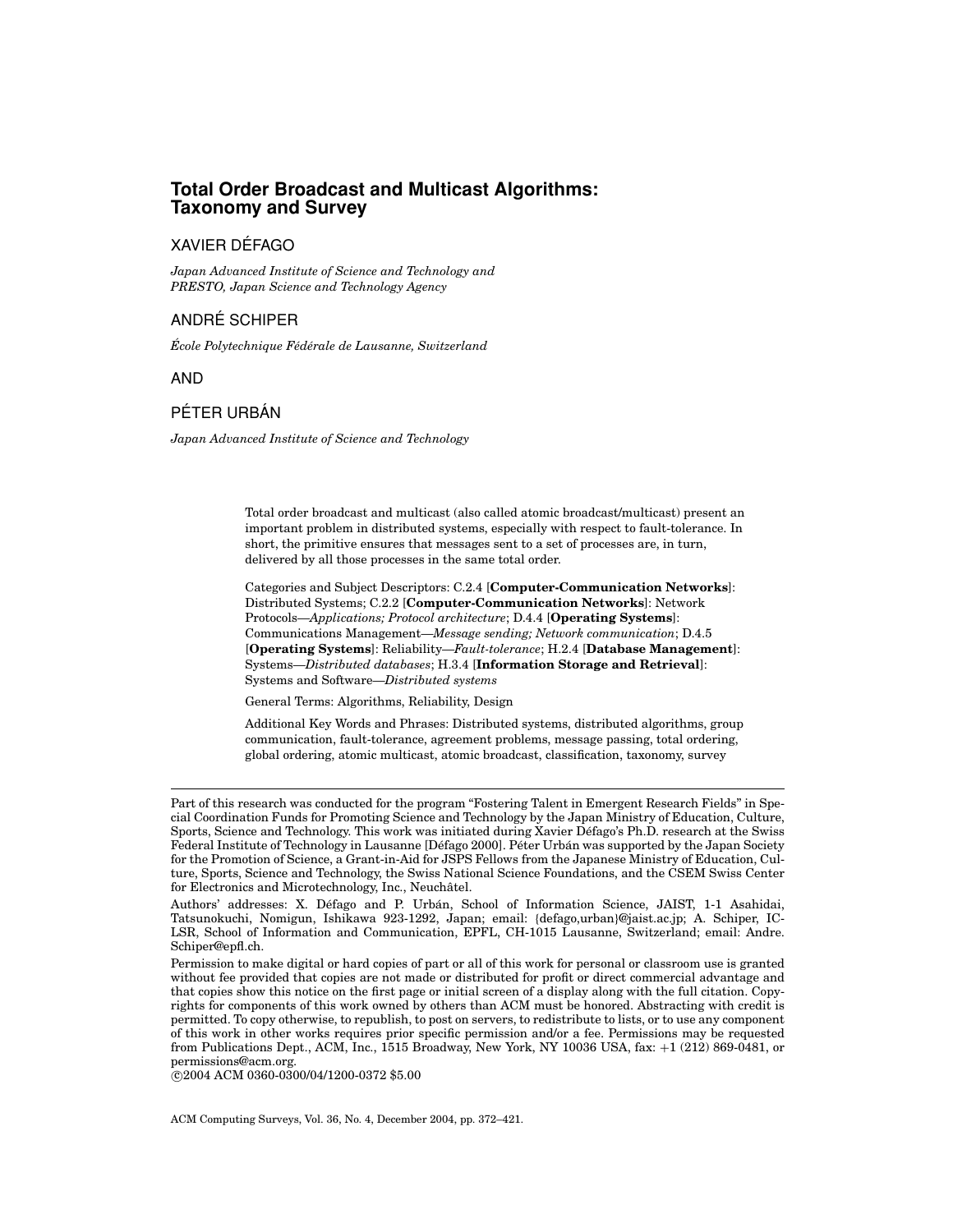The problem has inspired an abundance of literature, with a plethora of proposed algorithms. This article proposes a classification of total order broadcast and multicast algorithms based on their ordering mechanisms, and addresses a number of other important issues. The article surveys about sixty algorithms, thus providing by far the most extensive study of the problem so far. The article discusses algorithms for both the synchronous and the asynchronous system models, and studies the respective properties and behavior of the different algorithms.

# **1. INTRODUCTION**

Distributed systems and applications are notoriously difficult to build. This is mostly due to the unavoidable concurrency in such systems, combined with the difficulty of providing a global control. This difficulty is greatly reduced by relying on group communication primitives that provide higher guarantees than standard point-to-point communication. One such primitive is called total order<sup>1</sup> broadcast.<sup>2</sup> Informally, the primitive ensures that messages sent to a set of processes are delivered by all those processes in the same order. Total order broadcast is an important primitive that plays a central role, for instance, when implementing the state machine approach (also called active replication) [Lamport 1978a; Schneider 1990; Poledna 1994]. It also has other applications, such as clock synchronization [Rodrigues et al. 1993], computer supported cooperative writing, distributed shared memory, and distributed mutual exclusion [Lamport 1978b]. More recently, it was also shown that an adequate use of total order broadcast can significantly improve the performance of replicated databases [Agrawal et al. 1997; Pedone et al. 1998; Kemme et al. 2003].

*Literature on total order broadcast.* There exists a considerable amount of literature on total order broadcast, and many algorithms, following various approaches, have been proposed to solve this problem. It is, however, difficult to compare them as they often differ with respect to their actual properties, assumptions, objectives, or other important aspects. It is hence difficult to know which solution is best suited to a given application context. When confronted with new requirements, the absence of a roadmap to the problem of total order broadcast can lead engineers and researchers to either develop new algorithms rather than adapt existing solutions (thus reinventing the wheel), or use a solution poorly suited to the application needs. An important step to improve the present situation is to provide a classification of existing algorithms.

*Related work.* Previous attempts have been made at classifying and comparing total order broadcast algorithms [Anceaume 1993b; Anceaume and Minet 1992; Cristian et al. 1994; Friedman and van Renesse 1997; Mayer 1992]. However, none is based on a comprehensive survey of existing algorithms, and hence they all lack generality.

The most complete comparison so far was done by Anceaume and Minet [1992] (an extended version was later published in French by Anceaume [1993b]), who take an interesting approach based on the *properties* of the algorithms. Their paper raises some fundamental questions that inspired a part of our work. It is, however, a little outdated now. In addition, the authors only study seven different algorithms, which are not truly representative; for instance, none is based on a communication history approach (one of the five classes of algorithms; details in Section 4.4).

<sup>1</sup>Total order broadcast is also known as atomic broadcast. Both terminologies are currently in use. There is a slight controversy with respect to using one over the other. We opt for the former, that is, "total order broadcast," because the latter is somewhat misleading. Indeed, atomicity suggests a property related to agreement rather than to total order (defined in Sect. 2), and the ambiguity has already been a source of misunderstandings. In contrast, "total order broadcast" unambiguously refers to the property of total order.

<sup>2</sup>Total order *multicast* is sometimes used instead of total order *broadcast*. The distinction between the two primitives is explained later in the article (Section 3). When the distinction is not important, we use the term total order *broadcast*.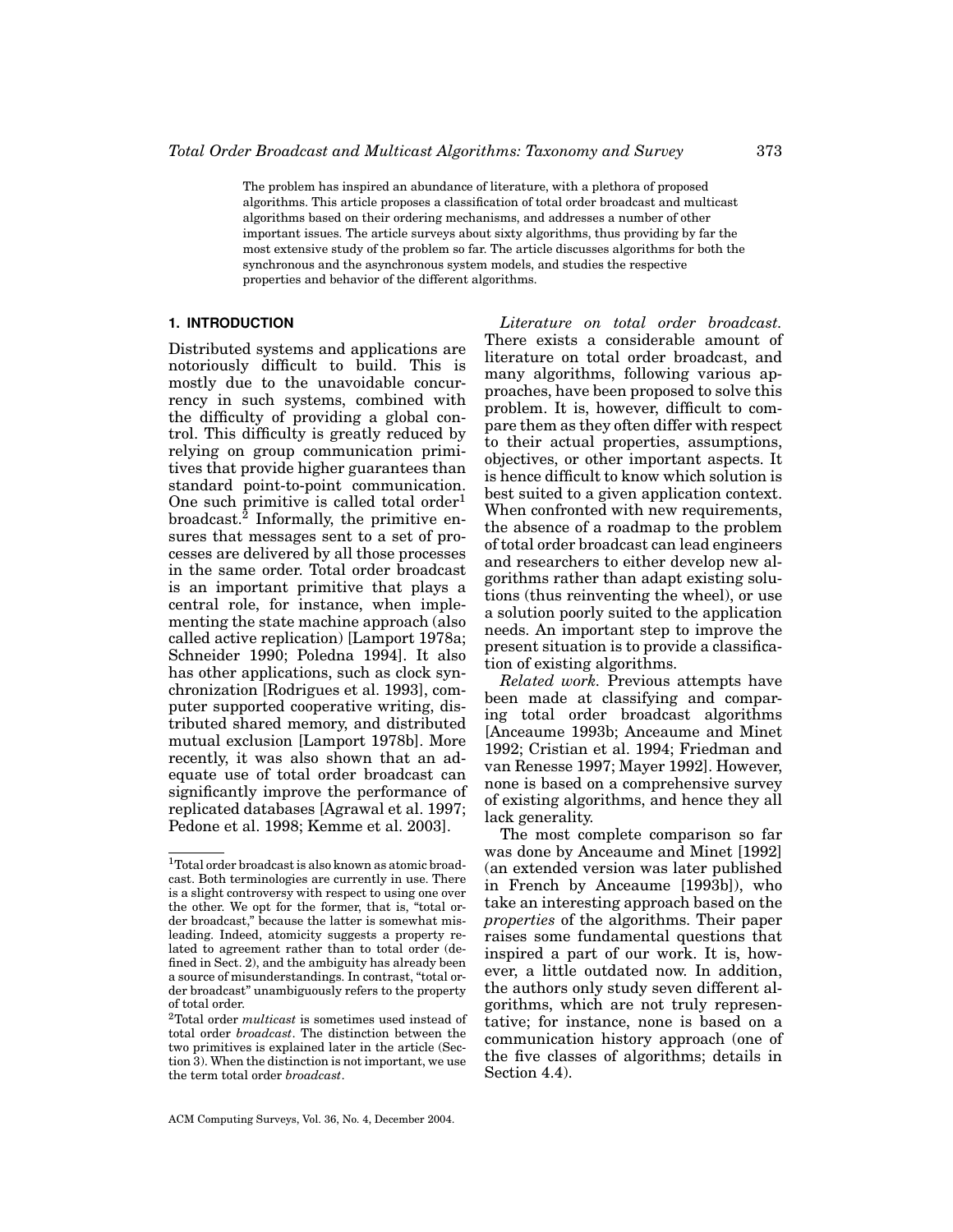Cristian et al. [1994] take a different approach, focusing on the implementation of the algorithms, rather than their properties. They study four different algorithms, and compare them using discrete event simulation. They find interesting results regarding the respective performance of different implementation strategies. Nevertheless, they fail to discuss the respective properties of the different algorithms. Besides, as they compare only four algorithms, this work is less general than Anceaume's [1993b].

Friedman and van Renesse [1997] study the impact of packing messages on the performance of algorithms. To this purpose, they study six algorithms, including those studied by Cristian et al. [1994]. They measure the actual performance of the algorithms and confirm the observations made by Cristian et al. [1994]. They show that packing several protocol messages into a single physical message indeed provides an effective way to improve the performance of algorithms. The comparison also lacks generality, but this is quite understandable as this is not the main concern of their paper.

Mayer [1992] defines a framework in which total order broadcast algorithms can be compared from a performance point of view. The definition of such a framework is an important step toward an extensive and meaningful comparison of algorithms. However, the paper does not actually compare the numerous existing algorithms.

*Contributions*. In this article, we propose a classification of total order broadcast algorithms based on the mechanism used to order messages. The reason for this choice is that the ordering mechanism is the characteristic with the strongest influence on the communication pattern of the algorithm: two algorithms of the same class are likely to exhibit similar behaviors. We define five classes of ordering mechanisms: *communication history*, *privilege-based*, *moving sequencer*, *fixed sequencer*, and *destinations agreement*.

In this article, we also provide a vast survey of about sixty published total order broadcast algorithms. Wherever possible, we mention the properties and the assumptions of each algorithm. This is, however, not always possible because the information available in the papers is often not sufficient to accurately characterize the behavior of the algorithm (e.g., in the face of a failure).

*Structure*. The article is logically organized into four main parts: specification, ordering mechanisms and taxonomy, fault-tolerance, and survey. More precisely, the article is structured as follows. Section 2 presents the specification of the total order broadcast problem (also known as atomic broadcast). Section 3 extends the specification by considering the characteristics of destination groups (e.g., single versus multiple groups). In Section 4, we define five classes of total order broadcast algorithms, according to the way messages are ordered: *communication history*, *privilege-based*, *moving sequencer*, *fixed sequencer*, and *destinations agreement*. Section 5 discusses system model issues in relation to failures. Section 6 presents the main mechanisms on which total order broadcast algorithms rely to ensure fault-tolerance. Section 7 gives a broad survey of total order broadcast algorithms found in the literature. Algorithms are grouped along their respective classes, and we discuss their principal characteristics. Section 8 discusses some other issues of interest that are related to total order broadcast. Finally, Section 9 concludes the article.

# **2. SPECIFICATION OF TOTAL ORDER BROADCAST**

In this section, we give the formal specification of the total order broadcast problem. As there are many variants of the problem, we present here the simplest specification, and discuss other variants in Section 3.

# **2.1. Notation**

Table I summarizes some of the notations used throughout the article. M is the set containing all possible valid messages.  $\Pi$  denotes the set of all processes in the system. Given some arbitrary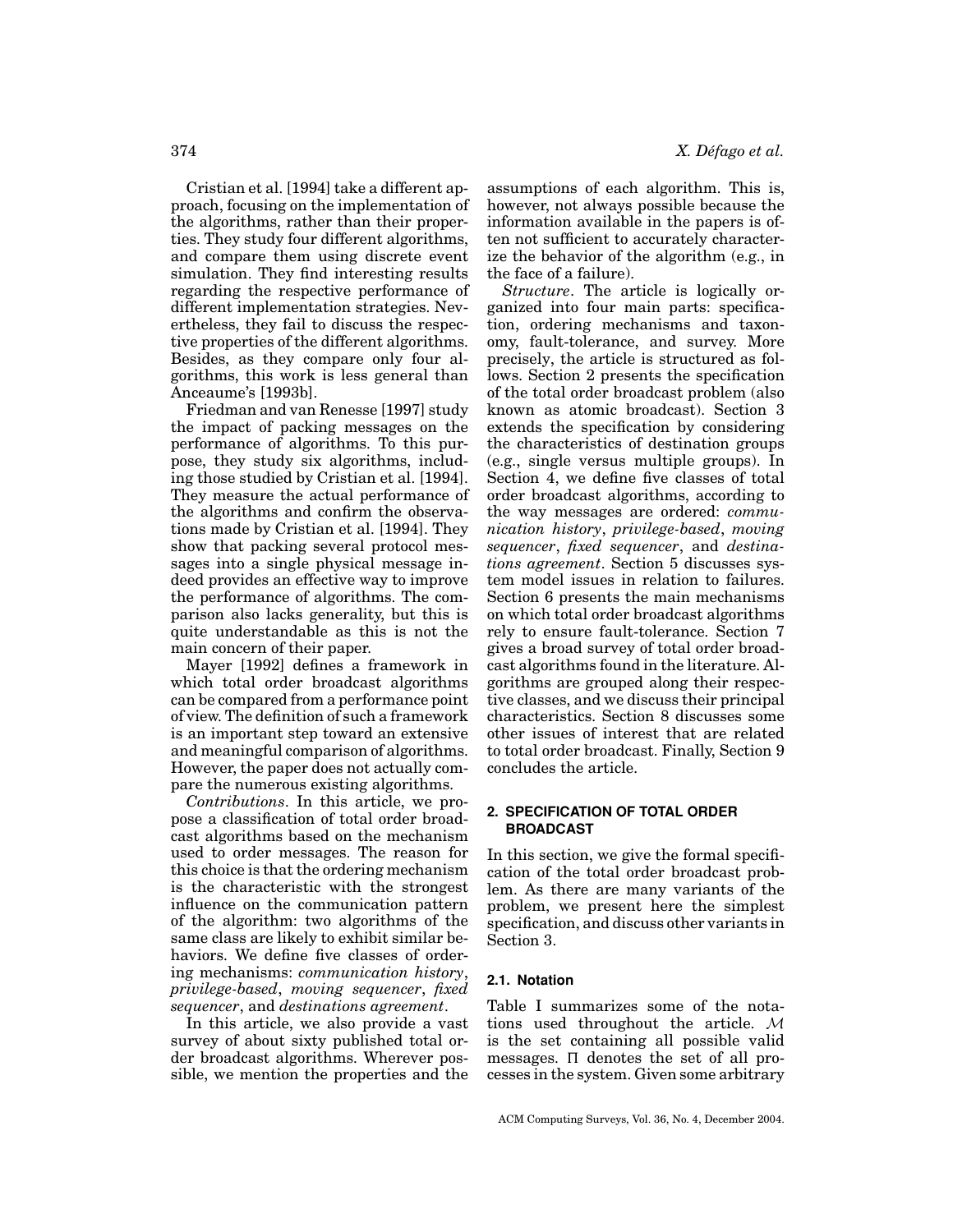|                | <b>Table I.</b> Notation                           |
|----------------|----------------------------------------------------|
| $\mathcal M$   | set of all valid messages.                         |
| п              | set of all processes in the system.                |
| sender(m)      | sender of message $m$ .                            |
| Dest(m)        | set of destination processes for                   |
|                | message m.                                         |
| $\Pi_{sender}$ | set of all sending processes in the<br>system.     |
| $\Pi_{dost}$   | set of all destination processes in the<br>system. |

message *m*, *sender*(*m*) designates the process in  $\Pi$  from which *m* originates, and *Dest*(*m*) denotes the set of all destination processes for *m*.

In addition,  $\Pi_{sender}$  is the set of all processes in  $\Pi$  that can potentially send some valid message.

$$
\Pi_{sender} = \{ p \mid p \text{ can send some message} \newline m \in \mathcal{M} \}. \tag{1}
$$

Likewise,  $\Pi_{dest}$  is the set of all potential destinations of valid messages.

$$
\Pi_{dest} \stackrel{\text{def}}{=} \bigcup_{m \in \mathcal{M}} Dest(m). \tag{2}
$$

# **2.2. Process Failures**

The specification of total order broadcast requires the definition of the notion of a *correct* process. The following set of process failure classes are commonly considered:

- —*Crash failures.* When a process crashes, it ceases functioning forever. This means that it stops performing any activity including sending, transmitting, or receiving any message.
- —*Omission failures.* When a process fails by omission, it omits performing some actions, such as sending or receiving a message.
- —*Timing failures.* A timing failure occurs when a process violates some of the timing assumptions of the system model (details in Section 5.1). Obviously, this type of failures does not exist in asynchronous system models, because of the absence of timing assumptions in such systems.
- —*Byzantine failures.* Byzantine failures are the most general type of failures. A

ACM Computing Surveys, Vol. 36, No. 4, December 2004.

Byzantine component is allowed any arbitrary behavior. For instance, a faulty process may change the content of messages, duplicate messages, send unsolicited messages, or even maliciously try to break down the whole system.

A *correct* process is defined as a process that never expresses any of the faulty behaviors mentioned above.

# **2.3. Basic Specification of Total Order Broadcast**

We can now give the simplest specification of total order broadcast. Formally, the problem is defined in terms of two primitives, which are called *TO-broadcast*(*m*) and *TO-deliver*(*m*), where  $m \in \mathcal{M}$  is some message. When a process *p* executes *TO-broadcast*(*m*) (respectively *TO-deliver*(*m*)), we may say that *p* TObroadcasts *m* (respectively TO-delivers *m*). We assume that every message *m* can be uniquely identified, and carries the identity of its sender, denoted by *sender*(*m*). In addition, we assume that, for any given message *m*, and any run, *TO-broadcast*(*m*) is executed at most once. In this context, total order broadcast is defined by the following properties [Hadzilacos and Toueg 1994; Chandra and Toueg 1996]:

- (VALIDITY) If a correct process TObroadcasts a message *m*, then it eventually TO-delivers *m*.
- (UNIFORM AGREEMENT) If a process TOdelivers a message *m*, then all correct processes eventually TO-deliver *m*.
- (UNIFORM INTEGRITY) For any message *m*, every process TO-delivers *m* at most once, and only if *m* was previously TObroadcast by *sender*(*m*).
- (UNIFORM TOTAL ORDER) If processes *p* and *q* both TO-deliver messages *m* and *m* , then *p* TO-delivers *m* before *m* , if and only if *q* TO-delivers *m* before *m* .

A broadcast primitive that satisfies all these properties except Uniform Total Order (i.e., that provides no ordering guarantee) is called a *reliable broadcast*.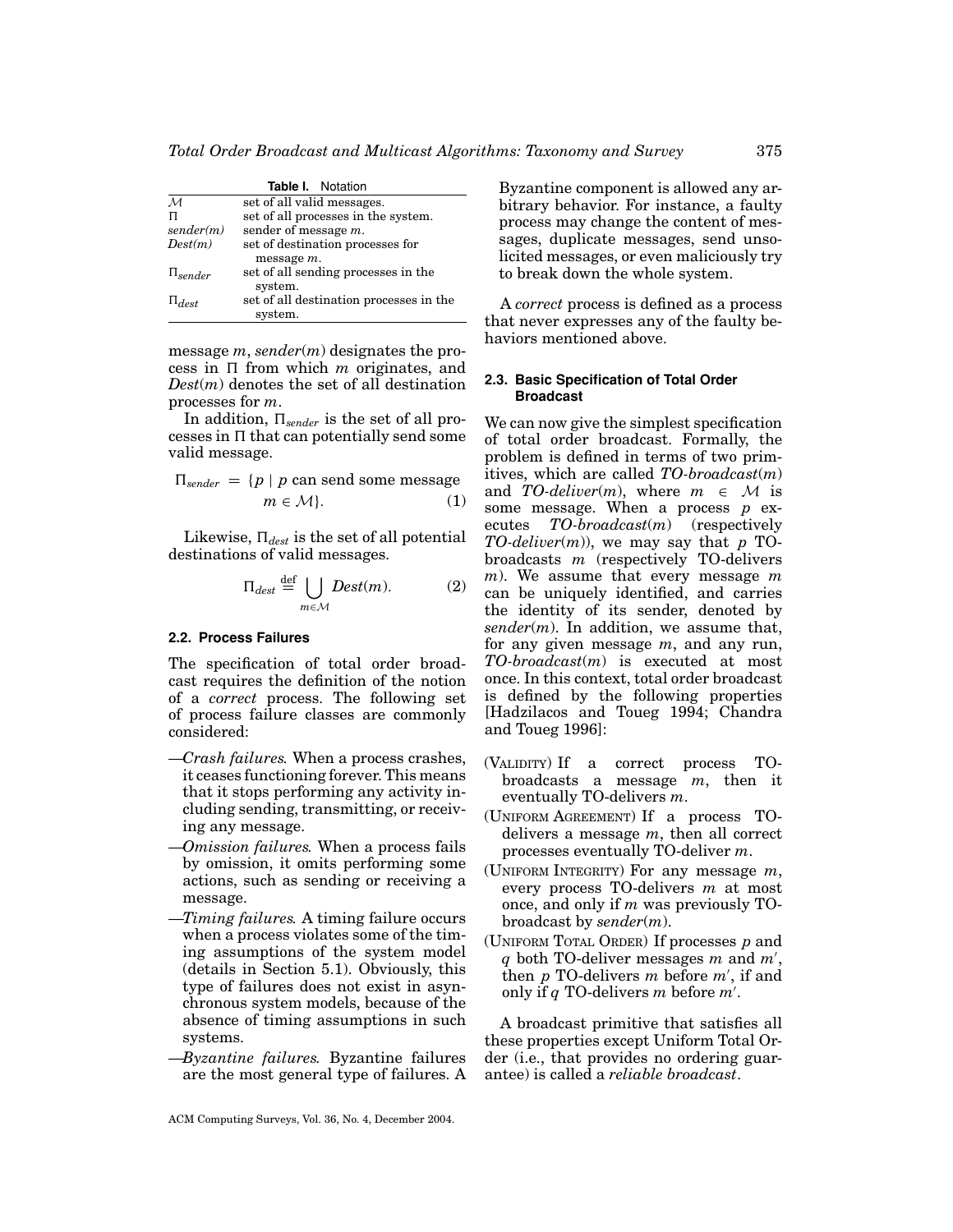

**Fig. 1**. Violation of Uniform Agreement (example).

Validity and Uniform Agreement are liveness properties. Roughly speaking, this means that, at any point in time, no matter what has happened up to that point, it is still possible for the property to eventually hold [Charron-Bost et al. 2000]. Uniform Integrity and Uniform Total Order are safety properties. This means that, if, at some point in time, the property does not hold, no matter what happens later, the property cannot eventually hold.

### **2.4. Nonuniform Properties**

In the above definition of total order broadcast, the properties of Agreement and Total Order are *uniform*. This means that these properties do not only apply to correct processes, but also to faulty ones. For instance, with Uniform Total Order, a process is not allowed to deliver any message out of order, even if it is faulty. Conversely, (nonuniform) Total Order applies only to correct processes, and hence does not put any restriction on the behavior of faulty processes.

Uniform properties are strong guarantees that might make life easier for application developers. Not all applications need uniformity, however, and enforcing uniformity often has a cost. For this reason, it is also important to consider weaker problems specified using nonuniform properties, though nonuniform properties may lead to inconsistencies at the application level. However, an application might protect itself from nonuniformity by voting (e.g., given an application that collects replies from the destinations of a total order broadcast, the application may vote on the replies received, and consider a reply to be effective only after receiving the same reply from a majority). Nonuniform Agreement and Total Order are specified as follows:

- (AGREEMENT) If a *correct* process TOdelivers a message *m*, then all correct processes eventually TO-deliver *m*.
- (TOTAL ORDER) If two *correct* processes *p* and *q* both TO-deliver messages *m* and *m* , then *p* TO-delivers *m* before *m* , if and only if *q* TO-delivers *m* before *m* .

The combinations of uniform and nonuniform properties define four different specifications to the problem of faulttolerant total order broadcast. These definitions constitute a hierarchy of problems, as discussed extensively by Wilhelm and Schiper [1995]. However, for simplicity, we say that a total order broadcast algorithm is uniform when it satisfies both Uniform Agreement and Uniform Total Order, and we say that an algorithm is nonuniform when it enforces neither (i.e., only their nonuniform counterparts). We give no special name to the two hybrid definitions.

Figure 1 illustrates a violation of the Uniform Agreement property with a simple example. In this example, the sequencer *p*<sup>1</sup> sends a message *m*, using total order broadcast. It first assigns a sequence number to *m*, then sends *m* to all processes, and finally, delivers *m*. Process *p*<sup>1</sup> crashes shortly afterwards, and no other process receives *m* (due to message loss). As a result, no correct process  $(e.g., p_2)$ will ever be able to deliver *m*. Uniform Agreement is violated, but not (nonuniform) Agreement: no *correct* process ever delivers  $m$  ( $p_1$  is not correct).

*Note* 1*. Byzantine failures and uniformity.* Algorithms tolerant to Byzantine failures can guarantee none of the uniform properties given in Section 2.3. This is understandable as no behavior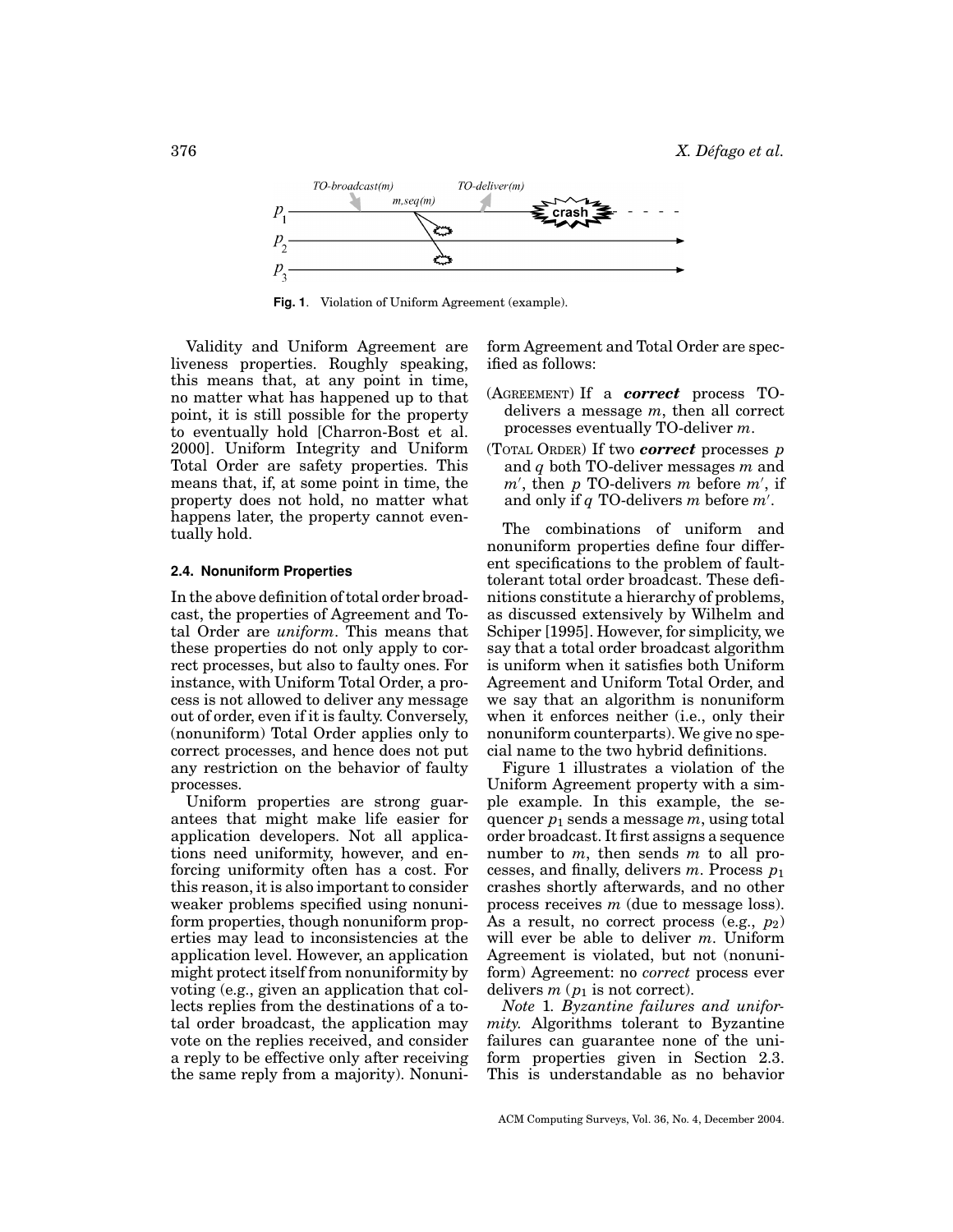

**Fig. 2**. Contamination of correct processes  $(p_1, p_2)$ , by a message  $(m_4)$ , based on an inconsistent state ( $p_3$  delivered  $m_3$  but not  $m_2$ ).

can be enforced on Byzantine processes. In other words, nothing can prevent a Byzantine process from (1) delivering a message more than once (violates Uniform Integrity), (2) delivering a message that is not delivered by other processes (violates Agreement), or (3) delivering two messages in the wrong order (violates Total Order).

Reiter [1994] proposes a more useful definition of uniformity for Byzantine systems. He distinguishes between crashes and Byzantine failures. He says that a process is *honest* if it behaves according to its specification, and *corrupt* otherwise (i.e., Byzantine), where honest processes can also fail by crashing. In this context, uniform properties are those which are enforced by all honest processes, regardless of whether they are correct or not. This definition is more sensible that the stricter of definition of Section 2.3, as nothing is required from corrupt processes.

*Note* 2*. Safety/liveness and uniformity.* Charron-Bost et al. [2000] have shown that, in the context of failures, some nonuniform properties that are commonly believed to be safety properties are actually liveness properties. They have proposed refinements of the concept of safety and liveness that avoid the counterintuitive classification.

# **2.5. Contamination**

The problem of contamination comes from the observation that, even with the strongest specification (i.e., with Uniform Agreement and Uniform Total Order), total order broadcast does not prevent a faulty process *p* from reaching an inconsistent state before it crashes. This is a serious problem because *p* can "legally" TO-broadcast a message based on this inconsistent state, and thus *contaminate* correct processes [Gopal and Toueg 1991; Anceaume and Minet 1992; Anceaume 1993b; Hadzilacos and Toueg 1994].

*2.5.1. Illustration.* Figure 2 illustrates an example [Charron-Bost et al. 1999; Hadzilacos and Toueg 1994] in which an incorrect process contaminates the correct processes. Process *p*<sup>3</sup> delivers messages  $m_1$  and  $m_3$ , but not  $m_2$ . So, its state is inconsistent when it multicasts  $m_4$  to the other processes before crashing. The correct processes  $p_1$  and  $p_2$  deliver  $m_4$ , thus becoming contaminated by the inconsistent state of  $p_3$ . It is important to stress again that the situation depicted in Figure 2 satisfies even the strongest specification presented so far.

*2.5.2. Specification.* It is possible to extend or reformulate the specification of total order broadcast in such a way that it disallows contamination. The solution consists of preventing any process from delivering a message that may lead to an inconsistent state.

Aguilera et al. [2000] propose a reformulation of Uniform Total Order which, unlike the traditional definition, is not prone to contamination, as it does not allow gaps in the delivery sequence:

(GAP-FREE UNIFORM TOTAL ORDER) If some process delivers message *m'* after message *m*, then a process delivers *m'* only after it has delivered *m*.

As an alternative, an older formulation uses the history of delivery and requires that, for any two given processes, the history of one is a prefix of the history of the other. This is expressed by the following property [Anceaume and Minet 1992; Cristian et al. 1994; Keidar and Dolev 2000]: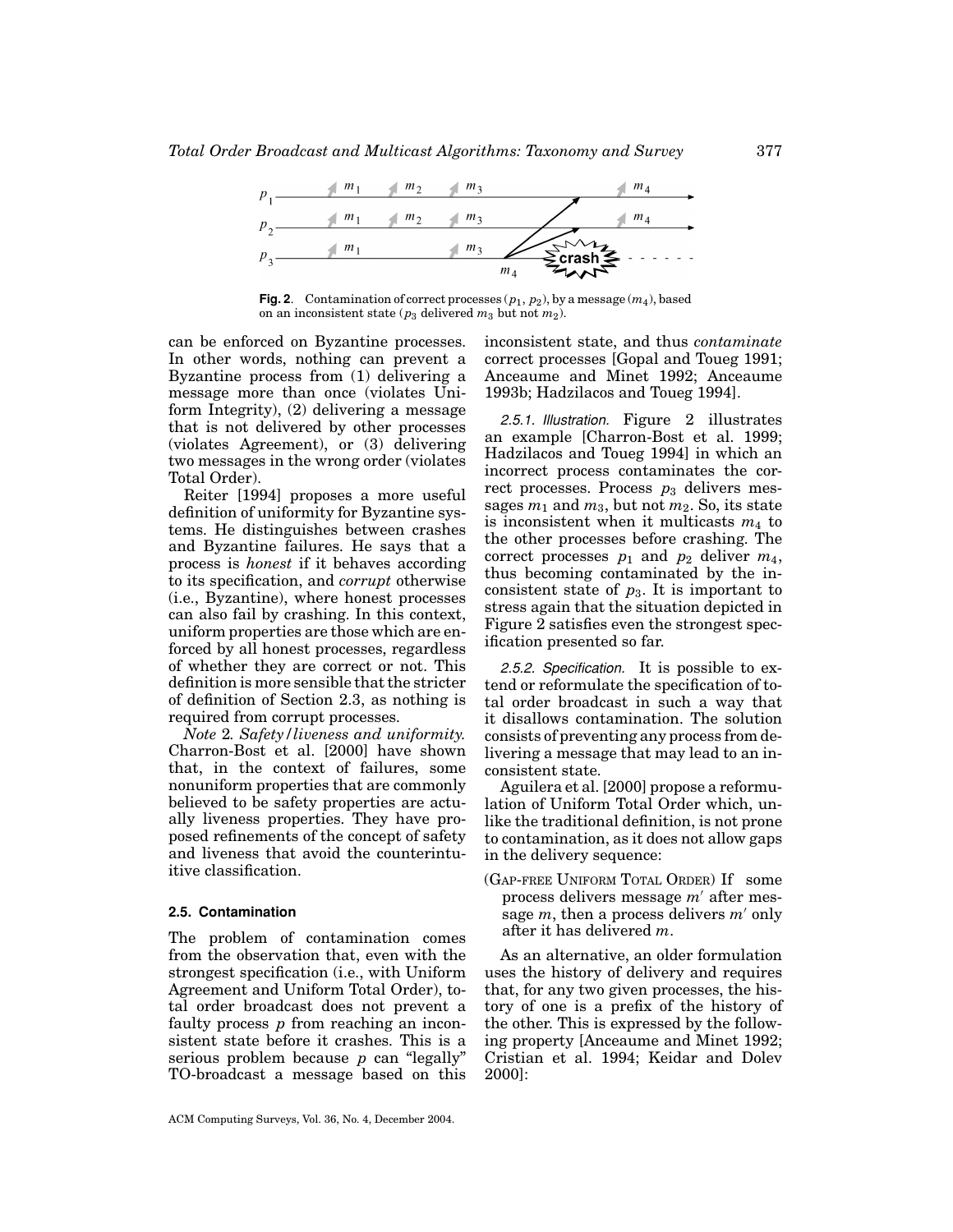(PREFIX ORDER) For any two processes *p* and *q*, either *hist*(*p*) is a prefix of *hist*(*q*), or  $hist(q)$  is a prefix of  $hist(p)$ , where *hist*(*p*) and *hist*(*q*) are the sequences of messages delivered by *p* and *q*, respectively.

*Note* 3. The specification of total order broadcast using Prefix Order precludes the dynamic join of processes (e.g., with a group membership). This can be circumvented, but the resulting property is much more complicated. For this reason, the simpler alternative proposed by Aguilera et al. [2000] is preferred.

*Note* 4*. Byzantine failures and contamination.* Contamination cannot be avoided in the face of arbitrary failures. This is because a faulty process may be inconsistent even if it delivers all messages correctly. It may then contaminate the other processes by broadcasting a bogus message that seems correct to every other process [Hadzilacos and Toueg 1994].

# **2.6. Other Ordering Properties**

The Total Order property (see Section 2.3), restricts the order of message delivery based solely on the destinations, that is, the property is independent of the sender processes. The definition can be further restricted by two properties related to the senders, namely, *FIFO Order* and *Causal Order*.

*2.6.1. FIFO Order.* Total Order alone does not guarantee that messages are delivered in the order in which they are sent (i.e., in first-in/first-out order). Yet, this property is sometimes required by applications in addition to Total Order. The property is called FIFO Order:

(FIFO ORDER) If a correct process TObroadcasts a message *m* before it TObroadcasts a message *m* , then no correct process delivers *m* , unless it has previously delivered *m*.

*2.6.2. Causal Order.* The notion of causality in the context of distributed systems was first formalized by Lamport [1978b]. It is based on the relation "precedes"<sup>3</sup> (denoted by  $\longrightarrow$ ), defined in his seminal paper and extended in a later paper [Lamport 1986b]. The relation "precedes" is defined as follows.

*Definition* 1. Let  $e_i$  and  $e_j$  be two events in a distributed system. The transitive relation  $e_i \rightarrow e_j$  holds if any one of the following three conditions is satisfied:

- (1)  $e_i$  and  $e_j$  are two events on the same process, and *ei* comes before *e <sup>j</sup>* ;
- $(2)$   $e_i$  is the sending of a message *m* by one process, and  $e_j$  is the receipt of *m* by another process; or,
- (3) There exists a third event  $e_k$ , such that,  $e_i \longrightarrow e_k$  and  $e_k \longrightarrow e_j$  (transitivity).

This relation defines an irreflexive partial ordering on the set of events. The causality of messages can be defined by the "precede" relationship between their respective sending events. More precisely, a message *m* is said to precede a message *m*  $(denoted m \prec m'),$  if the sending event of  $m$ precedes the sending event of *m* .

The property of causal order for broadcast messages is defined as follows [Hadzilacos and Toueg 1994]:

(CAUSAL ORDER) If the broadcast of a message *m* causally precedes the broadcast of a message *m* , then no correct process delivers *m* , unless it has previously delivered *m*.

Hadzilacos and Toueg [1994] also prove that the property of Causal Order is equivalent to combining the property of FIFO Order with the following property of Local Order.

(LOCAL ORDER) If a process broadcasts a message *m* and a process delivers *m* before broadcasting *m* , then no correct process delivers *m* , unless it has previously delivered *m*.

*Note* 5*. State-machine approach.* A total order broadcast ensuring causal order

<sup>3</sup>Lamport initially called the relation "happened before" [Lamport 1978b], but he renamed it "precedes" in later work [Lamport 1986a, 1986b].

ACM Computing Surveys, Vol. 36, No. 4, December 2004.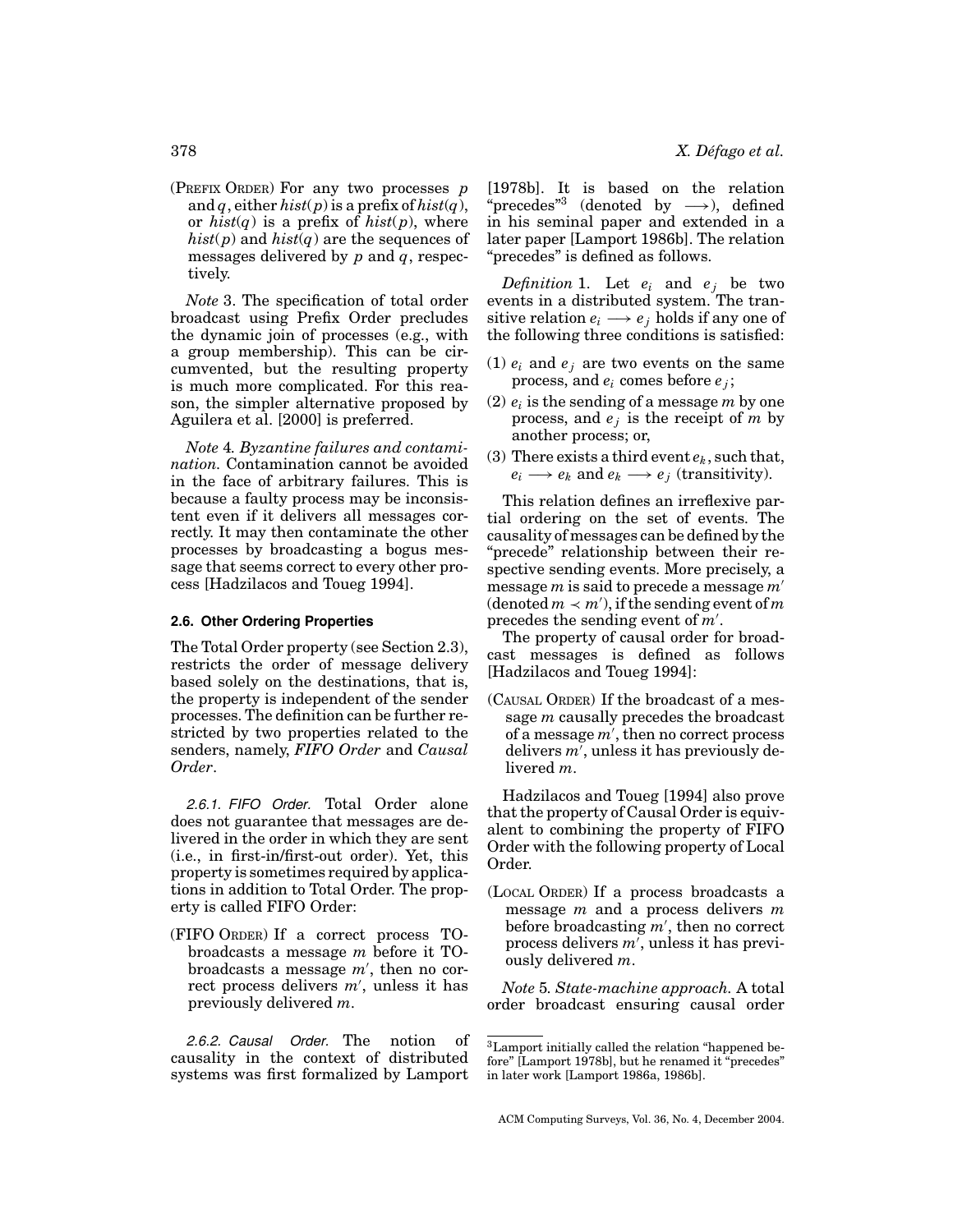is, for instance, required by the state machine approach [Lamport 1978a; Schneider 1990]. However, we think that some applications may require causality, some others not.

*2.6.3. Source Ordering.* Some papers (e.g., Garcia-Molina and Spauster [1991] and Jia [1995]) make a distinction between single source and multiple source ordering. These papers define single source ordering algorithms as algorithms that ensure total order only if a *single* process broadcasts messages. This is a special case of FIFO broadcast, easily solved using sequence numbers. Source ordering is not particularly interesting in itself, and hence we do not discuss the issue further in this article.

# **3. PROPERTIES OF DESTINATION GROUPS**

So far, we have presented the problem of total order broadcast, wherein messages are sent to all processes in the system. In other words, all valid messages are addressed to the entire system:

$$
\forall m \in \mathcal{M} \ (Dest(m) = \Pi). \tag{3}
$$

A *multicast* primitive is more general in the sense that it can send messages to any chosen subset of the processes. In other words, we can have two valid messages sent to different destinations sets, or the destination set may not include the message sender:

$$
\exists m \in \mathcal{M}(\text{sender}(m) \notin \text{Dest}(m)) \\
\land \exists m_i, m_j \in \mathcal{M}(\text{Dest}(m_i) \neq \text{Dest}(m_j)).\n\tag{4}
$$

Although in wide use, the distinction between broadcast and multicast is not precise enough. This leads us to discuss a more relevant distinction, namely, between closed versus open groups, and between single versus multiple groups.

# **3.1. Closed Versus Open Groups**

In the literature, many algorithms are designed with the implicit assumption that messages are sent *within* a group of processes. This originally came from the fact that early work on this topic was done in the context of parallel machines [Lamport 1978a], or highly available storage systems [Cristian et al. 1995]. However, most distributed applications are now developed by considering more open interaction models, such as the client-server model, *N*-tier architectures, or publish/subscribe. For this reason, it is necessary for a process to be able to multicast messages to a group to which it does not belong. Consequently, we consider it an important characteristic of algorithms that they be easily adaptable to open interaction models.

*3.1.1. Closed Group Algorithms.* In closed groups algorithms, the sending process is always one of the destination processes:

$$
\forall m \in \mathcal{M} \ (sender(m) \in Dest(m)). \qquad (5)
$$

So, these algorithms do not allow external processes (processes that are not members of the group) to multicast messages to the destination group.

*3.1.2. Open Group Algorithms.* Conversely, open group algorithms allow any arbitrary process in the system to multicast messages to a group, whether or not the sender process belongs to the destination group. More precisely, there are some valid messages where the sender is not one of the destinations:

$$
\exists m \in \mathcal{M} \ (sender(m) \notin Dest(m)). \quad (6)
$$

Open group algorithms are more general than closed group algorithms: the former can be used with closed groups, while the opposite is not true.

### **3.2. Single Versus Multiple Groups**

Most algorithms presented in the literature assume that all messages are multicast to one single group of destination processes. Nevertheless, a few algorithms are designed to support multiple groups. In this context, we consider three situations: *single group*, *multiple disjoint groups*, and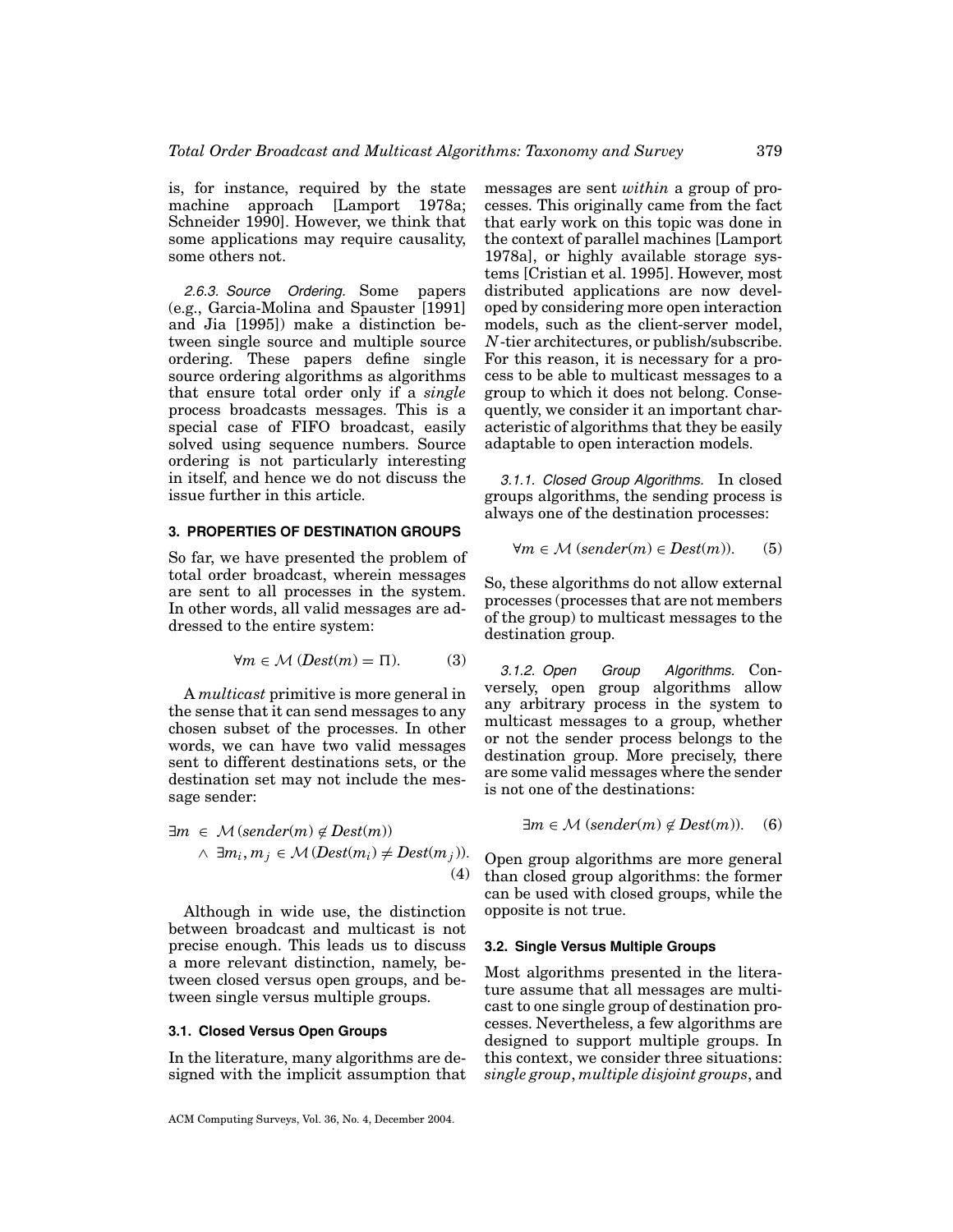*multiple overlapping groups*. We also discuss how useless, trivial solutions can be ruled out with the notion of *minimality*. Since the ability to multicast messages to multiple destination sets is critical for certain classes of applications, we regard this ability as an important characteristic of an algorithm.

*3.2.1. Single Group Ordering.* With single group ordering, all messages are multicast to one single group of destination processes. As mentioned above, this is the model considered by a vast majority of the algorithms that are studied in this article. Single group ordering can be defined by the following property:4

$$
\forall m_i, m_j \in \mathcal{M}(Dest(m_i) = Dest(m_j)). \quad (7)
$$

*3.2.2. Multiple Groups Ordering (Disjoint).* In some applications, the restriction to one single destination group is not acceptable. For this reason, algorithms have been proposed that support multicasting messages to multiple groups. The simplest case occurs when the multiple groups are *disjoint* groups. More precisely, if two valid messages have different destination sets, then these sets do not intersect:

$$
\forall m_i, m_j \in \mathcal{M}(Dest(m_i) \neq Dest(m_j) \n\Rightarrow Dest(m_i) \cap Dest(m_j) = \emptyset).
$$
 (8)

Adapting algorithms designed for one single group to work in a system with multiple disjoint groups is almost trivial.

*3.2.3. Multiple Groups Ordering (Overlapping).* In case of multiple groups ordering, it can happen that groups overlap. This can be expressed by the fact that some pairs of valid messages have different destination sets with a nonempty

intersection:

$$
\exists m_i, m_j \in \mathcal{M}(Dest(m_i) \neq Dest(m_j) \land Dest(m_i) \cap Dest(m_j) \neq \emptyset).
$$
 (9)

The real difficulty of designing total order multicast algorithms for multiple groups arises when the groups can overlap. This is easily understood when one considers the problem of ensuring total order at the intersection of groups. In this context, Hadzilacos and Toueg [1994] give three different properties for total order in the presence of multiple groups: *Local Total Order*, *Pairwise Total Order*, and *Global Total Order*. 5

(LOCAL TOTAL ORDER) If correct processes *p* and *q* both TO-deliver messages *m* and  $m'$  and  $Dest(m) = Dest(m')$ , then  $p$ TO-delivers *m* before *m* , if and only if *q* TO-delivers *m* before *m* .

Local Total Order is the weakest of the three properties. It requires that total order be enforced only for messages that are multicast within the same group.

Note also that multiple unrelated groups can be considered as disjoint groups even if they overlap. Indeed, destination processes belonging to the intersection of two groups can be seen as having two distinct identities, one for each group. It follows that an algorithm for distinct multiple groups can be trivially adapted to support overlapping groups with Local Total Order.

As pointed out by Hadzilacos and Toueg [1994], the total order multicast primitive of the first version of Isis [Birman and Joseph 1987] guaranteed Local Total Order.6

(PAIRWISE TOTAL ORDER) If two correct processes *p* and *q* both TO-deliver messages *m* and *m* , then *p* TO-delivers *m*

<sup>4</sup>This definition and the following ones are static. They do not take into account the fact that processes can join groups and leave groups. Nevertheless, we prefer these simple static definitions, rather than more complex ones that would take dynamic destination groups into account.

<sup>5</sup>The ordering properties cited here are subject to contamination, see Section 2.5. Contamination can be avoided by formulating these properties similarly to the Gap-free Uniform Total Order property.

 ${}^{6}$ It should be noted that, if the transformation is trivial from a conceptual point of view, the implementation was certainly a totally different matter, especially in the mid-80's.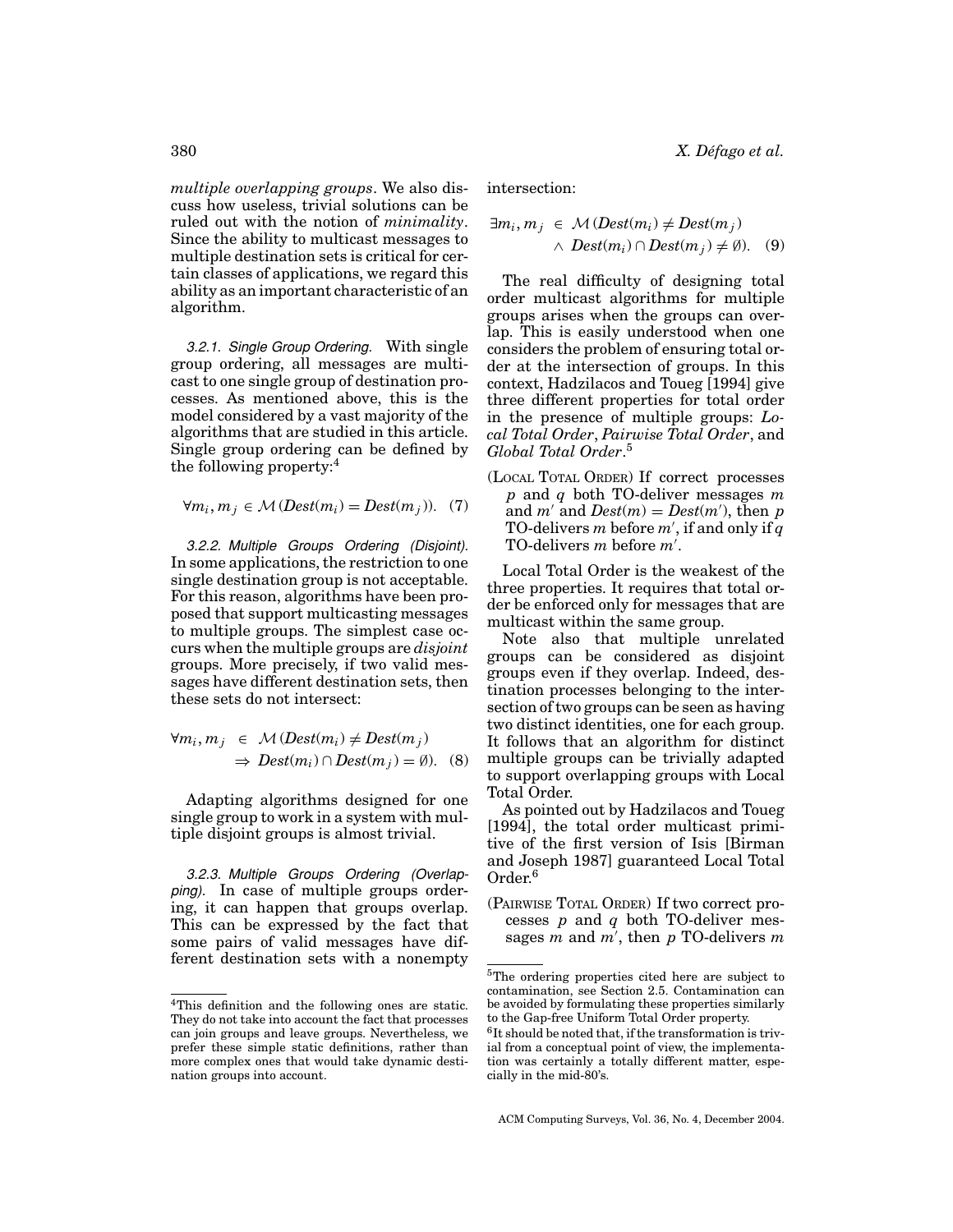before *m* , if and only if *q* TO-delivers *m* before *m* .

Pairwise Total Order is strictly stronger than Local Total Order. Most notably, it requires that total order be enforced for all messages delivered at the intersection of two groups.

As far as we know, there is no straightforward algorithm to transform a total order multicast algorithm that enforces Local Total Order into one that also guarantees Pairwise Total Order (except for trivial solutions; see Section 3.2.4). Hadzilacos and Toueg [1994] observe that, for instance, Pairwise Total Order is the order property guaranteed by the algorithm of Garcia-Molina and Spauster [1989, 1991].

Pairwise Total Order alone may lead to unexpected situations when there are three or more overlapping destination groups. For instance, Fekete [1993] illustrates the problem with the following scenario. Consider three processes  $p_i$ ,  $p_j$ ,  $p_k$ , and three messages  $m_1, m_2, m_3$  that are respectively sent to three different overlapping groups  $G_1 = \{p_i, p_j\}$ ,  $G_2 =$  $\{p_i, p_k\}$ , and  $G_3 = \{p_k, p_i\}$ . Pairwise Total Order allows the following histories on  $p_i, p_j, p_k$ :

$$
p_i : \cdots TO\text{-}deliver(m_3) \longrightarrow \cdots
$$
  
\n
$$
p_j : \cdots TO\text{-}deliver(m_1) \cdots
$$
  
\n
$$
p_j : \cdots TO\text{-}deliver(m_1) \longrightarrow \cdots
$$
  
\n
$$
\longrightarrow TO\text{-}deliver(m_2) \cdots
$$
  
\n
$$
p_k : \cdots TO\text{-}deliver(m_2) \longrightarrow \cdots
$$
  
\n
$$
\longrightarrow TO\text{-}deliver(m_3) \cdots
$$

This situation is prevented by the specification of Global Total Order [Hadzilacos and Toueg 1994], which is defined as follows:

(GLOBAL TOTAL ORDER) The relation < is acyclic, where  $\langle$  is defined as follows:  $m < m'$  if and only if any correct process delivers *m* and *m* , in that order.

*Note* 6. Fekete [1993] gives another specification for total order multicast which also prevents the scenario just mentioned. The specification, called AMC, is expressed as an I/O automaton [Lynch and Tuttle 1989; Lynch 1996] and uses the notion of pseudo-time to impose an order on the delivery of messages.

*3.2.4. Minimality and Trivial Solutions.* Any algorithm that solves the problem of total order broadcast in a single group can easily be adapted to solve the problem for multiple groups with the following approach:

- (1) form a super-group with the union of all destination groups;
- (2) whenever a message *m* is multicast to a group, multicast it to the super-group, and
- (3) processes not in *Dest*(*m*) discard *m*.

The problem with this approach is its inherent lack of scalability. Indeed, in very large distributed systems, even if the destination groups are individually small, their union is likely to cover a very large number of processes.

To avoid this sort of solution, Guerraoui and Schiper [2001] require the implementation of total order multicast for multiple groups to satisfy the following minimality property:

(STRONG MINIMALITY) The execution of the algorithm implementing total order multicast for a message *m* involves only *sender*(*m*), and the processes in *Dest*(*m*).

This property is often too strong: it disallows many interesting algorithms that use a small number of external processes for message-ordering (e.g., algorithms which disseminate messages along some propagation tree). A weaker property would allow an algorithm to involve a small set of external processes.

*3.2.5. Transformation Algorithm.* Delporte-Gallet and Fauconnier [2000] propose a generic algorithm that transforms a total order broadcast algorithm for a single closed group into one for multiple groups. The algorithm splits destination groups into smaller entities and supports multiple groups with Strong Minimality.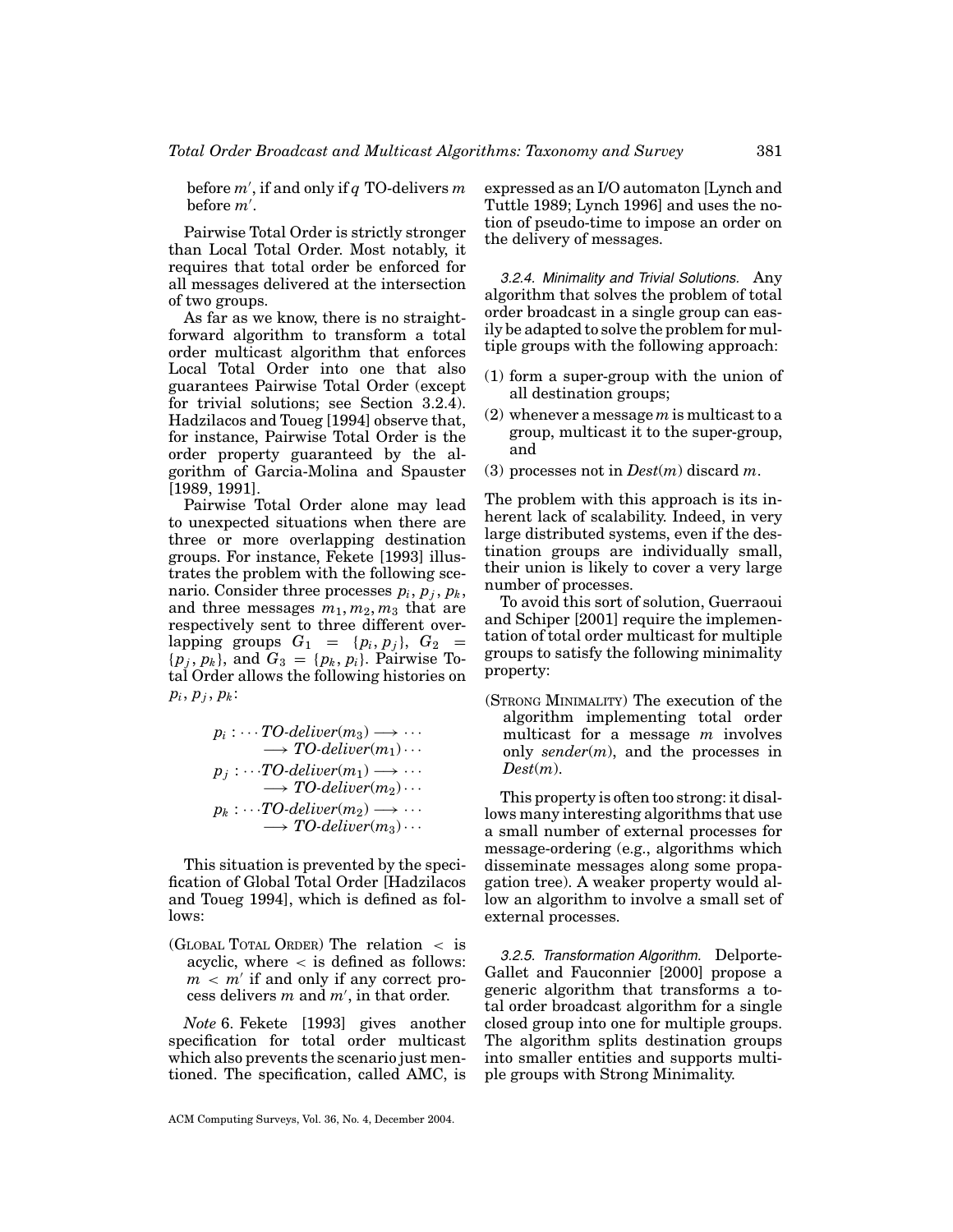# **3.3. Dynamic Groups**

The specification in Section 2 is the standard specification of total order broadcast in a *static* system, that is, a system in which all processes are created at system initialization. In practice, however, it is often desirable that processes join and leave groups at runtime.

A *dynamic* group is a group of processes with a membership that can change during the computation: processes can dynamically join or leave the group, or can be removed from the group (removal in the face of failures is discussed later in Section 6.2). With a dynamic group, the successive memberships of the group are called the *views* of the group [Chockler, Keidar, and Vitenberg 2001].

With dynamic groups, the basic communication abstraction is called *view synchrony*, which can be seen as the counterpart of reliable broadcast in static systems. Reliable broadcast is defined by the Validity, Agreement, and Uniform Integrity properties of Section 2. Roughly speaking, view synchrony adopts a similar definition, while relaxing the Agreement property.<sup>7</sup> Total order broadcast in a system with dynamic groups can thus be specified as view synchrony, plus a property of total order.

### **3.4. Partitionable Groups**

In a wide-area network, the network can temporarily become partitioned; that is, some of the nodes can no longer communicate, as all links between them are broken. When this happens, destination groups can be split into several isolated subgroups (or partitions). There are two main approaches to coping with partitioned groups: (1) the *primary partition* membership, and (2) the *partitionable* membership.

With the primary partition membership, one of the partitions is recognized as the primary partition.<sup>8</sup> Only processes that belong to the primary partition are allowed to deliver messages, while the other processes must wait until they can merge back with the primary partition.

In contrast, the partitionable group membership allows all processes to deliver messages, regardless of the partition they belong to. Doing so requires adapting the specification of total order broadcast. Chockler, Keidar, and Vitenberg [2001] define three order properties in a partitionable system: Strong Total Order (messages are delivered in the same order by all processes that deliver them), Weak Total Order (the order requirement is restricted within a view), and Reliable Total Order (extends the Strong Total Order property to require processes to deliver a prefix of a common sequence of messages within each view). In other words, with only slight differences, Strong Total Order corresponds to the Uniform Total Order property of Section 2.3, and Reliable Total Order to the Prefix Ordering property of Section 2.5. Other properties, such as Validity, are also defined differently in partitionable systems. This is explained in considerably more detail by Chockler, Keidar, and Vitenberg [2001] and Fekete et al. [2001].

# **4. MECHANISMS FOR MESSAGE ORDERING**

In this section, we propose a classification of total order broadcast algorithms in the absence of failures. The first question that we ask is: "who builds the order?" More specifically, we are interested in the entity that generates the information necessary for defining the order of messages (e.g., timestamp or sequence number).

We identify three different roles that a participating process can take with respect to the algorithm: sender, destination, or sequencer. A *sender* process is a process *ps* from which a message originates  $(i.e., p_s \in \Pi_{sender})$ . A *destination* process is

<sup>7</sup>Discussing this primitive in detail is beyond the scope of this survey (see paper by Chockler, Keidar, and Vitenberg [2001] for details).

<sup>&</sup>lt;sup>8</sup>A simple way to do this is to recognize as primary

partition only one which retains a majority of the processes from the previous view. This does not ensure that a primary partition always exists, but it guarantees that, if one exists, it is unique.

ACM Computing Surveys, Vol. 36, No. 4, December 2004.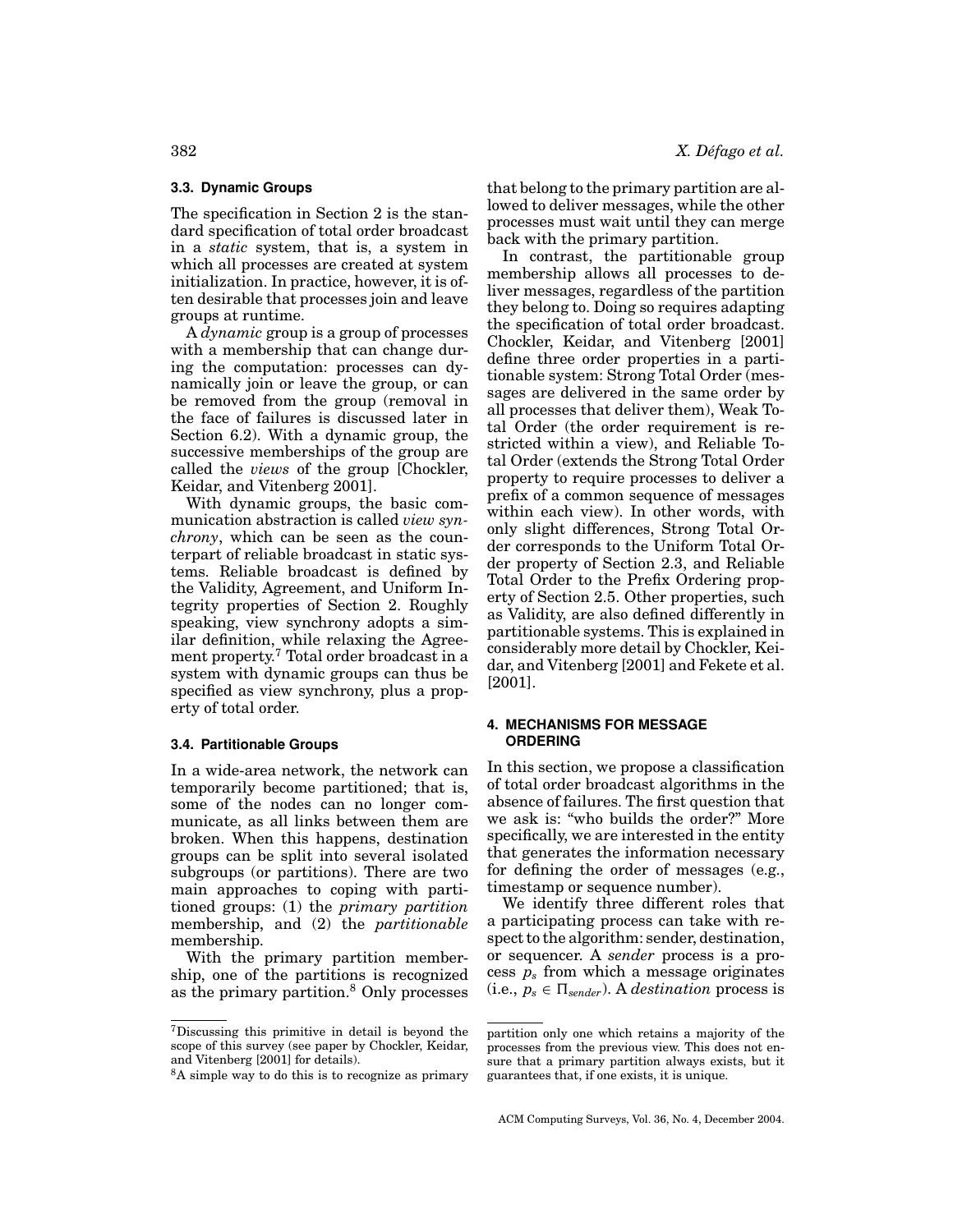

**Fig. 3**. Classes of total order broadcast algorithms.

a process *pd* to which a message is sent  $(i.e., p_d \in \Pi_{dest}$ ). Finally, a *sequencer* process is not necessarily a sender or a destination, but is somehow involved in the ordering of messages. A given process may simultaneously take several roles (e.g., sender *and* sequencer *and* destination). However, we represent these roles separately as they are conceptually different.

According to the three different roles, we define three basic classes for total order broadcast algorithms, depending on whether the order is respectively built by a sequencer, the sender, or destination processes. Among algorithms of the same class, significant differences remain. To account for this problem, we introduce a further division, leading to five subclasses in total. These classes are named as follows (see Figure 3): *fixed sequencer*, *moving sequencer*, *privilegebased*, *communication history*, and *destinations agreement*. Privilege-based and moving sequencer algorithms are commonly referred to as token-based algorithms.

The terminology defined in this article is partly borrowed from other authors. For instance, "communication history" and "fixed sequencer" were proposed by Cristian and Mishra [1995]. The term "privilege-based" was suggested by Dahlia Malkhi in a private discussion. Finally, Le Lann and Bres [1991] group algorithms into three classes, based on where the order is built. Unfortunately, their definition



**Fig. 4**. Fixed sequencer algorithms.

of classes is specific to a client-server architecture.

In the remainder of this section, we present each of the five classes and illustrate each class with a simple algorithm. The algorithms are merely presented for the purpose of illustrating the corresponding category, and should not be regarded as full-fledged working examples. Although inspired by existing algorithms, they are largely simplified, and none of them is fault-tolerant.

*Note* 7. *Atomic blocks*. The algorithms are written in pseudocode, with the assumption that blocks associated with a when-clause are executed atomically with respect to when-clauses of the same process, except when a process is blocked on a wait statement. This assumption greatly simplifies the expression of the algorithms with respect to concurrency.

### **4.1. Fixed Sequencer**

In a fixed sequencer algorithm, one process is elected as the sequencer and is responsible for ordering messages. The sequencer is unique, and the responsibility is not normally transfered to another processes (at least in the absence of failure).

The approach is illustrated in Figure 4 and Figure 5. One specific process takes the role of a sequencer and builds the total order. To broadcast a message *m*, a sender sends *m* to the sequencer. Upon receiving *m*, the sequencer assigns it a sequence number and relays *m* with its sequence number to the destinations. The latter then deliver messages according to the sequence numbers. This algorithm does not tolerate the failure of the sequencer.

In fact, three variants of fixed sequencer algorithms exist. We call these three variants "UB" (unicast-broadcast),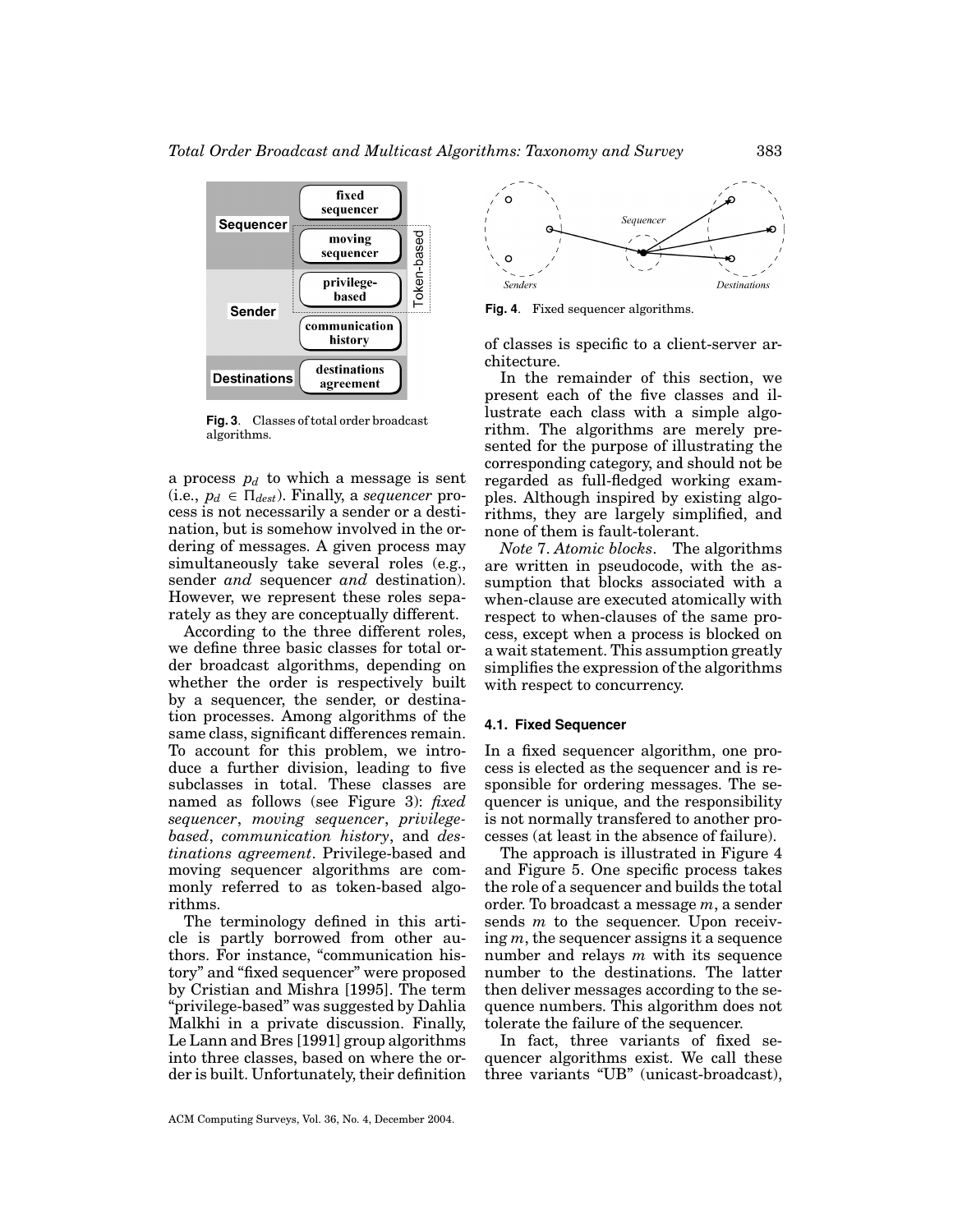```
Sender:
     procedure TO-broadcast(m){ To TO-broadcast a message m }
           send (m) to sequencer
Sequencer:
     Initialization:
            seanum := 1when receive (m)sn(m) := \text{seqnum}send (m, sn(m)) to all
           \textit{seqnum} := \textit{seqnum} + 1Destinations (code of process p_i):
     Initialization:
           \mathit{nextdeliver}_{p_i} := 1pending_{p_i} := \emptysetwhen receive (m, \text{segment})pending_{p_i} := pending_{p_i} \cup \{(m, seqnum)\}\while \exists (m', \text{seqnum}') \in \text{pending}_{p_i} : \text{seqnum}' = \text{nextdeliver}_{p_i} do
                 deliver (m')nextdeliver_{p_i} := nextdeliver_{p_i} + 1
```
**Fig. 5**. Simple fixed sequencer algorithm.



**Fig. 6**. Common variants of fixed sequencer algorithms.

"BB" (broadcast-broadcast), and "UUB" (unicast-unicast-broadcast), taking inspiration from Kaashoek and Tanenbaum [1996].

In the first variant, called "UB" (see Figure  $6(a)$ , the protocol consists of a unicast to the sequencer, followed by a broadcast from the sequencer. This variant generates few messages, and it is the simplest of the three approaches. It is, for instance, adopted by Navaratnam et al. [1988], and corresponds to the algorithm in Figure 5.

In the second variant, called "BB" (Figure 6(b)), the protocol consists of a broadcast to all destinations plus the sequencer, followed by a second broadcast from the sequencer. This generates more messages than the previous approach, except in broadcast networks. However, it can reduce the load on the sequencer, and makes it easier to tolerate the crash of the sequencer. Isis (sequencer) [Birman et al. 1991] is an example of the second variant.

The third variant, called "UUB" (Figure  $6(c)$ ), is less common than the others. In short, the protocol consists of the following steps. The sender requests a sequence number from the sequencer (unicast). The sequencer replies with a sequence number (unicast). Then, the sender broadcasts the sequenced message to the destination processes.<sup>9</sup>

<sup>9</sup>The protocol to tolerate failures is complex.

ACM Computing Surveys, Vol. 36, No. 4, December 2004.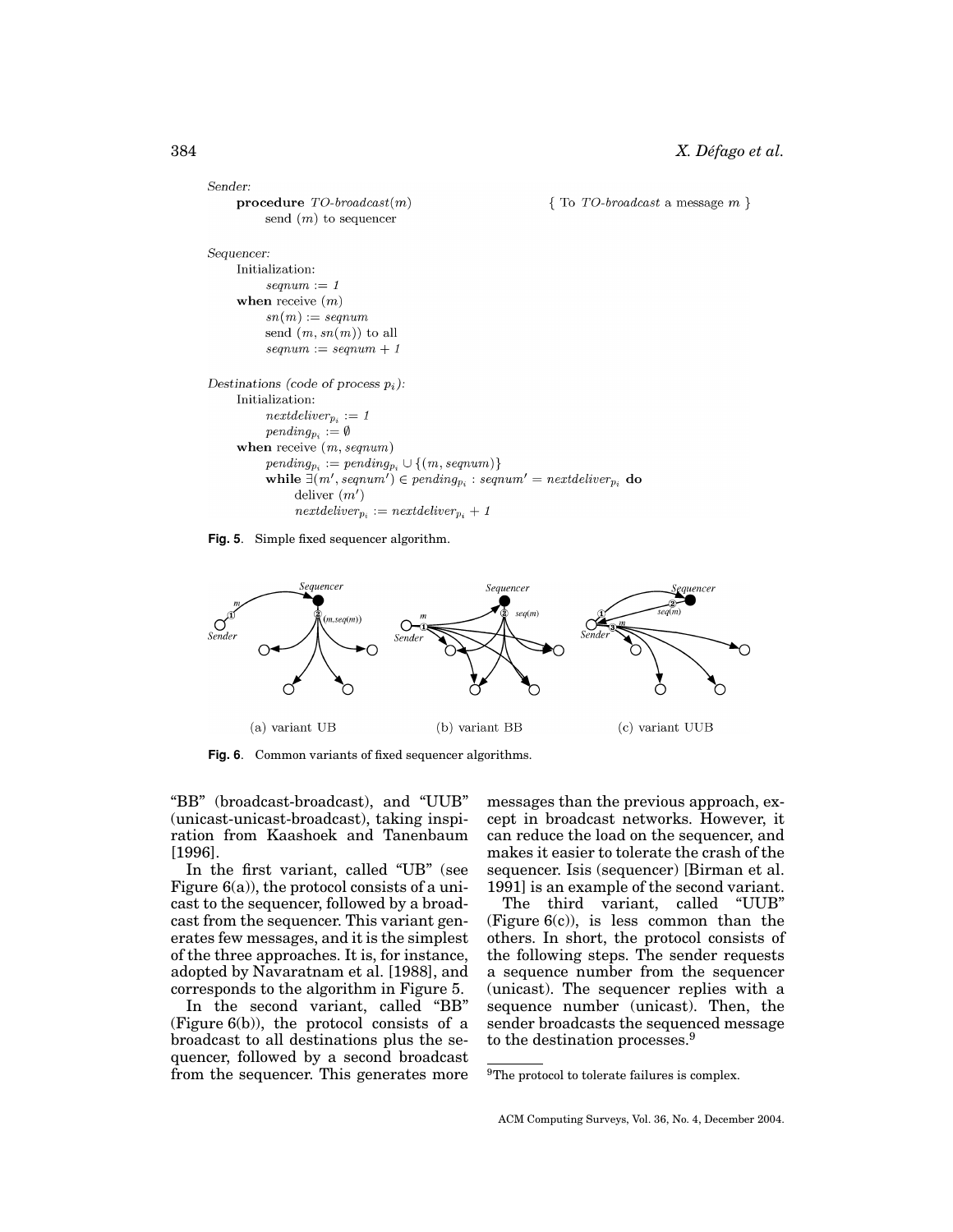

**Fig. 7**. Moving sequencer algorithms.

### **4.2. Moving Sequencer**

Moving sequencer algorithms are based on the same principle as fixed sequencer algorithms, but allow the role of sequencer to be transferred between several processes. The motivation is to distribute the load among them. This is illustrated in Figure 7, where the sequencer is chosen among several processes. The code executed by each process is, however, more complex than with a fixed sequencer, which explains the popularity of the latter approach. Notice that with moving sequencer algorithms, the roles of sequencer and destination processes are normally combined.

Figure 8 shows the principle of moving sequencer algorithms. To broadcast a message *m*, a sender sends *m* to the sequencers. Sequencers circulate a token message that carries a sequence number and a list of all messages to which a sequence number has been attributed (i.e., all sequenced messages). Upon receipt of the token, a sequencer assigns a sequence number to all received, but yet unsequenced, messages. It sends the newly sequenced messages to the destinations, updates the token, and passes it to the next sequencer.

*Note* 8. Similar to fixed sequencer algorithms, it is possible to develop a moving sequencer algorithm according to one of three variants. However, the difference between the variants is not as clear cut as it is for a fixed sequencer. It turns out that all of the moving sequencer algorithms surveyed follow the equivalent of the fixed sequencer variant BB. Hence, we do not discuss this issue any further.

*Note* 9. As mentioned, the main motivation for using a moving sequencer is to distribute the load among several processes,

thus avoiding the bottleneck caused by a single process. This is illustrated in several studies (e.g., Cristian et al. [1994] and Urbán et al. [2000]). One could then wonder why a fixed sequencer algorithm should be preferred to a moving sequencer algorithm. There are, in fact, at least three possible reasons. First, fixed sequencer algorithms are considerably simpler, leaving less room for implementation errors. Second, the latency of fixed sequencer algorithms is often better, as shown by Urbán et al. [2000]. Third, it is often the case that some machines are more reliable, more trusted, better connected, or simply faster than others. When this is the case, it makes sense to use one of them as a fixed sequencer (see MTP in Section 7.1.2).

# **4.3. Privilege-Based**

Privilege-based algorithms rely on the idea that senders can broadcast messages only when they are granted the privilege to do so. Figure 9 illustrates this class of algorithms. The order is defined by the senders when they broadcast their messages. The privilege to broadcast (and order) messages is granted to only one process at a time, but this privilege circulates from process to process, among the senders. In other words, due to the arbitration between senders, building the total order requires solving the problem of FIFO broadcast (easily solved with sequence numbers at the sender), and ensuring that passing the privilege to the next sender does not violate this order.

Figure 10 illustrates the principle of privilege-based algorithms. Senders circulate a token message that carries a sequence number to be used when broadcasting the next message. When a process wants to broadcast a message *m*, it must first wait until it receives the token message. Then, it assigns a sequence number to each of its messages and sends them to all destinations. Following this, the sender updates the token and sends it to the next sender. Destination processes deliver messages in increasing sequence numbers.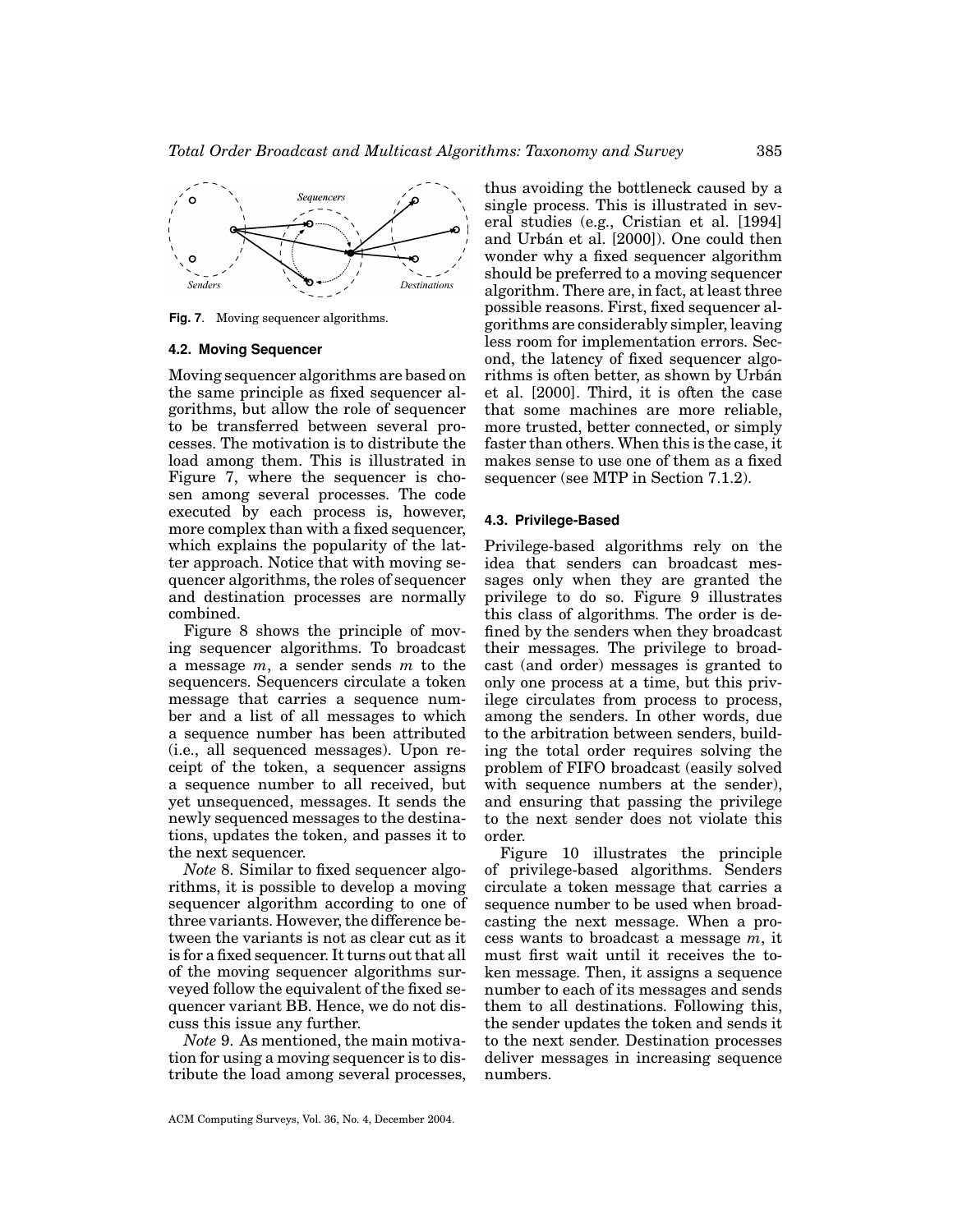```
Sender:
      procedure TO-broadcast(m)\{ To\ TO-broadcast\ a\ message\ m\ }send (m) to all sequencers
Sequencers (code of process s_i):
     Initialization:
           received_{s_i} := \emptysetif s_i = s_1 then
                 token. \textit{seqnum} := 1token.sequenced := \emptysetsend token to s_1when receive mreceived_{s_i} := received_{s_i} \cup \{m\}when receive token from s_{i-1}for each m' in received<sub>si</sub> \ token.sequenced do
                 send (m',\text{token}.\text{segment}) to destinations
                 token. \,seanum := token. \,seanum + 1token.sequenced := token.sequenced \cup \{m'\}send token to s_{i+1} (mod n)
Destinations (code of process p_i):
     Initialization:
           nextdeliver_{p_i} := 1pending_{p_i} := \emptysetwhen receive (m, \text{seqnum})pending_{p_i} := pending_{p_i} \cup \{(m, seqnum)\}\while \exists (m', \text{segment}) \in \text{pending}_{p_i} s.t. \text{segment} = \text{nextdeliver}_{p_i} do
                 deliver (m')nextdeliver_{p_i} := nextdeliver_{p_i} + 1
```


*Note* 10. In privilege-based algorithms, senders usually need to know each other in order to circulate the privilege. This constraint makes privilege-based algorithms poorly suited to open groups, where there is no fixed and previously known set of senders.

*Note* 11. In synchronous systems, privilege-based algorithms are based on the idea that each sender process is allowed to send messages only during predetermined time slots. These time slots are attributed to each process in such a way that no two processes can send messages at the same time. By ensuring that the communication medium is accessed in mutual exclusion, the total order is easily guaranteed. The technique is also known as *time division multiple access* (TDMA).

*Note* 12. It is tempting to consider that privilege-based and moving sequencer algorithms are equivalent, since both rely



**Fig. 9**. privilege-based algorithms.

on a token passing mechanism. However, they differ in one significant aspect: the total order is built by senders in privilegebased algorithms, while it is built by sequencers in moving sequencer algorithms. This has at least two major consequences. First, moving sequencer algorithms are easily adapted to open groups. Second, in privilege-based algorithms, the passing of the token is necessary to ensure the liveness of the algorithm, while with moving sequencer algorithms, it is mostly used for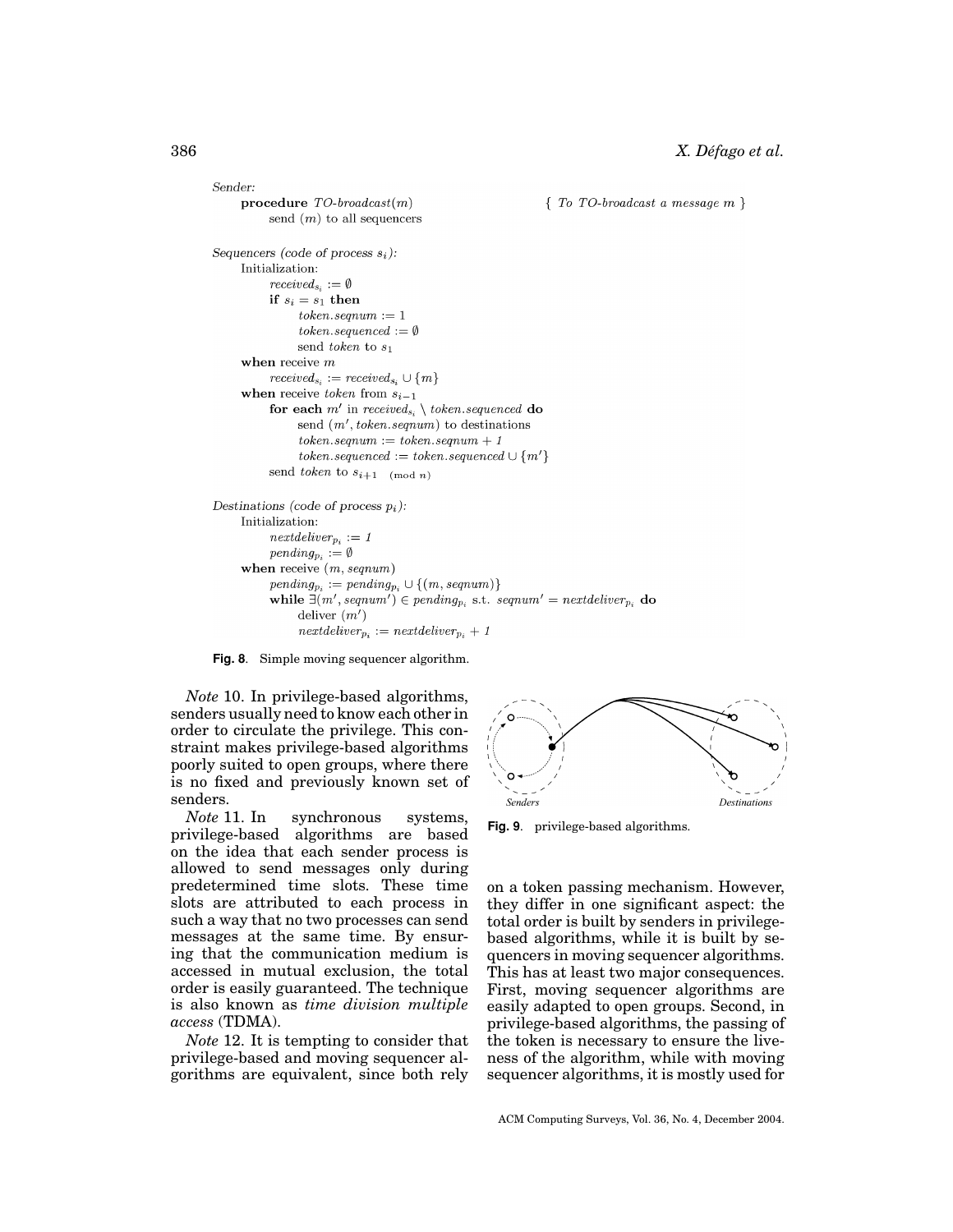```
Senders (code of process s_i):
      Initialization:
             tosend<sub>s<sub>i</sub></sub> := \emptysetif s_i = s_1 then
                   token. \textit{seqnum} := 1send token to s_1procedure TO-broadcast(m)\{ To TO-broadcast\ a\ message\ m\ }tosends_i := tosend_{s_i} \cup \{m\}when receive token
             for each m' in tosend<sub>si</sub> do
                   send (m',\text{token}.\text{seanum}) to destinations
                   token. \textit{seqnum} := token. \textit{seqnum} + 1tosend<sub>si</sub> := \emptysetsend token to s_{i+1} (mod n)
Destinations (code of process p_i):
      Initialization:
            nextdeliver_{p_i} := \emph{\textbf{1}}pending_{p_i} := \emptysetwhen receive (m, \text{seqnum})pending_{p_i} := pending_{p_i} \cup \{(m, seqnum)\}\while \exists (m', \text{sequum}') \in \text{pending}_{p_i} s.t. \text{sequum}' = \text{nextdeliver}_{p_i} do
                   deliver (m')nextdeliver_{p_i} := nextdeliver_{p_i} + 1
```
**Fig. 10**. Simple privilege-based algorithm.

improving performance, for example, by load balancing.

*Note* 13. It is difficult to ensure fairness with privilege-based algorithms. Indeed, if a process has a very large number of messages to broadcast, it could keep the token for an arbitrarily long time, thus preventing other processes from broadcasting their own messages. To overcome this problem, algorithms often enforce an upper limit on the number of messages and/or the time that some process can keep the token. Once the limit is passed, the process is compelled to release the token, regardless of the number of messages remaining to be broadcast.

### **4.4. Communication History**

In communication history algorithms, as in privilege-based algorithms, the delivery order is determined by the senders. However, in contrast to privilege-based algorithms, processes can broadcast messages at any time, and total order is ensured by delaying the delivery of messages. The messages usually carry a (physical or logical) timestamp. The destinations observe the messages generated by the other processes and their timestamps, that is, the history of communication in the system, to learn when delivering a message will no longer violate the total order.

There are two fundamentally different variants of communication history algorithms. In the first variant, called *causal history*, communication history algorithms use a partial order, defined by the causal history of messages, and transform this partial order into a total order. Concurrent messages are ordered according to some predetermined function. In the second variant, known as *deterministic merge*, processes send messages timestamped independently (thus not reflecting causal order), and delivery takes place according to a deterministic policy of merging the streams of messages coming from each process.

Figure 11 illustrates a typical communication history algorithm of the first variant. The algorithm, inspired by Lamport [1978b], works as follows. The algorithm uses logical clocks [Lamport 1978b] to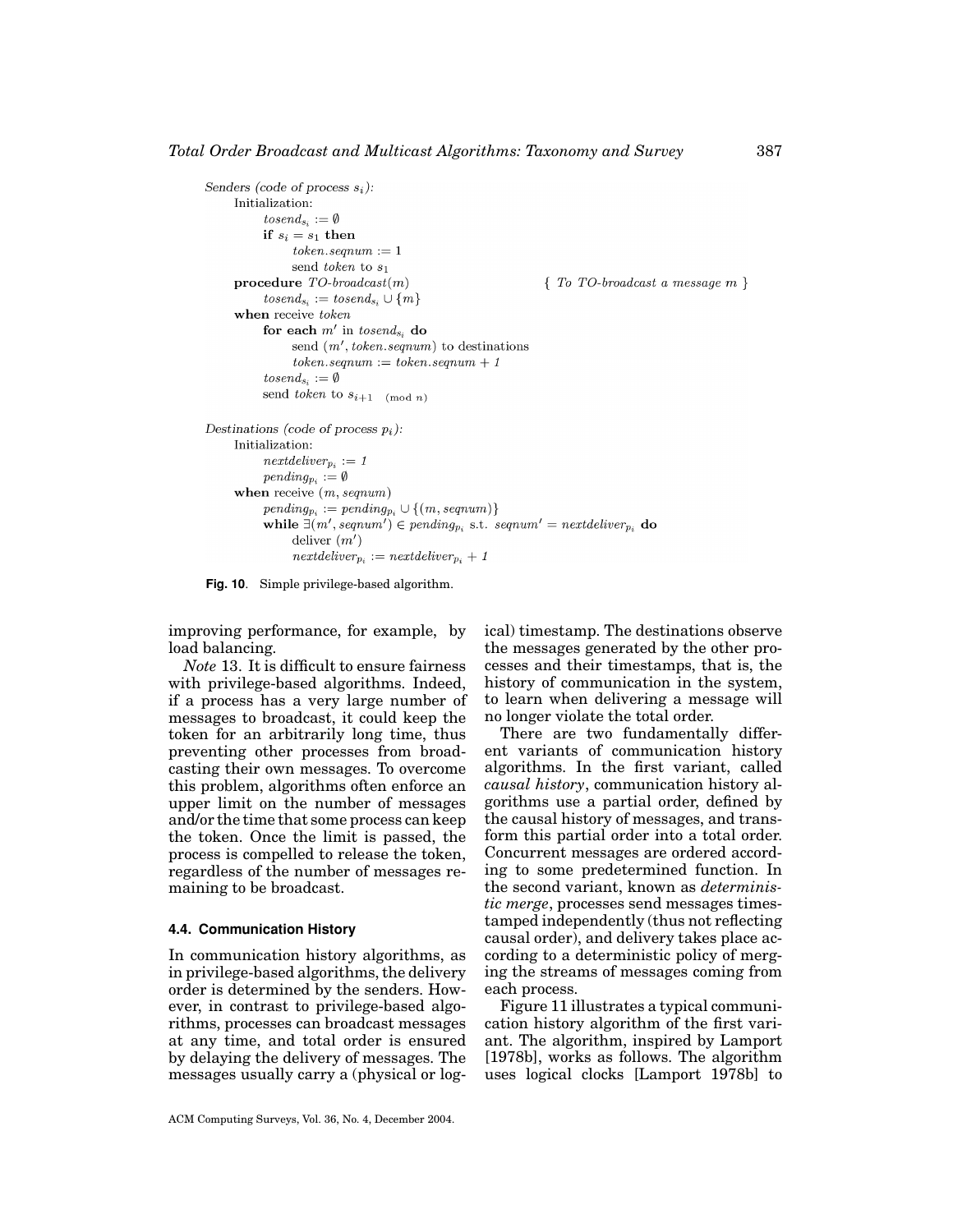Senders and destinations (code of process  $p$ ; assumes FIFO channels):

Initialization:  $received_p := \emptyset$  $\{Messages received by process p\}$  $delivered_p := \emptyset$  $\{Messages$  delivered by process p  $\}$  $LC_p[p_1 \dots p_n] := \{0, \dots, 0\}$  $\{ LC_p[q]: logical clock of process q, as seen by p \}$ procedure  $TO$ -multicast $(m)$ { To TO-multicast a message  $m$  }  $LC_p[p] := LC_p[p] + 1$  $ts(m) := LC_p[p]$ send FIFO  $(m, ts(m))$  to all when receive  $(m, ts(m))$  $LC_p[p] := \max(ts(m), LC_p[p]) + 1$  $LC_p[sender(m)] := ts(m)$  $received_p := received_p \cup \{m\}$  $deliverable := \emptyset$ for each message m' in received<sub>p</sub>  $\cdot$  delivered<sub>p</sub> do if  $ts(m') \leq \min_{q \in \Pi} LC_p[q]$  then  $\textit{deliverable} := \textit{deliverable} \cup \{m'\}$ deliver all messages in *deliverable*, in increasing order of  $(ts(m), sender(m))$  $delivered_p := delivered_p \cup deliverable$ 

# **Fig. 11**. Simple communication history algorithm (causal history).

```
Senders and destinations (assumes FIFO channels):
    procedure TO-multicast(m)\{ To TO-multicast\ a\ message\ m\ }send FIFO (m) to all
    forever do
         for each process p in \Pi_{sender} do
              wait until receive m' from pdeliver (m')
```
**Fig. 12**. Simple communication history algorithm (deterministic merge).

"timestamp" each message *m* with the logical time of the *TO-broadcast*(*m*) event, denoted *ts*(*m*). Messages are then delivered in the order of their timestamps. However, we can have two messages, *m* and *m* , with the same timestamp. To arbitrate between these messages, the algorithm uses the lexicographical order on the identifiers of sending processes. In Figure 11, we refer to this order as the  $(ts(m), sender(m))$  order, where *sender*(*m*) is the identifier of the sender process.

A simple example of the second variant is illustrated in Figure 12. The algorithm assumes that communication is FIFO, and that sender processes broadcast messages at the same rate. Destination processes execute an infinite loop where they accept, in a round-robin fashion, a single message from each sender process. Aguilera and Strom [2000] (Section 7.4.9), for instance, propose a more elaborate algorithm based on the same principle.

*Note* 14. The algorithms of Figure 11 and Figure 12 are not live. Indeed, consider the algorithm of Figure 11 and a scenario where a single process *p* broadcasts a single message *m*, while no other process ever broadcasts any message. According to the algorithm in Figure 11, a process *q* can deliver *m* only after it has received, from every process, a message that was broadcast *after* the reception of *m*. This is, of course, impossible if at least one of the processes never broadcasts any message. To overcome this problem, communication history algorithms proposed in the literature usually send empty messages when no application messages are broadcast.

*Note* 15. In synchronous systems, communication history algorithms rely on synchronized clocks, and use physical timestamps (timestamps coming from the synchronized clocks), instead of logical ones. The nature of such systems makes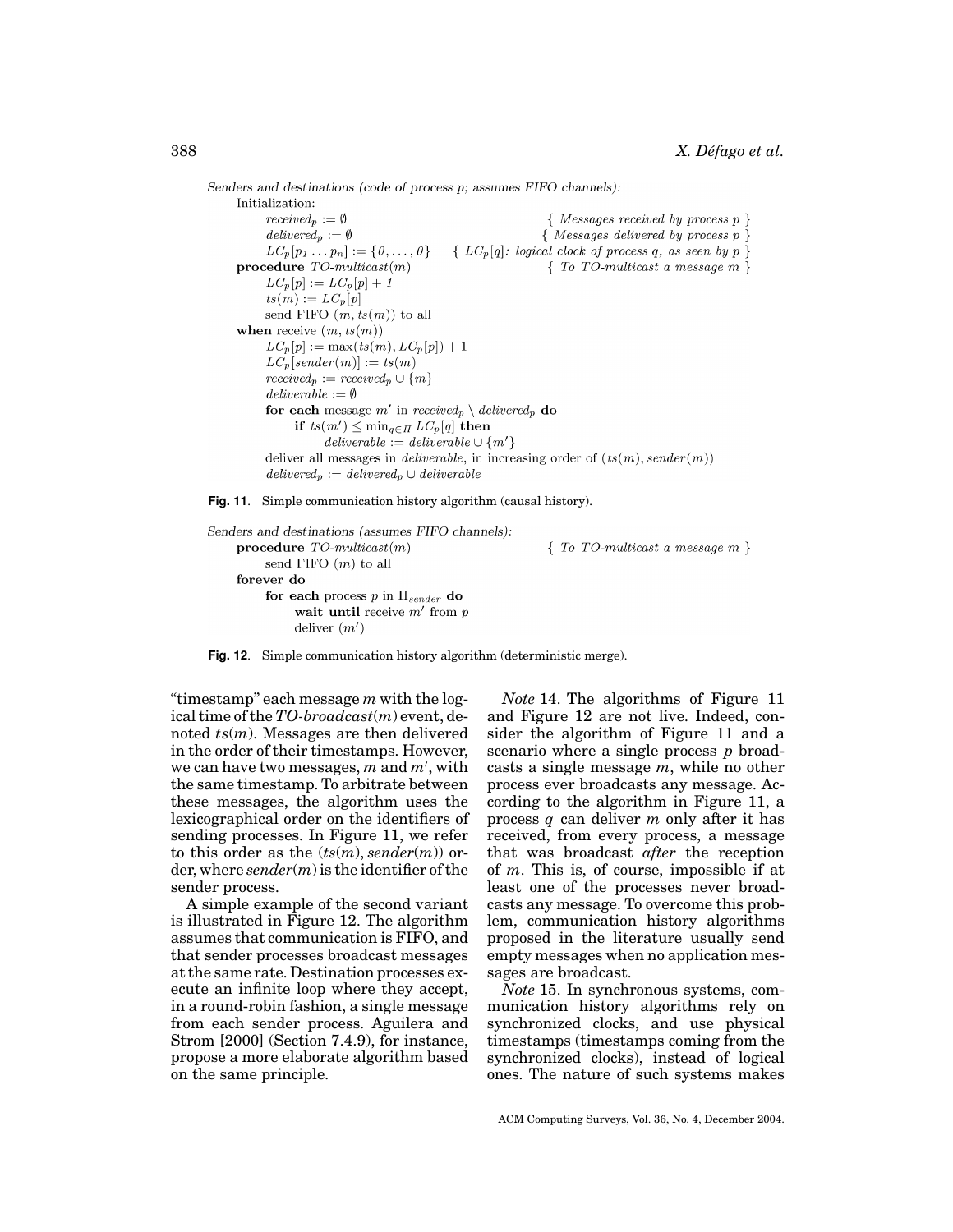

**Fig. 13**. Destinations agreement algorithms.

it unnecessary to send empty messages in order to ensure liveness. Indeed, this can be seen as an example of the use of time to communicate [Lamport 1984].

### **4.5. Destinations Agreement**

In destinations agreement algorithms, as the name indicates, the delivery order results from an agreement between destination processes (see Figure 13). We distinguish three different variants of agreement: (1) agreement on a message sequence number, (2) agreement on a message set, or (3) agreement on the acceptance of a proposed message order.

Figure 14 illustrates an algorithm of the first variant: for each message, the destination processes reach an agreement on a unique (yet not consecutive) sequence number. The algorithm is adapted from Skeen's algorithm (Section 7.5.1), although it operates in a decentralized manner. Briefly, the algorithm works as follows. To broadcast a message *m*, a sender sends *m* to all destinations. Upon receiving *m*, a destination assigns it a local timestamp and sends this timestamp to all destinations. Once a destination process has received a local timestamp for *m* from all destinations, a unique global timestamp  $sn(m)$  is assigned to *m*, calculated as the maximum of all local timestamps. Messages are delivered in the order of their global timestamp, that is, a message *m* can only be delivered once it has been assigned its global timestamp *sn*(*m*), and no other undelivered message *m* can possibly receive a timestamp *sn*(*m* ) smaller or equal to *sn*(*m*). As with the communication history algorithm (Figure 11), the identifier of the message sender is used to break ties between messages with the same global timestamp.

The most representative algorithm of the second variant of agreement is the algorithm proposed by Chandra and Toueg [1996] (Section 7.5.4). The algorithm transforms total order broadcast into a sequence of *consensus* problems.<sup>10</sup> Each instance of the consensus decides on a set of messages to deliver, that is, consensus number *k* allows the processes to agree on a set  $Msg^k$  of messages. For  $k < k'$ , the messages in *Msgk* are delivered before the messages in *Msgk* . The messages in a set *Msgk* are delivered according to some predetermined order (e.g., in lexical order of their identifiers).

With the third variant of agreement, a tentative message delivery order is first proposed (usually by one of the destinations). Then, the destination processes must agree to either accept or reject the proposal. In other words, this variant of destinations agreement relies on an atomic commitment protocol. The algorithm proposed by Luan and Gligor [1990] typically belongs to the third variant.

*Note* 16. There is a thin line between the second and the third variants of agreement. For instance, Chandra and Toueg's [1996] total order broadcast algorithm relies on consensus, as described. However, when it is combined with the rotating coordinator consensus algorithm [Chandra and Toueg 1996], the resulting algorithm can be seen as an algorithm of the third form. Indeed, the coordinator proposes a tentative order (given as a set of message plus message identifiers) that it tries to validate. Thus it is important to note that two seemingly identical algorithms may use different forms of agreement, simply because they are described at different levels of abstraction.

# **4.6. Time-Free Versus Time-Based Ordering**

We introduce a further distinction between algorithms, orthogonal to the above

<sup>10</sup>The consensus problem is informally defined as follows: every process proposes some value, and all processes must eventually decide on the same value, which must be one (any one) of the proposed values.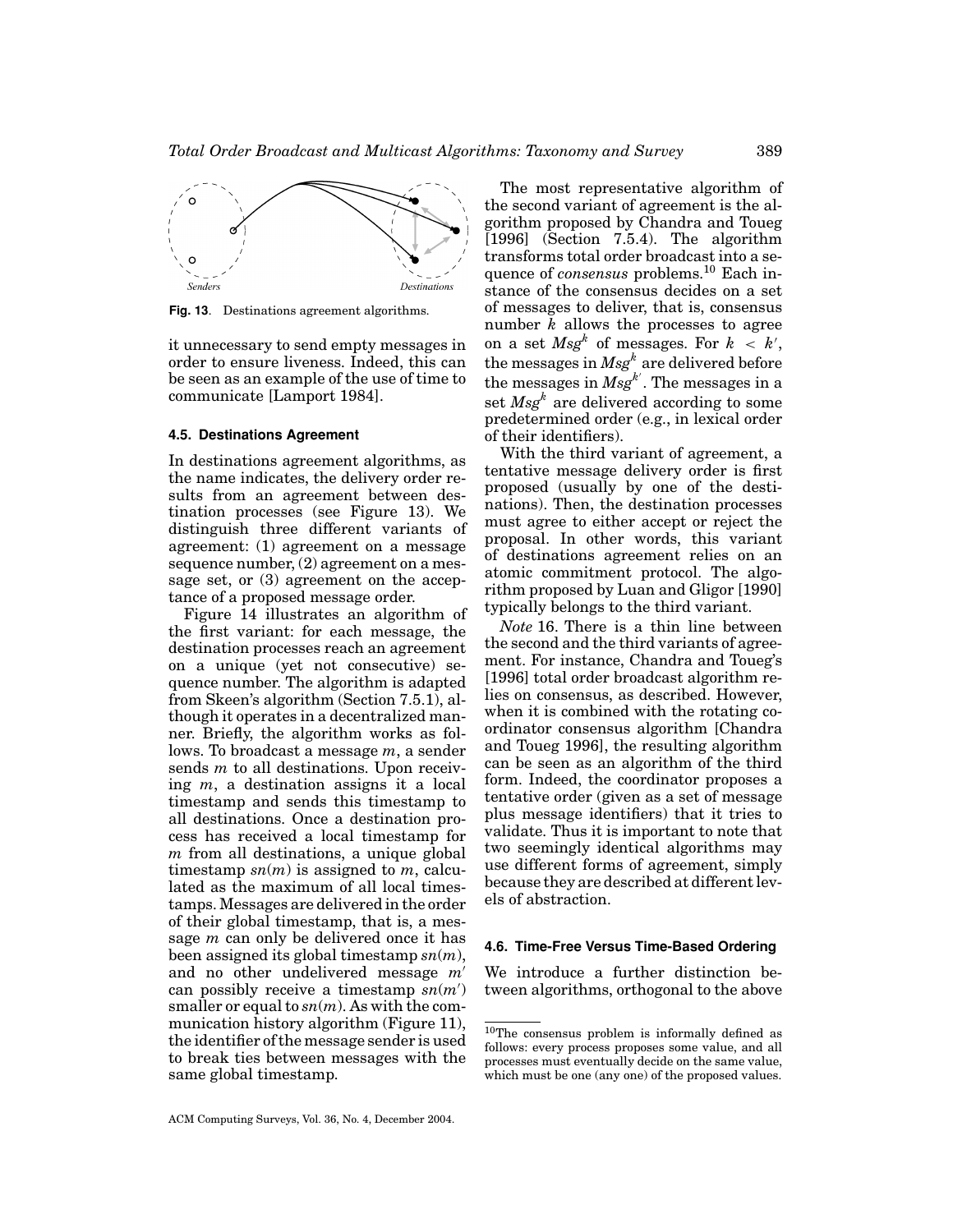```
Sender:
      procedure TO-broadcast(m)\{ To TO-broadcast\ a\ message\ m\ }send (m) to destinations
Destinations (code of process p_i):
      Initialization:
            stamped<sub>p<sub>i</sub></sub> := \emptysetreceived_{p_i} := \emptysetLC_{p_i} := 0{ LC_{p_i}: logical clock of process p_i }
      when receive mts_i(m) := LC_{p_i}received_{p_i} := received_{p_i} \cup \{(m, ts_i(m))\}send (m, ts<sub>i</sub>(m)) to destinations
            LC_{p_i} := LC_{p_i} + 1when received (m, ts_j(m)) from p_jLC_{p_i} := \max(ts_j, LC_{p_i} + 1)if received (m, ts(m)) from all destinations then
                   sn(m) := \max_{k=1 \cdots n} ts_k(m)\mathit{stamped}_{p_i} := \mathit{stamped}_{p_i} \cup \{(m, \mathit{sn}(m))\}received_{p_i} := received_{p_i} \setminus \{m\}deliverable := \emptysetfor each (m', sn(m')) \in stamped_{p_i} s.t. \forall m'' \in received_{p_i} : sn(m') < ts_i(m'') do
                         \label{eq:rel} \textit{deliverable} := \textit{deliverable} \cup \{(m', \textit{sn}(m'))\}deliver all messages in deliverable in increasing order of (sn(m), sender(m))stamped_{p_i} := stamped_{p_i} \setminus deliverable
```
**Fig. 14**. Simple destinations agreement algorithm.

classification. The distinction is between algorithms that use physical time for message ordering, and algorithms that do not use physical time. For instance, in Section 4.4 (see Figure 11), we presented a simple communication-history algorithm based on *logical* time. It is indeed possible to design a similar algorithm that uses the *physical* time (and synchronized clocks) instead.

In short, we distinguish algorithms with *time-based ordering*, that rely on physical time, and algorithms with *time-free ordering* that do not use physical time.

# **5. CONCEPTUAL ISSUES RELATED TO FAILURES**

In Section 4, we discussed ordering mechanisms, ignoring the problem of failures. Mechanisms for fault-tolerance are discussed below in Section 6. However, fault-tolerance cannot be discussed without some prior discussion on system model issues. This is done in this section.

#### **5.1. Synchrony and Timeliness**

The synchrony of a system defines the timing assumptions that are made on the behavior of processes and communication channels. More specifically, one usually considers two major parameters. The first parameter is the *process speed interval*, which is given by the difference between the speed of the slowest and the fastest processes in the system. The second parameter is the *communication delay*, which is given by the time elapsed between the sending and the receipt of messages. The synchrony of the system is defined by considering various bounds on these two parameters.

A system where both parameters have a known upper bound is called a *synchronous system*. At the other extreme, a system in which process speed and communication delays are unbounded is called an *asynchronous system*. Between those two extremes lie the definition of various partially synchronous system models [Dolev et al. 1987; Dwork et al. 1988].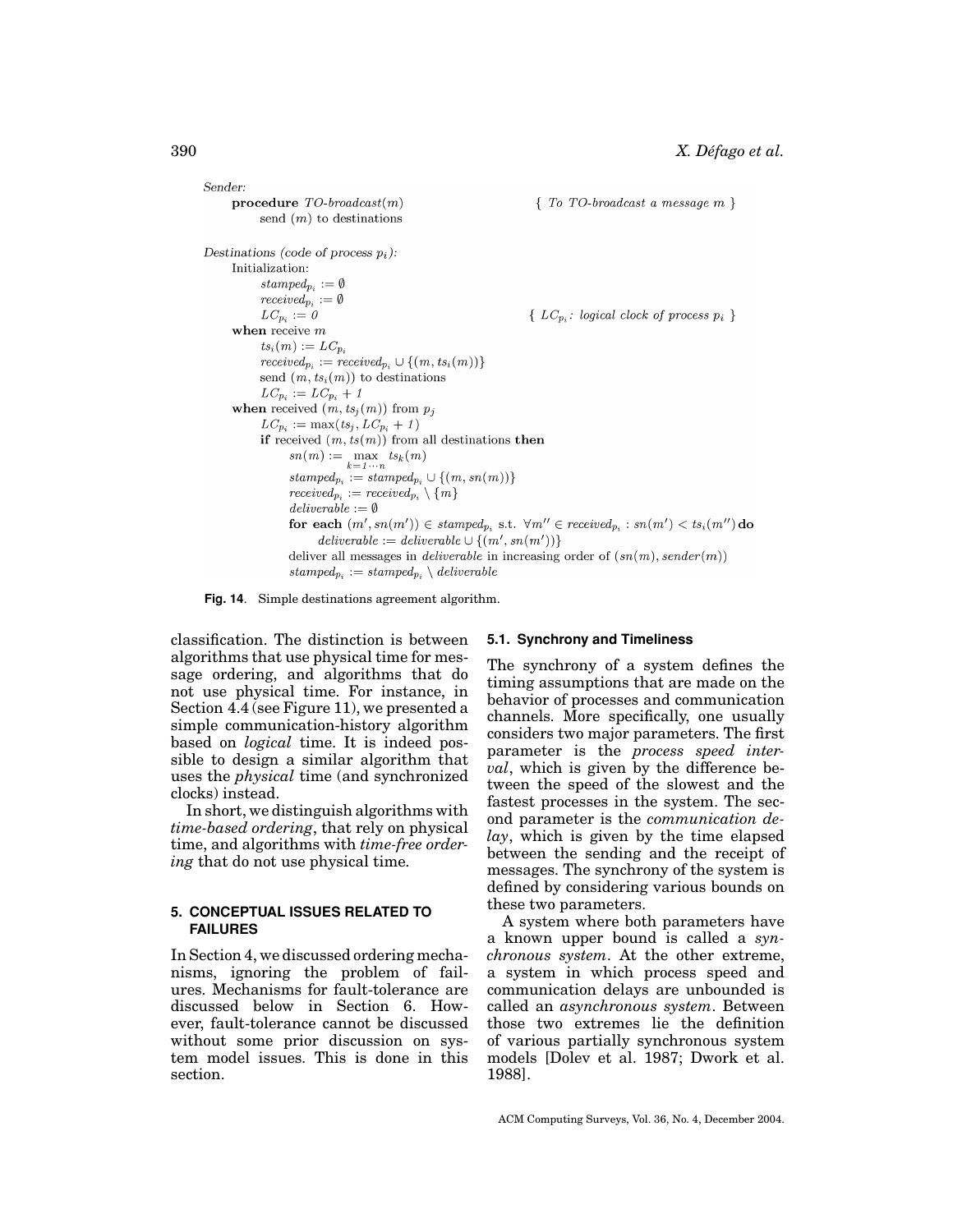A third model that is considered by several total order broadcast algorithms is the *timed asynchronous* model defined by Cristian and Fetzer [1999]. In its most simple form, this model can be seen as an asynchronous model with the notion of physical time and an assumption that "most messages are likely to reach their destination within a known delay δ" [Cristian et al. 1997; Cristian and Fetzer 1999].

# **5.2. Impossibility Results**

There is an important theoretical result related to the consensus problem (see Footnote 10). It has been proven that there is no deterministic solution to the problem of consensus in asynchronous systems if just a single process can crash [Fischer et al. 1985]. Dolev et al. [1987] have shown that total order broadcast can be transformed into consensus, thus proving that the impossibility of consensus also holds for total order broadcast. These impossibility results were the motivation to extend the asynchronous system with the introduction of *oracles* to make consensus and total order broadcast solvable.<sup>11</sup>

#### **5.3. Oracles**

In short, a (distributed) oracle can be seen as some component that processes can query. An oracle provides information that algorithms can use to guide their choices. The oracles most frequently considered in distributed systems are failure detectors and coin flips. Since the information provided by these oracles make consensus and total order broadcast solvable, they augment the power of the asynchronous system model.

*5.3.1. Failure Detectors.* A failure detector is an oracle that provides information about the current status of processes,

for instance, whether a given process has crashed or not.

The notion of failure detectors has been formalized by Chandra and Toueg [1996]. Briefly, a failure detector is modeled as a set of distributed modules, one module *FDi* attached to each process *pi*. Any process *pi* can query its failure detector module *FDi* about the status of other processes.

Failure detectors may be *unreliable*, in the sense that they provide information that may not always correspond to the real state of the system. For instance, a failure detector module *FDi* may provide the erroneous information that some process  $p_i$ has crashed while, in reality, *pj* is correct and running. Conversely, *FDi* may provide the information that a process  $p_k$  is correct, while  $p_k$  has actually crashed.

To reflect the unreliability of the information provided by failure detectors, we say that a process *pi suspects* some process  $p_j$  whenever  $F\overline{D}_i$ , the failure detector module attached to *pi*, returns the (unreliable) information that *pj* has crashed. In other words, a suspicion is a belief (e.g., "*pi* believes that *pj* has crashed") as opposed to a known fact (e.g., "*pj* has crashed and  $p_i$  knows that").

There exist several classes of failure detectors, depending on how unreliable the information provided by the failure detector can be. Classes are defined by two properties, called *completeness* and *accuracy*, that constrain the range of possible mistakes. In this article, we consider four different classes of failure detectors, called  $P$  (perfect),  $\Diamond P$  (eventually perfect), S (strong), and  $\Diamond S$  (eventually strong). The four classes share the same property of completeness, and only differ by their accuracy property [Chandra and Toueg 1996]:

- (STRONG COMPLETENESS) Eventually every faulty process is permanently suspected by all correct processes.
- (STRONG ACCURACY) No process is suspected before it crashes. [class P]
- (EVENTUAL STRONG ACCURACY) There is a time after which correct processes are not suspected by any correct process. [class  $\Diamond P$ ]

<sup>11</sup>Chandra and Toueg [1996] show that consensus can be transformed into total order broadcast. The result holds also for arbitrary failures. So, consensus and total order broadcast are equivalent problems, that is, if there exists an algorithm that solves one problem, then it can be transformed into an algorithm that solves the other problem.

ACM Computing Surveys, Vol. 36, No. 4, December 2004.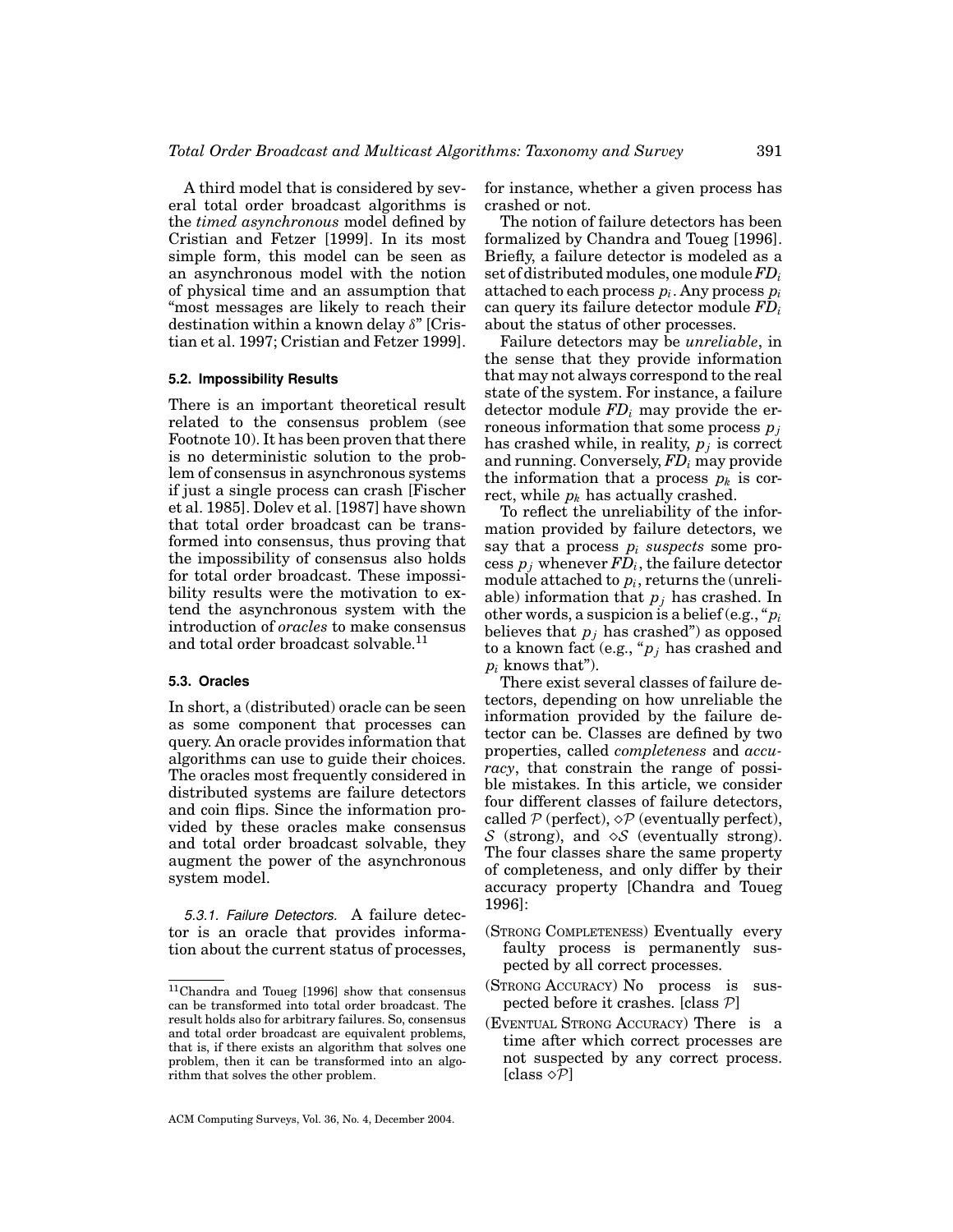- (WEAK ACCURACY) Some process is never suspected. [class  $S$ ]
- (EVENTUAL WEAK ACCURACY) There is a time after which some correct process is never suspected by any correct process. [class  $\Diamond S$ ]

A failure detector of class  $\Diamond S$  with a majority of correct processes allows us to solve consensus [Chandra and Toueg 1996]. Moreover, Chandra et al. [1996] have shown that a failure detector of class  $\Diamond S$  is the weakest failure detector that allows us to solve consensus.<sup>12</sup>

*5.3.2. Random Oracle.* Another approach to extend the power of the asynchronous system model is to introduce the ability to generate random values. For instance, processes could have access to a module that generates a random bit when queried (i.e., a Bernoulli random variable).

This approach is used by a class of algorithms called randomized algorithms. These algorithms can solve problems such as consensus (and so total order broadcast) in a probabilistic manner. The probability that such algorithms terminate before some time *t*, goes to one, as *t* goes to infinity (e.g., Ben-Or [1983] and Chor and Dwork [1989]). Note that solving a problem deterministically and solving it with probability 1 are not the same.

#### **5.4. Uniformity for Free**

In Section 2, we explained the difference between *uniform* and *nonuniform* specifications. Guerraoui [1995] shows that any algorithm that solves Consensus with  $\Diamond P$  $(S, \diamond S,$  respectively), also solves Uniform Consensus with  $\Diamond \mathcal{P}(\mathcal{S}, \Diamond \mathcal{S}, \mathsf{respectively}).$ 

It is easy to show that this result also holds for total order broadcast. Assume that there exists an algorithm that solves nonuniform total order broadcast (nonuniform Agreement, nonuniform Total Order) with  $\Diamond P$ , S, or  $\Diamond S$ , but does not solve uniform total order broadcast. Using the transformation of total order broadcast to consensus (see Section 5.2), this algorithm could be used to obtain an algorithm that solves nonuniform consensus, but not consensus. This is in contradiction to Guerraoui [1995]. Hence, enforcing uniformity has no additional cost in the asynchronous models with  $\Diamond P$ , S, and  $\Diamond S$  failure detectors.

Note however that the result does not hold for total order broadcast algorithms that rely on a perfect  $(\mathcal{P})$ , or almost perfect failure detector (see Section 5.5).

### **5.5. Process Controlled Crash**

Process controlled crash is the ability given to processes to kill other processes or to commit suicide. In other words, this is the ability to artificially force the crash of a process. Allowing process controlled crash in a system model augments its power. Indeed, this makes it possible to transform severe failures (e.g., omission, Byzantine) into less severe failures (e.g., crash), and to emulate an "almost perfect" failure detector. However, this power does not come without a price.

*Automatic transformation of failures.* Neiger and Toueg [1990] present a technique that uses process controlled crash to transform severe failures (e.g., omission, Byzantine) into less severe ones (i.e., crash failures). In short, the technique is based on the idea that processes have their behavior monitored. Then, whenever a process begins to behave incorrectly (e.g., omission, Byzantine), it is killed.<sup>13</sup>

However, this technique cannot be used in systems with lossy channels, or those subject to partitions. Indeed, in such contexts, processes might end up killing each other until not a single one is left alive in the system.

*Emulation of an almost perfect failure detector.* A perfect failure detector  $(\mathcal{P})$  satisfies both strong completeness and strong accuracy (no process is suspected before

<sup>12</sup>The weakest failure detector to solve consensus is usually said to be  $\Diamond W$ , which differs from  $\Diamond S$  by satisfying a weak completeness property instead of Strong Completeness. However, Chandra and Toueg [1996] prove the equivalence of  $\Diamond S$  and  $\Diamond W$ .

<sup>13</sup>The actual technique is more complex than what is described here, but this gives the basic idea.

ACM Computing Surveys, Vol. 36, No. 4, December 2004.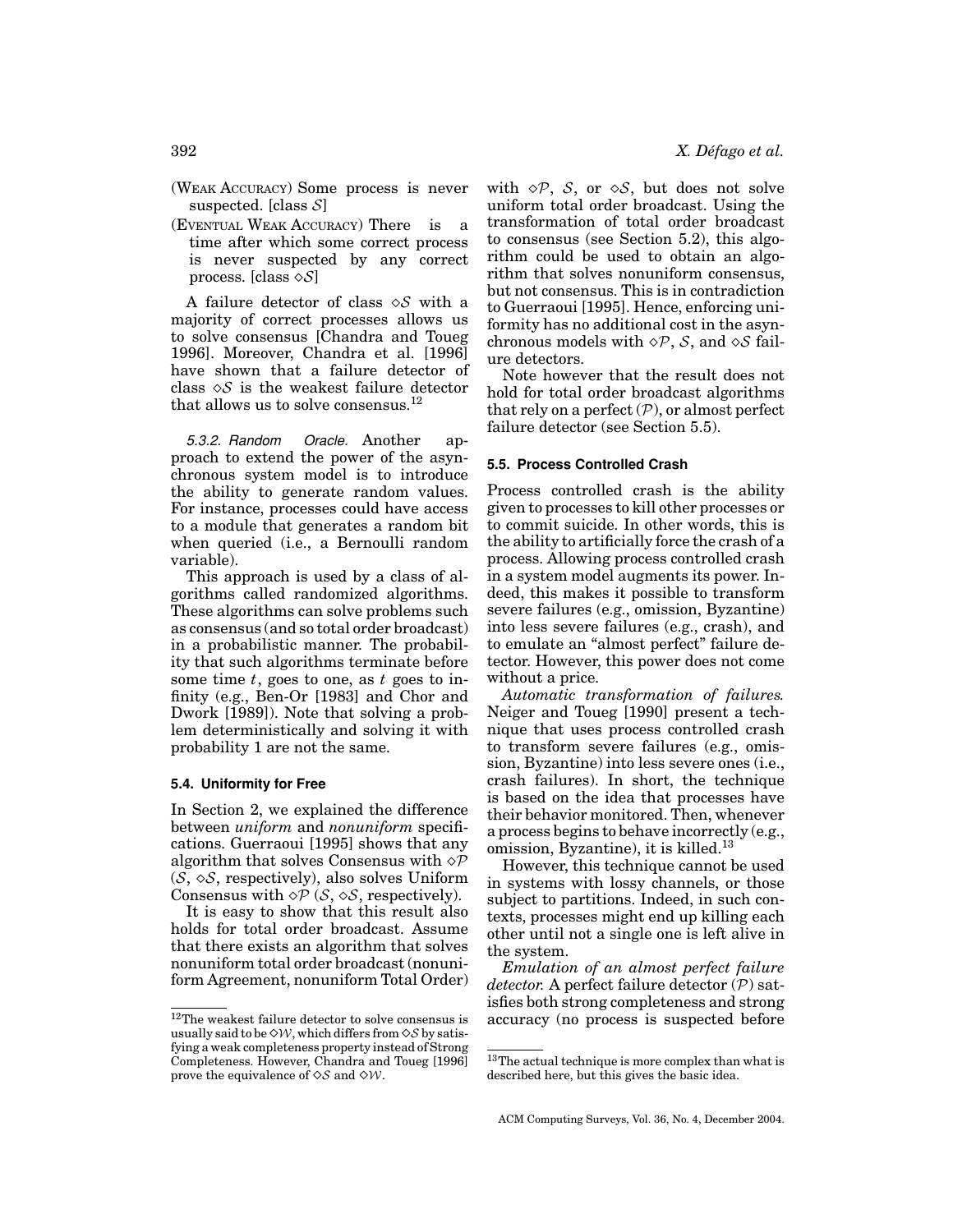it crashes [Chandra and Toueg 1996]). In practical systems, perfect failure detectors are extremely hard to implement because of the difficulty in distinguishing crashed processes from very slow ones. The idea of the emulation is simple: whenever a failure detector suspects a process  $p$ , then  $p$  is killed (forced to crash). Fetzer [2003] proposes a different emulation, based on reliable watchdogs, to ensure that no process is suspected before it crashes.

*Cost of a free lunch.* Process controlled crash has a price. A fault-tolerant algorithm can only tolerate the crash of a bounded number of processes. In a system with process controlled crash, this limit includes not only genuine failures, but also failures provoked through process controlled crash. This means that each provoked failure effectively *decreases* the number of genuine failures that can be tolerated, thus degrading the actual faulttolerance of the system.

# **6. MECHANISMS FOR FAULT-TOLERANCE**

The total order broadcast algorithms described in Section 4 are not tolerant to failures: if a single process crashes, the properties specified in Section 2.3 are not satisfied. To be fault-tolerant, total order broadcast algorithms rely on various techniques presented in this section. Note that it is difficult to discuss these techniques without getting into specific implementation details. Nevertheless, we try to keep the discussion as general as possible. Notice also that algorithms may actually combine several of these techniques, for example, failure detection (Section 6.1) with resilient communication patterns (Section 6.3).

### **6.1. Failure Detection**

A recurrent pattern in all distributed algorithms is for a process *p* to wait for a message from some other process *q*. If *q* crashes, process *p* is blocked. Failure detection is one basic mechanism to prevent *p* from being blocked.

Unreliable failure detection has been formalized by Chandra and Toueg [1996]

in terms of two properties: *accuracy* and *completeness* (see Section 5.3.1). Completeness prevents the blocking problem just mentioned. Accuracy prevents algorithms from running forever without solving the problem.

Unreliable failure detectors might be too weak for some total order broadcast algorithms which require *reliable* failure detection information provided by a *perfect* failure detector, known as P (see Section 5.5).

### **6.2. Group Membership Service**

The low-level failure detection mechanism is not the only way to address the blocking problem mentioned in the previous section. Blocking can also be prevented by relying on a higher-level mechanism, namely a *group membership service*.

A group membership service is a distributed service that is responsible for managing the membership of groups of processes (see Section 3.4 and survey by Chockler, Keidar, and Vitenberg [2001]). The successive memberships of a group are called the *views* of the group. Whenever the membership changes, the service reports change to all group members by providing them with the new view.

A group membership service usually provides strong completeness: if a process *p* member of some group *G* crashes, the membership service provides to the surviving members of *G* a new view from which *p* is excluded. In the primarypartition model (see Section 3.4), the accuracy of failure notifications is ensured by forcing the crash of processes that have been incorrectly suspected and excluded from the membership, a mechanism called *process-controlled crash* (see Section 5.5).

Moreover in the primary-partition model, the group membership service provides consistent notifications to the group members: the successive views of a group are notified in the *same order* to all of its members.

To summarize, while failure detectors provide inconsistent failure notifications, a group membership service provides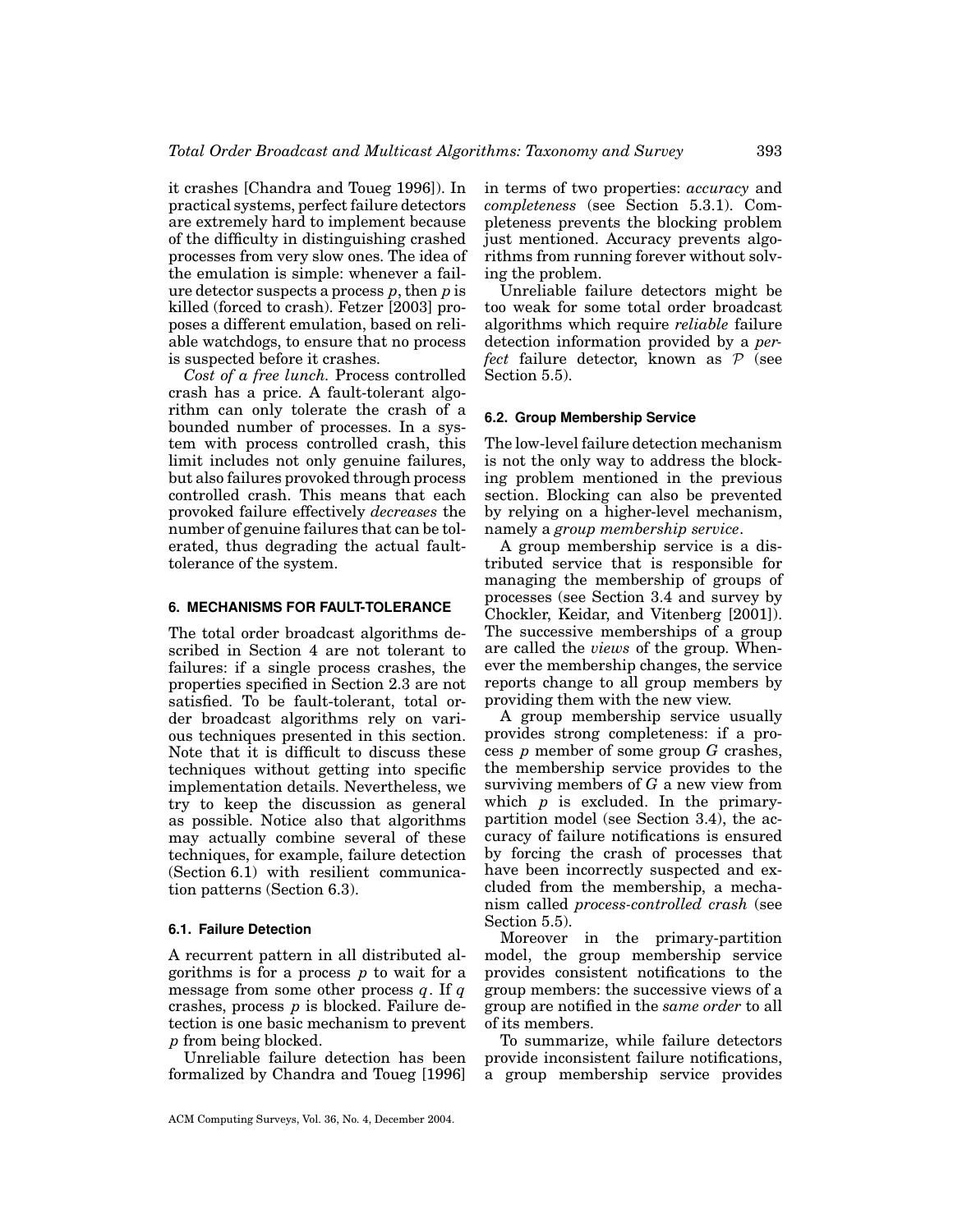consistent failure notifications. Moreover, total order algorithms that rely on a group membership service for fault-tolerance, exploit another property that is usually provided along with the membership service, namely *view synchrony* (see Section 3.3). Roughly speaking, view synchrony ensures that between two successive views *v* and *v* , processes in the intersection  $v \cap v'$  deliver the same set of messages. Group membership service and view synchrony have been used to implement complex group communica-

tion systems (e.g., Isis [Birman and van Renesse 1994], Totem [Moser et al. 1996], Transis [Dolev and Malkhi 1994, 1996; Amir et al. 1992], Phoenix [Malloth et al. 1995; Malloth 1996]).

# **6.3. Resilient Communication Patterns**

As shown in the previous sections, an algorithm can rely on a failure detection mechanism, or on a group membership service, to avoid the blocking problem. To be faulttolerant, another solution is to avoid any potential blocking pattern.

Consider, for example, a process *p* waiting for *n*− *f* messages, where *n* is the number of processes in the system, and *f* the maximum number of processes that may crash. If all correct processes send a message to *p*, then the above pattern is nonblocking. We call such a pattern a *resilient* pattern. If an algorithm uses only resilient patterns, it avoids the blocking problem *without* using any failure detector mechanism or group membership service. Such algorithms have, for instance, been proposed by Rabin [1983], Ben-Or [1983], and Pedone et al. [2002] (the first two are consensus algorithms, see Footnote 10).

# **6.4. Message Stability**

Avoiding blocking is not the only problem that fault-tolerant total order broadcasts algorithms have to address. Figure 1 illustrates a violation of the Uniform Agreement property. Notice that this problem is unrelated to blocking.

The mechanism that solves the problem is called *message stability*. A message *m* is said to be *k-stable*, if *m* has been received by *k* processes. In a system in which at most *f* processes may crash, *f* +1-stability is the important property to detect. If some message *m* is *f* +1-stable, then *m* is received by at least one correct process. With such a guarantee, an algorithm can easily ensure that *m* is eventually received by all correct processes. *f* +1-stability is often simply called *stability*. The detection of stability is generally based on some acknowledgment scheme or token passing.

Another use for message stability is the reclaiming of resources. Indeed, when a process detects that a message has become stable throughout the system, it can release resources associated with that message.

# **6.5. Consensus**

The mechanisms described so far are lowlevel mechanisms on which fault-tolerant total broadcast algorithms may rely.

Another option for a fault-tolerant total order broadcast algorithm is to rely on higher-level mechanisms that solve all the problems related to fault-tolerance (i.e., the problems previously mentioned). The consensus problem (see Footnote 10) is such a mechanism. Some algorithms solve total order broadcast by reducing it to a consensus problem. This way, fault-tolerance, including failure detection and message stability detection, is hidden within the consensus abstraction.

## **6.6. Mechanisms for Lossy Channels**

Apart from the mechanisms used to tolerate process crashes, we need to say a few words about mechanisms to tolerate channel failures. First, it should be mentioned that several total order broadcast algorithms avoid the issue by relying on some communication layer that takes care of message loss (i.e., these algorithms assume reliable channels, and hence do not discuss message loss). In contrast, other algorithms are built directly on top of lossy channels, and so address message loss explicitly.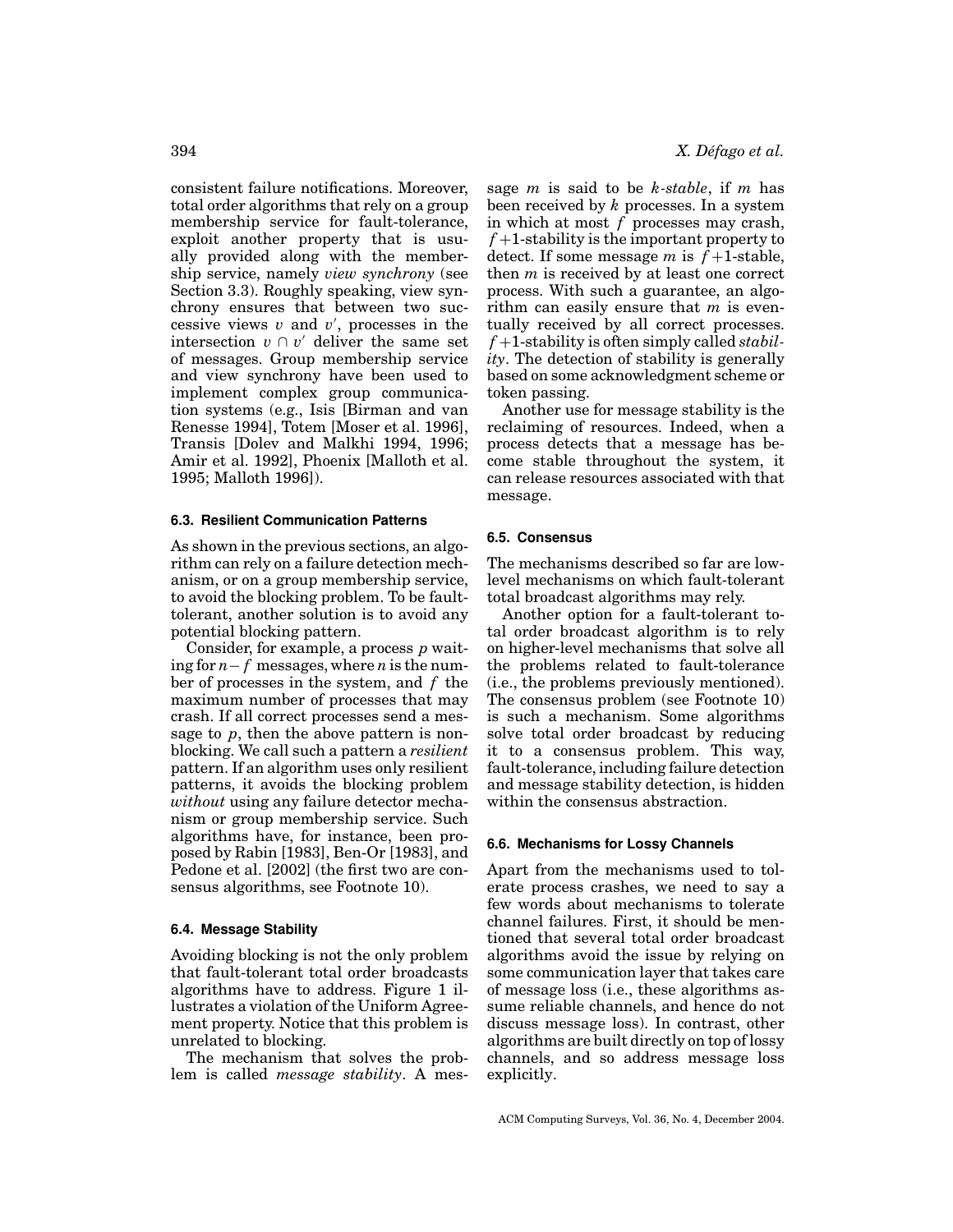To address message loss, the standard solution is to rely on a positive or a negative acknowledgment mechanism. With positive acknowledgment, the receipt of messages is acknowledged; with negative acknowledgment, the detection of a missing message is signaled. The two schemes can be combined.

Token-based algorithms (i.e., moving sequencer or privilege-based algorithms) rely on token passing to detect message losses: the token can be used to convey acknowledgments, or to detect missing messages. So token-based algorithms use the token for ordering purpose, but also for implementing reliable channels.

# **7. SURVEY OF EXISTING ALGORITHMS**

This section provides an extensive survey of total order broadcast algorithms. We present about sixty algorithms published in scientific journals or conference proceedings over the past three decades. We have made every possible effort to be exhaustive, and we are quite confident that this article presents a good picture of the field at the time of writing. However, because of the continuous flow of papers on the subject, we might have overlooked one algorithm or two.

In Tables III–V, we present a condensed overview of all surveyed algorithms, in which we summarize the important characteristics of each algorithm. The Tables present only factual information about the algorithms as it appears in the relevant papers. In particular, the Tables do not present information that is the result of extrapolation, or nonobvious deduction; the exception is when we had to interpret information to overcome differences in terminology. Also, properties that are discussed in the original paper, yet not proved correct, are reported as "informal" in the Tables. For the sake of conciseness, several symbols and abbreviations have been used throughout the Tables. They are explained in Table II. For each algorithm, Tables III–V provide the following information:

(1) *General information*, that is, the ordering mechanism (see Section 4), and

|            | <b>Table II.</b> Abbreviations Used in Tables III-V |                               |
|------------|-----------------------------------------------------|-------------------------------|
|            | yes<br>somewhat                                     | explained in the<br>text      |
| $\times$   | no<br>spec. special                                 | explained in the<br>text      |
| inf.       | informal                                            | explained in the<br>text      |
| NS         | not specified                                       | means also "not<br>discussed" |
| n/a        | not applicable                                      |                               |
| $+a$       | <i>positive acknowledgment</i>                      |                               |
| $-a$       | negative acknowledgment                             |                               |
| GM         | group membership                                    |                               |
| FD.        | failure detector/detection                          |                               |
| Cons.      | consensus                                           |                               |
| <b>RCP</b> | <i>resilient communication</i>                      |                               |
|            | patterns                                            |                               |
| ByzA.      | <i>Byzantine agreement</i>                          |                               |

whether the mechanism is time-based or not (Section 4.6).

(2) The *General information* rows are followed by rows describing the assumptions upon which the algorithm is based, that is, what is *provided* to it:

- (a) The *System model* rows specify the synchrony assumptions, the assumptions made about process failures (rows: *crash, omission, Byzantine*), and communication channels (rows: *reliable, FIFO*). Reliable channels guarantee that if a correct process *p* sends a message *m* to a correct process *q*, then *q* will eventually receive *m* [Aguilera et al. 1999]. The row *partitionable* indicates whether or not the algorithm works with partitionable membership semantics (see Section 3.4). In particular, algorithms in which only processes in a primary partition can work are not considered partitionable.
- (b) The rows called *Condition for liveness* discuss the assumptions necessary to ensure the liveness of the algorithm:
	- —The row *live*... *X* means that the liveness of the algorithm requires the liveness of the building block X (on which the algorithm relies). For example, *live*... *GM* means that the algorithm is live, if the group membership building block on which the algorithm relies, is itself live.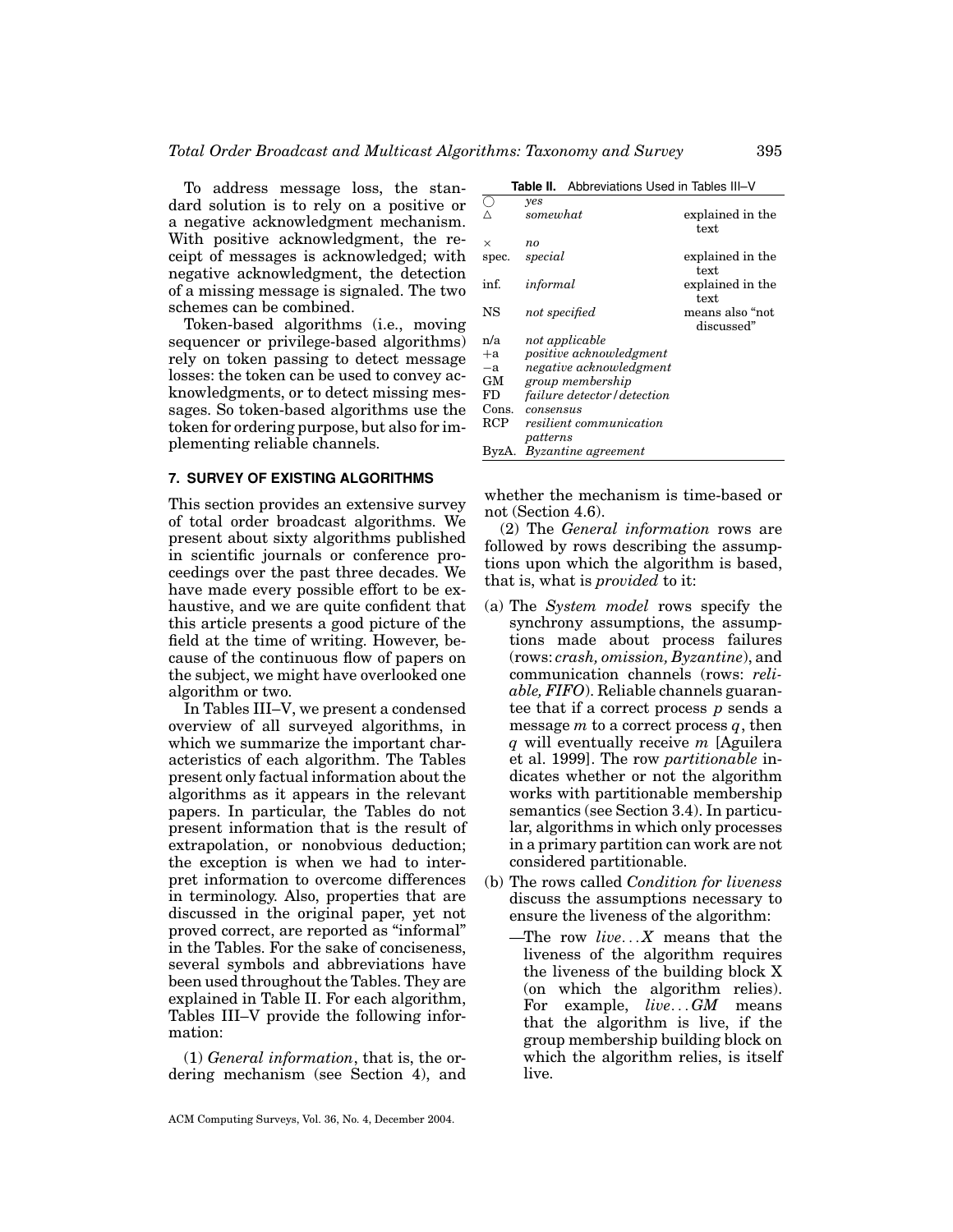| Ordering mechanism<br>Algorithm | §7.1.1<br>Amoeba              | $\S7.1.2$ $\S7.1.3$<br><b>MTP</b> | Tandem        | 1.4 <br>Garcia-M.<br>Spauster | ${\rm Jia}$                                             | Table III.<br>$\begin{array}{c} \text{Isis} \\ \text{seq.} \end{array}$ | Navarat.<br>$_{\rm et \; al.}$ | Phoenix Rampart<br>$\S7.1.5$ $\S7.1.6$ $\S7.1.7$ $\S7.1.8$ $\S7.1.9$ |            | §7.2.1<br>Chang<br>Maxem. | §7.2.2<br>RMP                  | §7.2.3<br>DTP | Overview of Total Order Broadcast Algorithms (Part I)<br>57.2.4<br>wheel<br>Pin- | §7.3.1<br>demand<br>å | §7.3.2<br>Train         | Token-FD<br>§7.3.3 | \$7.3.4<br>$\operatorname{\mathsf{Tot}}$ em | $\S 7.3.5$<br>IMAL | \$7.3.6<br>$_{\rm{Gueg}}^{\rm{Gpal}}$ | <b>RTCAST</b><br>87.3.7 | 87.3.8<br><b>MARS</b>      |
|---------------------------------|-------------------------------|-----------------------------------|---------------|-------------------------------|---------------------------------------------------------|-------------------------------------------------------------------------|--------------------------------|----------------------------------------------------------------------|------------|---------------------------|--------------------------------|---------------|----------------------------------------------------------------------------------|-----------------------|-------------------------|--------------------|---------------------------------------------|--------------------|---------------------------------------|-------------------------|----------------------------|
|                                 |                               |                                   |               |                               | fixed sequencer                                         |                                                                         |                                |                                                                      |            |                           | moving sequencer               |               |                                                                                  |                       |                         |                    |                                             | privilege-based    |                                       |                         |                            |
|                                 |                               |                                   |               |                               |                                                         |                                                                         |                                |                                                                      |            |                           |                                |               |                                                                                  |                       |                         |                    |                                             |                    |                                       |                         |                            |
| System model                    |                               |                                   |               |                               |                                                         |                                                                         |                                |                                                                      |            |                           |                                |               |                                                                                  |                       |                         |                    |                                             |                    |                                       |                         |                            |
|                                 |                               |                                   |               |                               |                                                         |                                                                         | asynchronous                   |                                                                      |            |                           |                                |               | timed                                                                            |                       |                         | asynchronous       |                                             |                    | synch. synchronous                    |                         |                            |
|                                 |                               |                                   |               |                               |                                                         |                                                                         |                                |                                                                      |            |                           |                                |               |                                                                                  | asynchronous          |                         |                    |                                             |                    |                                       | (spec.) synch. clocks   |                            |
|                                 | O                             |                                   | U             |                               | О                                                       | О                                                                       | О                              | D                                                                    | $\bigcirc$ |                           | Э                              | О             |                                                                                  |                       | О                       | 0                  | Э                                           | Э                  | Э                                     | О                       | Э                          |
|                                 |                               |                                   |               |                               |                                                         |                                                                         |                                |                                                                      |            |                           |                                |               |                                                                                  |                       |                         |                    |                                             |                    |                                       |                         |                            |
| partitionable                   |                               |                                   |               |                               |                                                         |                                                                         |                                |                                                                      |            |                           |                                |               |                                                                                  |                       |                         |                    | U.                                          |                    |                                       |                         |                            |
|                                 |                               |                                   |               | $\bigcirc$                    |                                                         | ОO                                                                      | O                              | O                                                                    | ОC         |                           |                                |               |                                                                                  | O                     |                         |                    |                                             |                    | ()                                    | О                       | О                          |
|                                 | Condition needed for liveness |                                   |               |                               |                                                         |                                                                         |                                |                                                                      |            |                           |                                |               |                                                                                  |                       |                         |                    |                                             |                    |                                       |                         |                            |
|                                 |                               |                                   |               |                               |                                                         | KĐ                                                                      |                                | ZЮ                                                                   |            |                           |                                | KP            |                                                                                  |                       |                         |                    |                                             |                    |                                       |                         |                            |
|                                 | 8N                            | ◁                                 | <b>SN</b>     | recovery                      |                                                         |                                                                         | <b>SN</b>                      |                                                                      | gN         | gN                        | <b>SN</b>                      |               | SN                                                                               | <b>SN</b>             | <b>SN</b>               | spec.              | <b>SN</b>                                   | <b>SN</b>          | n/a                                   | n/a                     | n/a                        |
| Building blocks                 |                               |                                   |               |                               |                                                         |                                                                         |                                |                                                                      |            |                           |                                |               |                                                                                  |                       |                         |                    |                                             |                    |                                       |                         |                            |
|                                 |                               |                                   |               |                               |                                                         | ∩                                                                       |                                | О                                                                    | O          |                           |                                |               |                                                                                  |                       |                         |                    |                                             |                    |                                       |                         |                            |
|                                 |                               |                                   |               |                               |                                                         | $\bigcirc$                                                              |                                |                                                                      |            |                           |                                |               |                                                                                  |                       |                         |                    |                                             |                    |                                       |                         |                            |
|                                 |                               |                                   |               |                               |                                                         |                                                                         |                                |                                                                      |            |                           |                                |               |                                                                                  |                       |                         |                    |                                             |                    |                                       |                         |                            |
|                                 | Properties ensured            |                                   |               |                               |                                                         |                                                                         |                                |                                                                      |            |                           |                                |               |                                                                                  |                       |                         |                    |                                             |                    |                                       |                         |                            |
|                                 | $\mathbb{H}$                  | $\mathbf{H}$                      | $\mathbf{H}$  | $\times$<br>U                 | 8X<br>SX                                                | $\mathbb{H}$                                                            | $\mathbb{H}$                   |                                                                      |            | $\mathbb{H}$              | $\mathbb{H}$                   | $\mathbf{H}$  | O<br>$\times$                                                                    | Ì                     | $\overline{\mathbf{H}}$ |                    |                                             |                    |                                       |                         | SX<br>SX                   |
| Total Order                     | $\mathbb{H}$                  | .)                                | $\mathbb{H}$  |                               | О×                                                      | .<br>art                                                                | inf.                           |                                                                      |            | inf.                      | $\mathbb{H}$                   | <u>) (</u>    | inf.                                                                             | Ħ.                    | ini.                    |                    |                                             |                    |                                       |                         | <b>S<br/>S<br/>N<br/>S</b> |
|                                 |                               | ×                                 |               | ×                             |                                                         |                                                                         |                                |                                                                      |            |                           |                                |               |                                                                                  |                       |                         |                    | ×                                           |                    |                                       |                         |                            |
| FIFO order                      |                               |                                   |               |                               | $\mathrel{\vartriangleleft} \mathrel{\vartriangleleft}$ | $\left(\cdot\right)$                                                    |                                |                                                                      |            |                           | OC                             |               |                                                                                  |                       |                         |                    |                                             |                    |                                       |                         |                            |
|                                 | Destination groups            |                                   |               |                               |                                                         |                                                                         |                                |                                                                      |            |                           |                                |               |                                                                                  |                       |                         |                    |                                             |                    |                                       |                         |                            |
|                                 |                               |                                   |               | O                             | O                                                       |                                                                         |                                |                                                                      |            |                           |                                |               |                                                                                  |                       |                         |                    |                                             | ◁                  |                                       |                         |                            |
|                                 | Fault tolerance mechanism     |                                   |               |                               |                                                         |                                                                         |                                |                                                                      |            |                           |                                |               |                                                                                  |                       |                         |                    |                                             |                    |                                       |                         |                            |
|                                 | š                             | spec.                             | 롢             | block.                        | <b>NEO</b>                                              | <b>KP</b>                                                               | <b>NP</b>                      | <b>NP</b>                                                            | <b>NP</b>  | <b>KP</b>                 | <b>NP</b>                      | <b>CM</b>     | <b>NP</b>                                                                        | <b>NP</b>             | <b>NP</b>               | Œ                  | <b>NP</b>                                   | <b>NP</b>          | Cons.                                 | CМ                      | ZЮ                         |
|                                 | $+a,-a$                       | $\frac{a}{1}$                     | $\frac{a}{+}$ | $\overline{a}$                | $\frac{a}{1}$                                           | n/a                                                                     | n/a                            | n/a                                                                  | n/a        |                           | $+a$ , $-a$ $+a$ , $-a$ , $-a$ |               | $\frac{a}{1}$                                                                    | $+a,-a$               | <b>CM</b>               | n/a                | $-\frac{a}{a}$                              | $+a,-a$            | n/a                                   | <b>NEO</b>              | n/a                        |

ACM Computing Surveys, Vol. 36, No. 4, December 2004.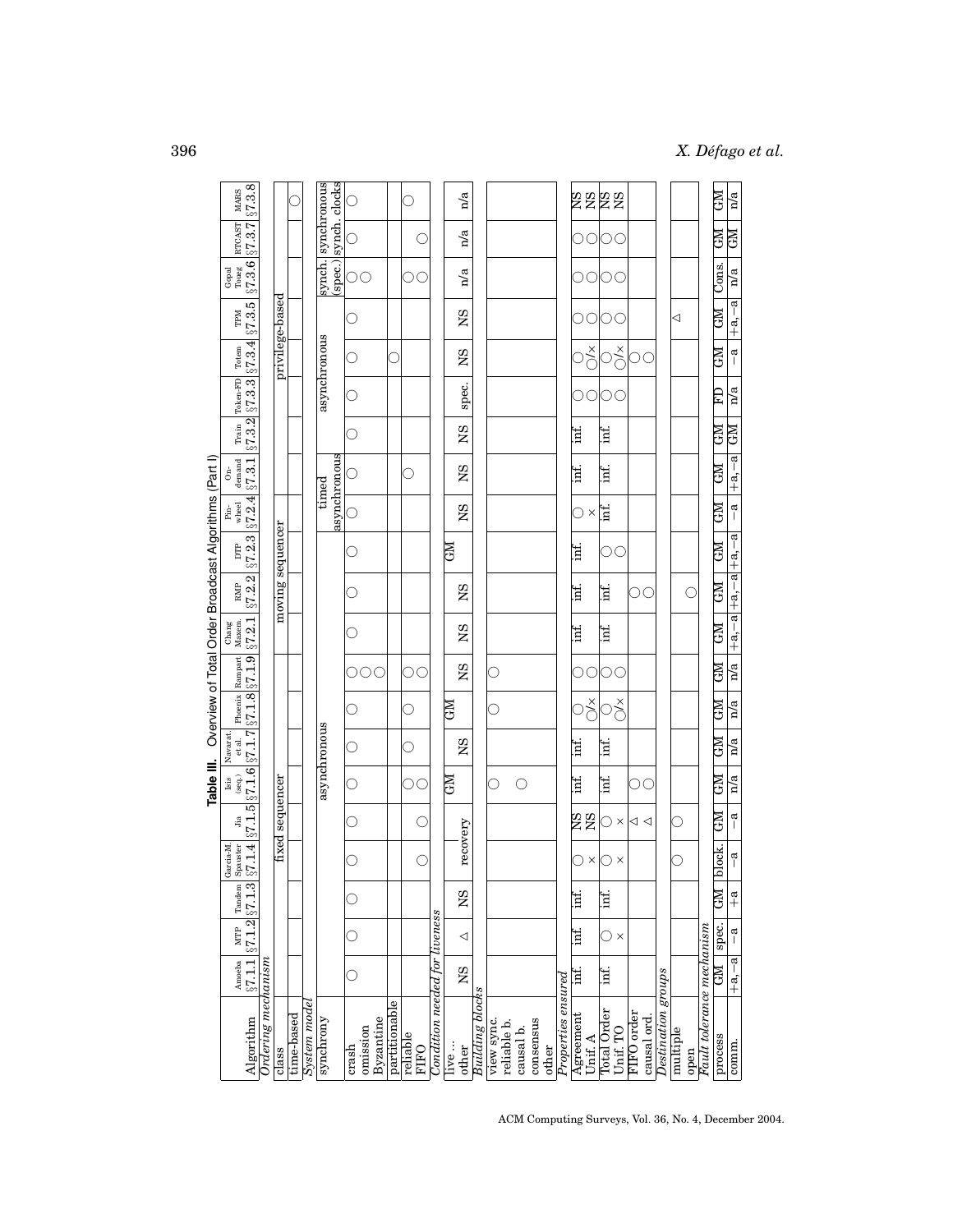|                                                        | \$7.6.4<br>in WAN<br>Opt. TO                                                                                                                                           |                    |                       |            |              |                             | О                 |                             |               | Э                |                               | gN            |                 |           | ∩                        |                 |       |                    | Ħ                    | $\mathbf{H}$ |          |            |             |                    |          |      |                           | SN         | $\mathbf{a}^{\prime}$   |
|--------------------------------------------------------|------------------------------------------------------------------------------------------------------------------------------------------------------------------------|--------------------|-----------------------|------------|--------------|-----------------------------|-------------------|-----------------------------|---------------|------------------|-------------------------------|---------------|-----------------|-----------|--------------------------|-----------------|-------|--------------------|----------------------|--------------|----------|------------|-------------|--------------------|----------|------|---------------------------|------------|-------------------------|
|                                                        | 87.6.3<br>unif.TO<br>Indulg                                                                                                                                            |                    |                       |            |              |                             | ◡                 |                             |               | ○                |                               | Cons.         |                 |           | O                        | О               |       |                    |                      |              |          |            |             |                    |          |      |                           | Cons.      | n/a                     |
|                                                        | \$7.6.2<br>Hybrid                                                                                                                                                      |                    | hybrid                |            |              | asynchronous                |                   |                             |               |                  |                               |               |                 |           |                          |                 |       |                    |                      |              |          |            |             |                    |          |      |                           |            |                         |
|                                                        |                                                                                                                                                                        |                    |                       |            |              |                             | 0                 |                             |               |                  |                               | 8N            |                 |           |                          |                 |       |                    | щ.                   | $\mathbf{H}$ |          |            |             |                    |          |      |                           | KĐ         | $\mathbf{n}/\mathbf{a}$ |
|                                                        | 57.6.1<br>Newtop<br>$\left( \text{asym.}\right)$                                                                                                                       |                    |                       |            |              |                             | O                 |                             |               |                  |                               | gN            |                 |           |                          |                 |       |                    | $\times$             | $\cdot$ )    | $\times$ | .)         |             |                    | О        |      |                           | ŠЯ         | n/a                     |
|                                                        | \$7.4.15<br>preserv.<br>QoS                                                                                                                                            |                    |                       |            |              | synchronous<br>sync. clocks |                   |                             |               |                  |                               | na            |                 |           |                          |                 |       |                    | n/a<br>×             |              |          |            |             |                    |          |      |                           | ZБ         | n/a                     |
|                                                        |                                                                                                                                                                        |                    |                       |            |              |                             | Э                 |                             |               |                  |                               | n/a           |                 |           |                          | $\triangleleft$ |       |                    |                      |              |          |            |             |                    |          |      |                           | KĐ         | n/a                     |
|                                                        |                                                                                                                                                                        |                    |                       |            |              | sync.                       | 0                 |                             |               |                  |                               | n/a           |                 |           |                          |                 |       |                    |                      |              |          |            |             |                    |          |      |                           | ZЕ         | $\frac{a}{b}$           |
|                                                        | $\begin{array}{ c c }\n\hline\n\text{Quots} & \text{ABP} & \text{Atom} \\ \hline\n\text{ST.4.12} & \text{ST.4.13} & \text{ST.4.14}\n\end{array}$                       |                    |                       |            |              | spec.                       |                   |                             |               | n/a<br>n/a       |                               | n/a           |                 |           |                          |                 | ByzA. |                    |                      |              |          |            |             |                    |          |      |                           | ByzA.      | n/a                     |
| Overview of Total Order Broadcast Algorithms (Part II) | merge $\left  \begin{array}{cc} \text{HAS} \\ \text{S7.4.9} \end{array} \right  \left  \begin{array}{cc} \text{cnan} \\ \text{S7.4.11} \end{array} \right $<br>Redund. |                    |                       |            |              | synchronous<br>sync. clocks |                   |                             |               |                  |                               | n/a           |                 |           |                          |                 |       |                    | $\times$             |              | $\times$ |            |             |                    |          |      |                           | <b>RCP</b> | spec.                   |
|                                                        |                                                                                                                                                                        |                    |                       |            |              |                             |                   | $\stackrel{\times}{\frown}$ |               |                  |                               | na            |                 |           |                          |                 |       |                    | $\times$             |              | $\times$ |            |             |                    |          |      |                           | RCP        | flood.                  |
|                                                        | Determ.                                                                                                                                                                |                    | communication history |            |              |                             |                   |                             |               |                  |                               |               |                 |           |                          |                 |       |                    | n/a                  |              | n/a      |            |             |                    | . .      |      |                           | n/a        | $\mathbf{a}^{\prime}$   |
|                                                        | 8.4.8<br>$_{\rm COReLU}$                                                                                                                                               |                    |                       |            |              |                             | Э                 |                             |               |                  |                               | spec.         |                 | 0         |                          |                 | spec. |                    |                      |              |          |            |             |                    |          |      |                           | MĐ         | $\mathbf{n}/\mathbf{a}$ |
|                                                        | \$7.4.7<br>ATOP                                                                                                                                                        |                    |                       |            |              |                             |                   |                             |               |                  |                               | КĐ            |                 |           |                          |                 |       |                    | n/a<br>×             | Ħ            |          |            |             |                    |          |      |                           | M          | n/a                     |
|                                                        | 87.4.6<br>Total                                                                                                                                                        |                    |                       |            |              |                             | ≸                 | $\breve{\ge}$               |               |                  |                               | gN            |                 |           |                          |                 |       |                    | n/a<br>◁             |              |          |            |             |                    |          |      |                           | RCP        | $+a, -a$                |
| Table IV.                                              | §7.4.5<br>$_{\rm ToTo}$                                                                                                                                                |                    |                       |            |              | asynchronous                |                   |                             |               |                  |                               | 8N            |                 | U         | O                        |                 |       |                    |                      |              | X        |            |             |                    |          |      |                           | KĐ         | n/a                     |
|                                                        | 87.4.4<br>$\mathbf{X}^{\mathsf{g}}$                                                                                                                                    |                    |                       |            |              |                             | 0                 |                             |               |                  |                               | SX            |                 |           |                          |                 |       |                    |                      | Ē            |          |            |             |                    |          |      |                           | EE         | n/a                     |
|                                                        | \$7.4.3<br>Newtop<br>$\left( \operatorname{sym.}\right)$                                                                                                               |                    |                       |            |              |                             |                   |                             |               |                  |                               | SN            |                 |           |                          |                 |       |                    | $\times$             | ⊃            | $\times$ |            |             |                    | O        |      |                           | <b>KPO</b> | n/a                     |
|                                                        | \$7.4.2<br>Psync                                                                                                                                                       |                    |                       |            |              |                             |                   |                             |               |                  |                               | gN            |                 |           |                          |                 |       |                    | ◁<br>◁               | Ħ            |          | )          |             |                    |          |      |                           | ₽          | $+a$                    |
|                                                        | \$7.4.1 <br>Lamport                                                                                                                                                    |                    |                       |            |              |                             |                   |                             |               |                  |                               |               |                 |           |                          |                 |       |                    | n/a<br>Ħ             | Ħ            | n/a      |            |             |                    |          |      |                           | n/a        | n/a                     |
|                                                        | Algorithm                                                                                                                                                              | Ordering mechanism | class                 | time-based | System model | synchrony                   | omission<br>crash | Byzantine                   | partitionable | reliable<br>FIFO | condition needed for liveness | live<br>other | Building blocks | view sync | reliable b.<br>causal b. | consensus       | other | Properties ensured | Agreement<br>Unif. A | Total Order  | Unif. TO | FIFO order | causal ord. | Destination groups | multiple | open | Fault tolerance mechanism | process    | comm.                   |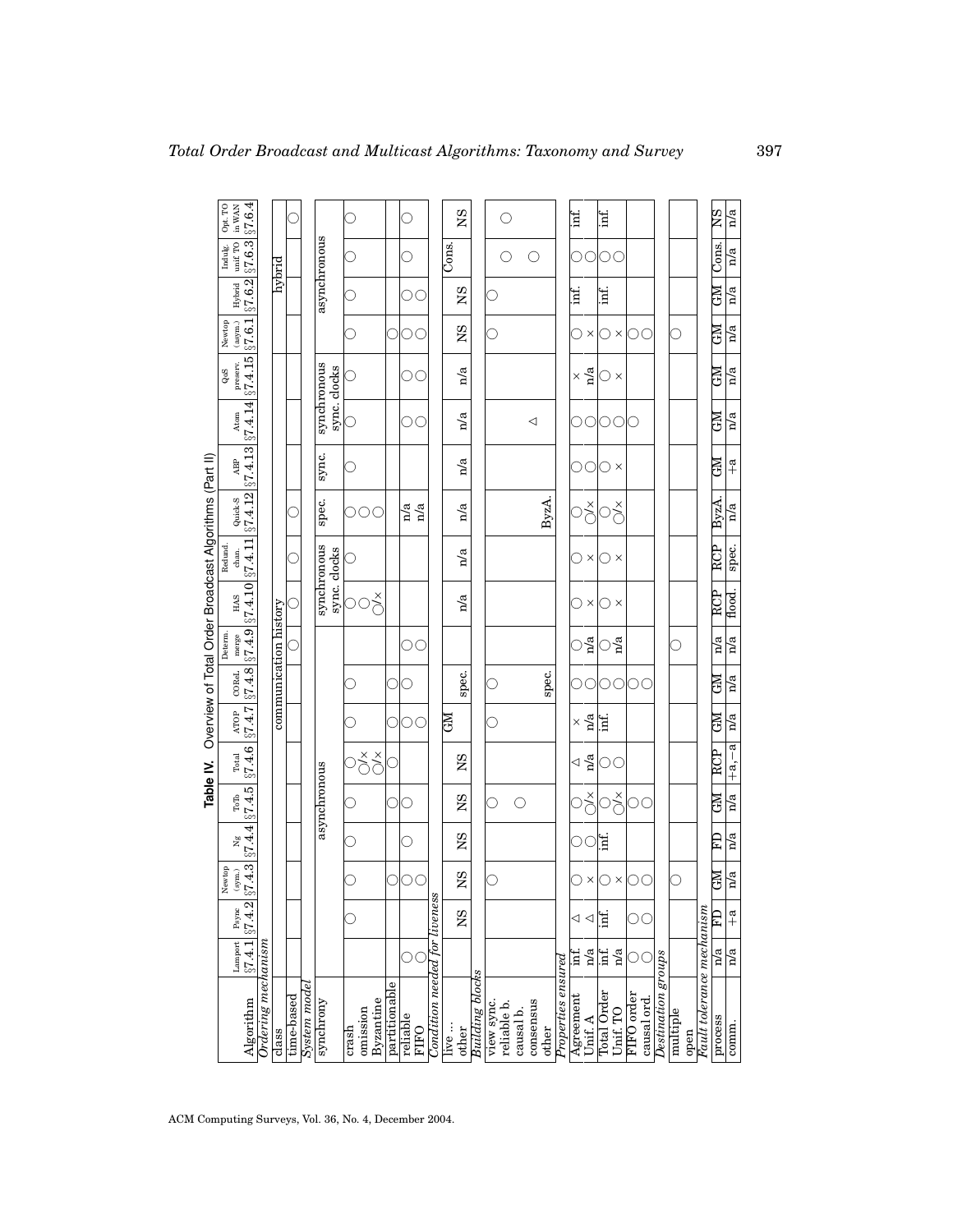|                                                         | §7.5.15<br>xAMp<br>AMp                |         |                        |            |              | sync.        |                                                 |                       |               | O                |                      | spec.                    |                 |                          |           |                    |                             |                      | $\times$<br>0                         |                                        |                  |                           | ZЯ      | n/a     |
|---------------------------------------------------------|---------------------------------------|---------|------------------------|------------|--------------|--------------|-------------------------------------------------|-----------------------|---------------|------------------|----------------------|--------------------------|-----------------|--------------------------|-----------|--------------------|-----------------------------|----------------------|---------------------------------------|----------------------------------------|------------------|---------------------------|---------|---------|
|                                                         | §7.5.14<br>Quick-A                    |         |                        |            |              |              |                                                 |                       |               | n/a<br>n/a       |                      | ByzA                     |                 |                          |           | ByzA               |                             | $\times$             |                                       |                                        |                  |                           | Cons.   | n/a     |
|                                                         | §7.5.13<br>order.<br>weak             |         |                        |            |              |              |                                                 |                       |               | .)               |                      | ◁                        |                 |                          |           | spec.              |                             |                      |                                       |                                        |                  |                           | RCP     | n/a     |
|                                                         | §7.5.12<br>generic<br>thrifty         |         |                        |            |              |              |                                                 |                       |               | 0                |                      | ◁                        |                 | O                        |           | spec.              |                             |                      |                                       |                                        |                  |                           | n/a     | n/a     |
|                                                         | §7.5.11<br>generic<br>bcast           |         |                        |            |              |              |                                                 |                       |               | O                |                      | Cons                     |                 | ∩                        |           | ∩                  |                             |                      |                                       |                                        |                  |                           | Cons.   | n/a     |
| Overview of Total Order Broadcast Algorithms (Part III) | §7.5.10<br>agreem.<br>$_{\rm prefix}$ |         |                        |            |              |              |                                                 |                       |               |                  |                      | Cons                     |                 |                          |           | spec.              |                             |                      |                                       |                                        |                  |                           | Cons.   | n/a     |
|                                                         | $87.5.9$<br>optim.<br>ABcast          |         | destinations agreement |            |              |              |                                                 |                       |               |                  |                      | Cons.                    |                 | ∩                        |           | 0                  |                             | $\times$             | $\times$                              |                                        |                  |                           | Cons.   | n/a     |
|                                                         | 87.5.8<br>Fritzke<br>et al.           |         |                        |            |              | asynchronous |                                                 |                       |               | 0                |                      | Cons.                    |                 | 0                        |           | O                  |                             |                      |                                       |                                        | ◡                |                           | Cons.   | n/a     |
|                                                         | $\S7.5.7$<br>Scal-<br>atom            |         |                        |            |              |              | $^{(+)}$                                        |                       |               | ∩                |                      | Cons.                    |                 | ∩                        |           | ∩                  |                             |                      |                                       |                                        | D                |                           | Cons.   | n/a     |
|                                                         | 87.5.6<br>ATR                         |         |                        |            |              |              |                                                 |                       |               | ОC               |                      | $\mathcal{L}^{\diamond}$ |                 |                          |           |                    |                             |                      |                                       |                                        |                  |                           | КĐ      | n/a     |
|                                                         | Rodrigues<br>87.5.5<br>Raynal         |         |                        |            |              |              | spec.                                           |                       |               |                  |                      | $_{\rm Cons}$            |                 |                          |           | О                  |                             |                      |                                       |                                        |                  |                           | Cons.   | gossip. |
| Table V.                                                | Chandra<br>87.5.4<br>Toueg            |         |                        |            |              |              | Э                                               |                       |               | О                |                      | Cons.                    |                 | $\bigcirc$               |           | $\bigcirc$         |                             | О<br>$\times$        | $\times$<br>()                        |                                        |                  |                           | Cons.   | n/a     |
|                                                         | §7.5.3<br>Le Lann<br><b>Bres</b>      |         |                        |            |              |              | $\left( \begin{array}{c} 1 \end{array} \right)$ |                       |               |                  |                      | <b>SN</b>                |                 |                          |           |                    |                             | n/a<br>×             | $\times$                              |                                        |                  |                           | RCP     | RCP     |
|                                                         | $\S7.5.2$<br>Gligor<br>Luan           |         |                        |            |              |              |                                                 |                       |               |                  | liveness             | 8N                       |                 |                          |           |                    |                             | Ĕ                    | .<br>Е                                |                                        |                  |                           | E       | $^{-a}$ |
|                                                         | \$7.5.1<br>Skeen                      |         |                        |            |              |              |                                                 |                       |               |                  |                      | gN                       |                 |                          |           |                    |                             | Ĕ                    | р.<br>Н                               |                                        |                  |                           | ΚĐ      | n/a     |
|                                                         | Algorithm                             | General | class                  | time-based | System modei | synchrony    | crash                                           | Byzantine<br>omission | partitionable | reliable<br>FIFO | Condition needed for | live<br>other            | Building blocks | view sync<br>reliable b. | causal b. | consensus<br>other | $\emph{Properties ensured}$ | Agreement<br>Unif. A | Total Order<br>Unif. TO<br>FIFO order | $\frac{1}{\text{C}{\it{estination}}}\$ | multiple<br>open | Fault tolerance mechanism | process | comm.   |

ACM Computing Surveys, Vol. 36, No. 4, December 2004.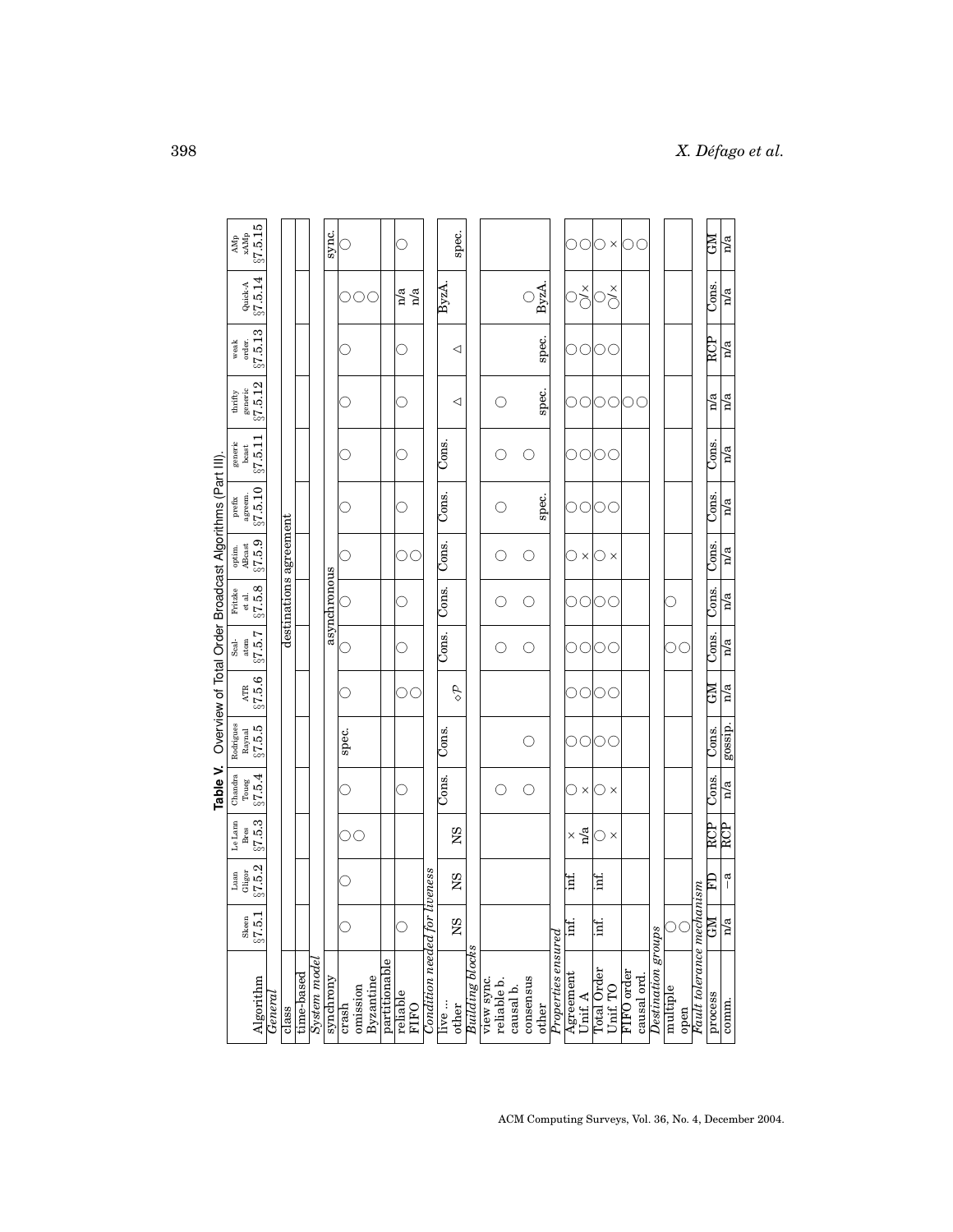- —The row *other* adds the following information:  $NS = not specified$  means that liveness is not discussed in the article;  $n/a = not$  *applicable* means that no additional assumption is needed to ensure liveness (this applies mostly to algorithms that assume a synchronous model);  $\Delta$  = *somewhat* and *spec.* = *special* refers to a discussion of liveness later in the article; *recovery* means that the algorithm is blocking, that is, liveness requires the recovery of crashed processes;  $\Diamond P/\Diamond S$  refers to the failure detector needed to ensure liveness.
- (c) The next group of rows indicate the *building block(s)* used by the algorithm. The building blocks considered are: *view synchrony* (Section 6.2), which encompasses a *group membership* service; *reliable broadcast* (Section 2.3) *causal broadcast* (Section 2.6.2); *consensus* (Section 4.5); or *other*. *Other* can be either ByzA.  $=$  *Byzantine agreement*<sup>14</sup> or spec.=*special*, which means that the explanation is in the text.

(3) After discussing what is provided *"to"* the algorithms, we discuss what is provided *"by"* the algorithms.

(a) The first rows give the *Properties ensured* by the algorithms. As discussed in Section 2, total order broadcast is specified by the following properties: Validity, Uniform Agreement, Uniform Integrity, Uniform Total Order. Validity and Uniform Integrity do not appear in the Tables. The reason is that these properties are rarely discussed in the papers (authors usually assume they are trivially ensured).

We first discuss Agreement and Uniform Agreement, then Total Order and Uniform Total Order. Finally, we mention whether the algorithm additionally ensures FIFO order or causal order. In all these entries, one would expect either a *yes* or a *no*. Unfortunately, many papers do not provide proofs (often only informal arguments), which means that these properties can be questioned. In this case, *inf.* = *informal* appears in the Table. If an algorithm does not discuss the properties of total order broadcast at all, the corresponding entry mentions *NS* = *not specified*. If the nonuniform property is only discussed informally, then the corresponding entry for the uniform property is left empty (in an informal discussion, the distinction between the uniform and the nonuniform property usually does not appear).  $\bigcirc / \times \big( = \frac{\text{yes}}{\text{no}} \big)$  appears in some entries for the uniform property, meaning that these algorithms provide several levels of Quality of Service (QoS), which include a uniform and a nonuniform version of the algorithm, where the nonuniform version is more efficient. Moreover, for being able to compare nonpartitionable algorithms with partitionable algorithms, we consider the properties enforced by the former, when executed in a nonpartitionable system model.

For the rows *FIFO order* and *causal order*,  $\bigcirc$  = *yes* appears only if this characteristic is explicit in the paper. Otherwise the entry is simply left blank. Finally, if an algorithm is not fault-tolerant, then the distinction between the uniform and the nonuniform properties does not make sense. In this case, the entry mentions *n/a = not applicable*.

(b) The rows called *destination groups* indicate whether the algorithm supports the total order broadcast of a message to multiple groups (row *multiple*), and whether the algorithms support *open*

<sup>14</sup>In the Byzantine agreement problem, also commonly known as the "Byzantine generals problem" [Lamport et al. 1982], every process has an *a priori* knowledge that a particular process *s* is supposed to broadcast a single message *m*. Informally, the problem requires that all correct processes deliver the same message, which must be *m*, if the sender *s* is correct. As the name indicates, Byzantine agreement has mostly been studied in relation to Byzantine failures.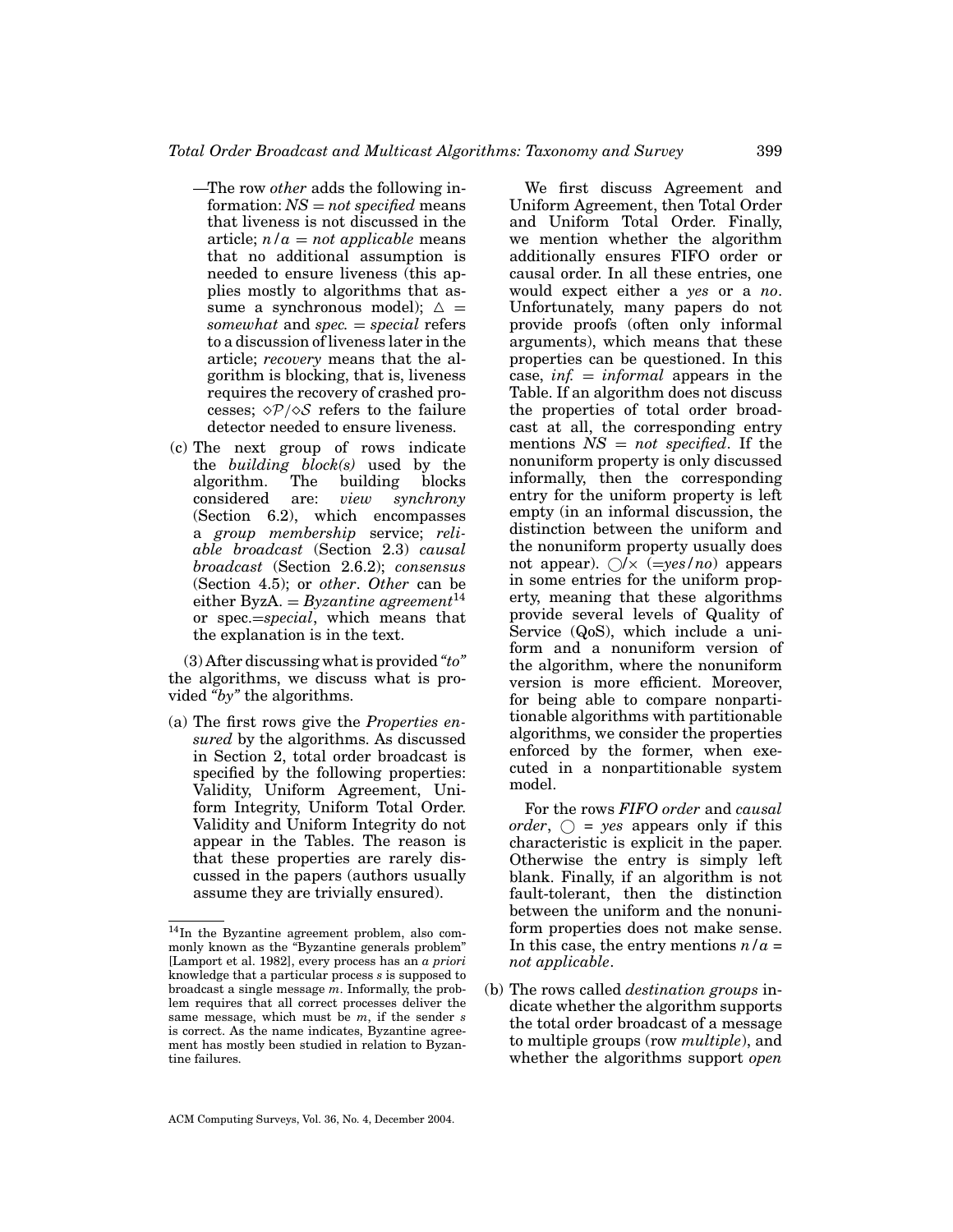groups (see Section 3). The entry is left blank if the issue is not discussed explicitly in the paper.

(4) The last group of rows, called *faulttolerant mechanisms*, discusses the mechanisms used to provide fault-tolerance. The row *process* mentions the mechanisms used to tolerate process crashes (see Section 6). Note that some of these fault-tolerant mechanisms also appear as *building blocks*. However, not all building blocks have been reported as faulttolerant mechanisms (e.g., reliable broad- $\rm {cast, causal~ broadcast).}^{15}$ 

The row *comm.* mentions the mechanisms used to address message losses. Most of the algorithms assume underlying reliable channels, in which case the entry mentions  $n/a = not$  *applicable*. The acronyms +*a* and −*a* indicate a positive, respectively negative, acknowledgment mechanism. The other entries are *flood* (flooding), *special* (explanation in the text below), and GM = *group membership*. In the context of unreliable channels, the GM mechanism is used in the case were some process *p* waits for a message from some other process *q* and if no message is received (e.g., due to loss), then *p* requests the exclusion of *q* from the membership.

In Sections 7.1 through 7.6, we give a brief description of each individual algorithm to complement the information provided in the Tables. Unlike the Tables, the text descriptions also present information that we have deduced from the relevant papers. In some cases, the lack of technical details about the algorithms (in particular, in the case of failures) leads us to *extrapolate* their behavior. In this case, we have attempted to avoid being too assertive (by, e.g., using the conditional) and kindly recommend that the reader treat this speculative information with an appropriate degree of skepticism.

We think that it is useful to stress again the respective roles of the Tables and the accompanying text in Sections 7.1 to 7.6. The Tables provide *factual* information about each algorithm, as it was published in the relevant papers. In contrast, the text provides complementary information, including information that we have *extrapolated*. In particular, the text explains the originality of each algorithm, and complements items that are left vague in the Tables (i.e., these points are vague in the paper itself). Specifically, for some of the algorithms, the properties reported in the Tables are weaker than those the algorithm might ensure. In such a case, the text mentions (and discusses) the stronger property that might hold. We emphasize this point, as misunderstanding the respective roles of text and Tables might lead to the erroneous impression that the text and the Tables are in contradiction.

### **7.1. Fixed Sequencer Algorithms**

Regardless of the variant they adopt (see Section 4.1), all sequencer algorithms assume an asynchronous system model and use time-free ordering. They tolerate crash failures, except for Rampart, which also tolerates Byzantine failures. They all rely on process-controlled crash to cope with failure; either explicitly (e.g., Tandem), or through group membership and exclusion (e.g., Isis, Rampart).

*7.1.1. Amoeba.* The Amoeba [Kaashoek and Tanenbaum 1996] group communication system supports algorithms of the first two variants of fixed sequencer algorithms. The first one corresponds to the variant UB (unicast-broadcast) illustrated in Figure 6(a) (Section 4.1). The second variant corresponds to BB (broadcastbroadcast), see Figure 6(b). The two variants share the same properties.

Amoeba assumes lossy channels and implements message retransmission as part of the total order broadcast algorithm. Amoeba uses a combination of positive and negative acknowledgments. The

<sup>15</sup>The decision of what is a fault-tolerance mechanism, and what is not is somewhat arbitrary. We have decided to keep the number of mechanisms mentioned in Section 6 low, that is, to mention only key mechanisms.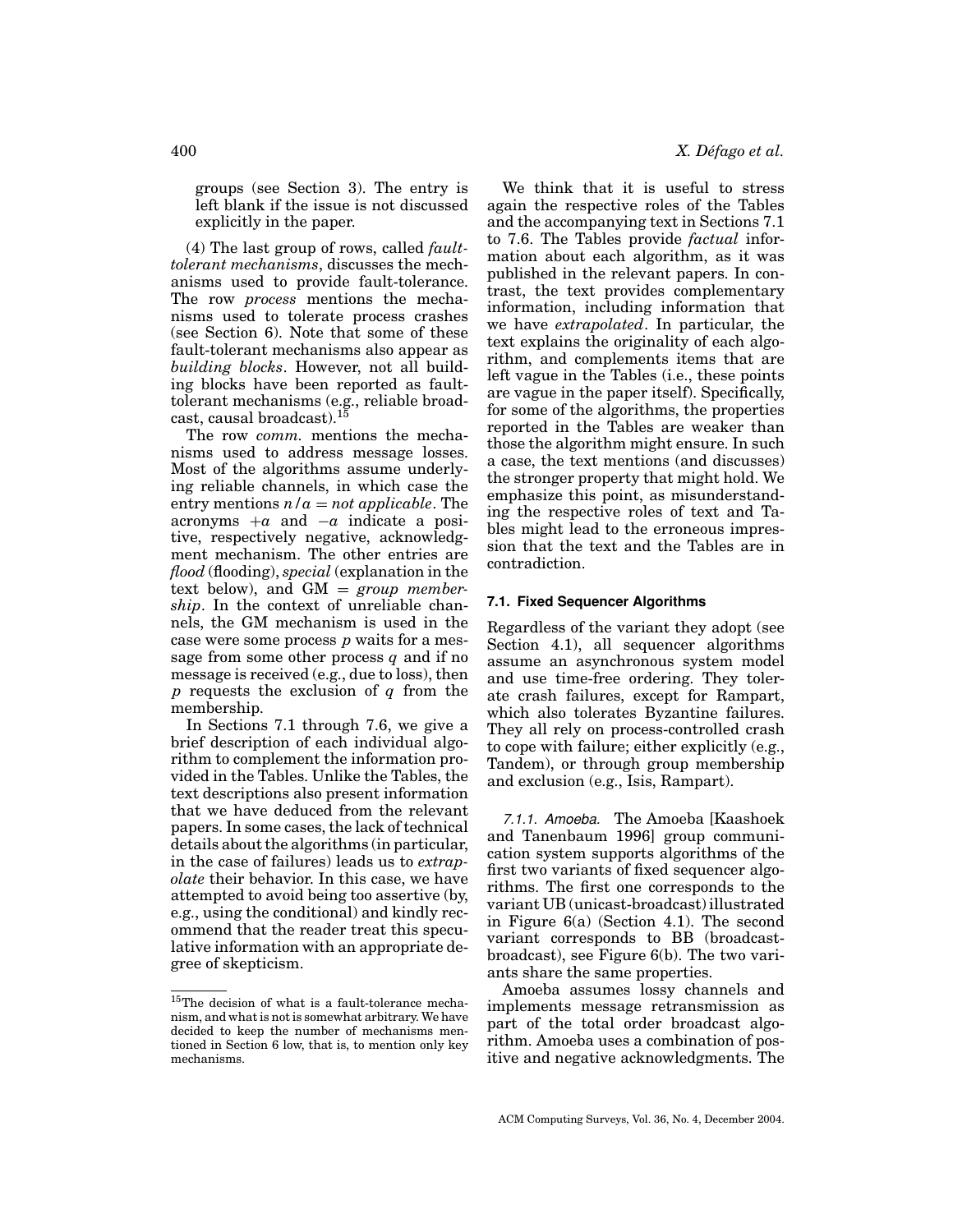actual protocol is quite complex because it is combined with flow control, and also tries to minimize the communication cost. Amoeba tolerates failures using a group membership service. Suspected processes are excluded from the group as the result of the unilateral decision of a single process.

The properties of the Amoeba algorithms are only discussed informally in the paper. However, since messages are delivered before they are stable, the algorithm can only satisfy the nonuniform properties of Agreement and Total Order.

*7.1.2. MTP.* MTP [Armstrong et al. 1992] is an algorithm primarily designed for video streaming and similar multimedia applications. The algorithm assumes that the system is not uniform with respect to the probability of process failures. In particular, it assumes that a process, called the master process, never fails. The master is then designated as the sequencer, and the protocols follow variant UUB (unicast-unicast-broadcast, see Figure (c) 6). When a process *p* has a message *m* to broadcast, *p* requests a sequence number for *m* from the sequencer. Once it has obtained the sequence number, it sends *m*, together with the sequence number, to all destinations and the master. At the same time, destination processes learn about the status of previous messages and deliver those that have been accepted by the master.

The protocol tolerates crash failures of destination processes and senders, since all parts involving decisions are executed by the master. The failure of the master is briefly discussed at the end of the paper. The authors suggest that the master could be rendered more resilient by introducing redundancy and using replication techniques.

*7.1.3. Tandem.* The Tandem global update protocol [Carr 1985] is a fixed sequencer algorithm of variant UUB (see Figure  $6(c)$ ). The algorithm allows, at most, one application message to be broadcast at a time, and thus does not need sequence numbers. Later, Cristian et al. [1994] describe a variant UB of Tandem that allows concurrent broadcasts (and thus needs sequence numbers).

*7.1.4. Garcia-Molina and Spauster.* The algorithm proposed by Garcia-Molina and Spauster [1991] is based on a propagation graph (a forest) to support multiple overlapping groups. The propagation graph is constructed is such a way that each group is assigned a starting node. Senders send their messages to the corresponding starting nodes and messages travel along the edges of the propagation graph. Ordering decisions are resolved along the path. When used in a single group setting, the algorithm behaves like other fixed sequencer algorithms (i.e., the propagation graph is a tree of depth 1).

The algorithm assumes an asynchronous model and requires synchronized clocks. However, synchronized clocks are only needed to yield bounds on the behavior of the algorithm when crash failures occur. Neither the ordering mechanism nor the fault-tolerance mechanism actually need them.

In the event of failures, the algorithm behaves in an unconventional manner. Indeed, if a nonleaf process *p* crashes, then its descendants in the propagation graph do not receive any message until *p* has recovered. Hence, the algorithm tolerates process crashes only if those processes are guaranteed to eventually recover.

*7.1.5. Jia.* Jia [1995] proposed another algorithm based on propagation graphs, which creates simpler graphs than the algorithm of Garcia-Molina and Spauster [1991] (see Section 7.1.4). Unfortunately, the algorithm originally proposed by Jia [1995] is incorrect. Chiu and Hsiao [1998] provide a correction to the algorithm which works only in a more restricted model (i.e., only for closed groups). Also, Shieh and Ho [1997] provide a correction to the message complexity calculated by Jia [1995].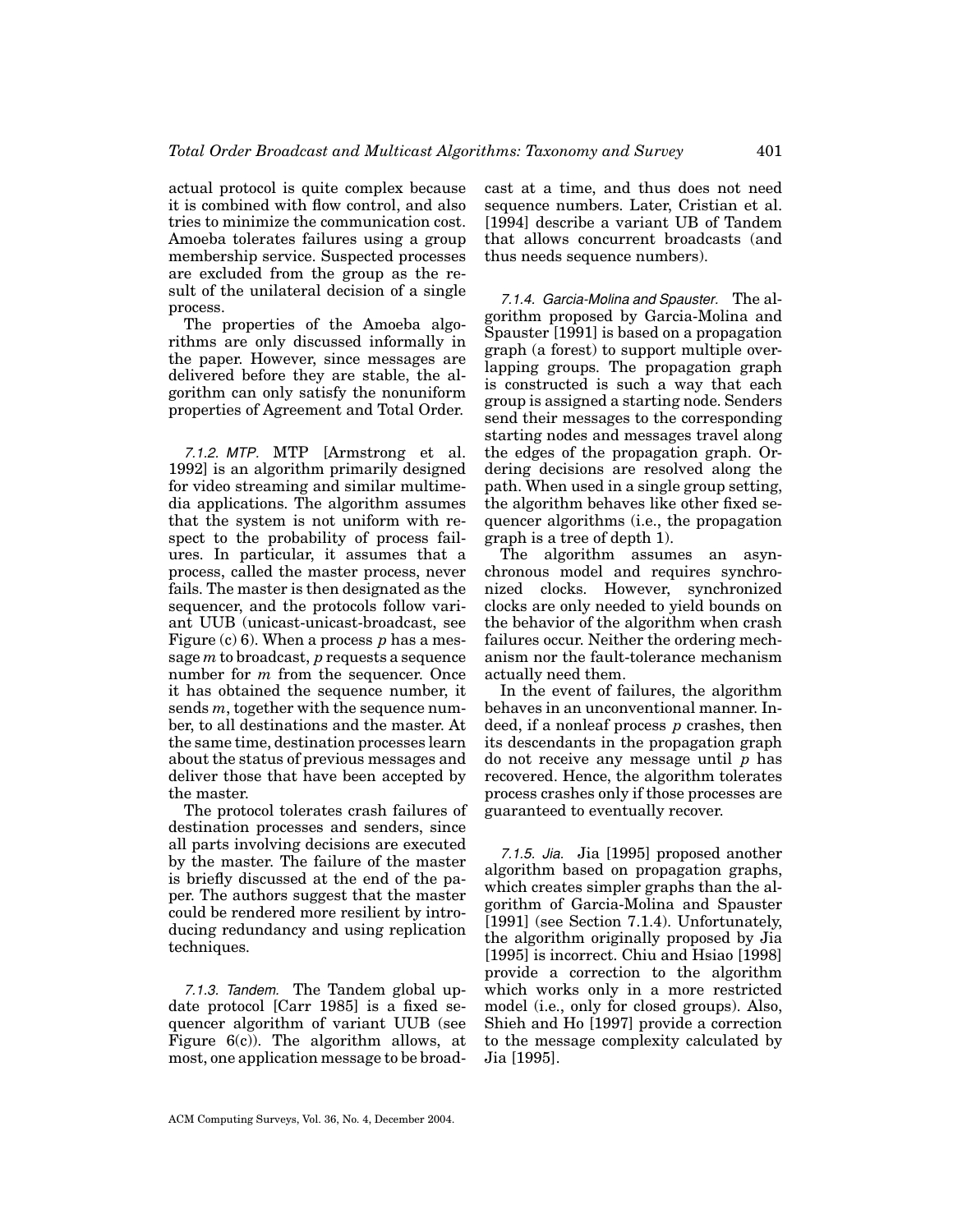Jia's algorithm relies on the notion of meta-groups, defined in the paper as "the set of processes which have exactly the same group memberships" (i.e., the set of processes which belong to the exact same set of destination groups). The metagroups are organized into propagation trees, according to the membership they represent. The flow of messages is streamlined down the trees, thus creating the delivery order.

Jia [1995] describes a form of group membership mechanism that is used to redefine the parts of the propagation graph that must change when a process is deleted. Jia also suggests that, unlike Garcia-Molina and Spauster's algorithm  $[1991]$  (Section 7.1.4), the nodes in the tree consist of entire meta-groups, rather than single processes. Thus, messages would not be stopped unless all members in an intermediary meta-group fail. The issue is, however, only addressed informally.

*7.1.6. Isis (Sequencer).* Birman et al. [1991] describe several broadcast primitives of the Isis system, including a total order broadcast primitive called ABCAST. The ABCAST primitive is implemented using a fixed sequencer algorithm (different from the algorithm used in earlier versions of the system; see Section 7.5.1). The Isis (sequencer) algorithm is a fixed sequencer algorithm of variant BB (see Figure 6 (b)), which uses a causal broadcast primitive. The algorithm assumes crash failures.

Constructed over a causal broadcast primitive, the Isis ABCAST algorithm preserves causal order. Moreover, although the algorithm does not support total order for multiple overlapping groups, causal order is nevertheless preserved in this context. The total order broadcast algorithm ensures only the nonuniform properties of Agreement and Total Order.

For fault-tolerance, the total order broadcast algorithm relies on a group membership service and view synchrony (Section 6.2).

Finally, the authors also briefly mention that moving the role of the sequencer in the absence of failures might be a way to avoid a bottleneck. However, the idea is not developed further.

*7.1.7. Navaratnam et al..* Navaratnam et al. [1988] propose a fixed sequencer protocol of variant UB (see Figure 6(a)).

The fault-tolerance of the algorithm relies on a group membership service and the ability to exclude wrongly suspected processes. Similar to Amoeba (Section 7.1.1), the decision to exclude a suspected process can be taken unilaterally by one single process.

The properties of this algorithm are discussed informally, and it is easy to see that it satisfies the nonuniform properties of Agreement and Total Order. The authors also make a brief remark suggesting that the algorithm does not guarantee uniform properties, but the wording is a little ambiguous and the information provided in the paper is not sufficient to verify this interpretation.

*7.1.8. Phoenix.* Phoenix [Wilhelm and Schiper 1995] consists of three algorithms which provide different levels of guarantees. The first algorithm (weak order) only guarantees Total Order and Agreement. The second algorithm (strong order) guarantees both Uniform Total Order and Uniform Agreement. Then, the third algorithm (hybrid order) combines both guarantees on a per-message basis.

The three algorithms are based on a group membership service and view synchrony (see Section 3.3).

*7.1.9. Rampart.* Unlike other sequencer algorithms, which only assume crash failures, the algorithm of Rampart [Reiter 1994, 1996] is designed to tolerate Byzantine failures. This sets this algorithm somewhat apart from the other sequencer algorithms.

Rampart assumes an asynchronous system model with reliable FIFO channels, and a public key infrastructure in which every process initially knows the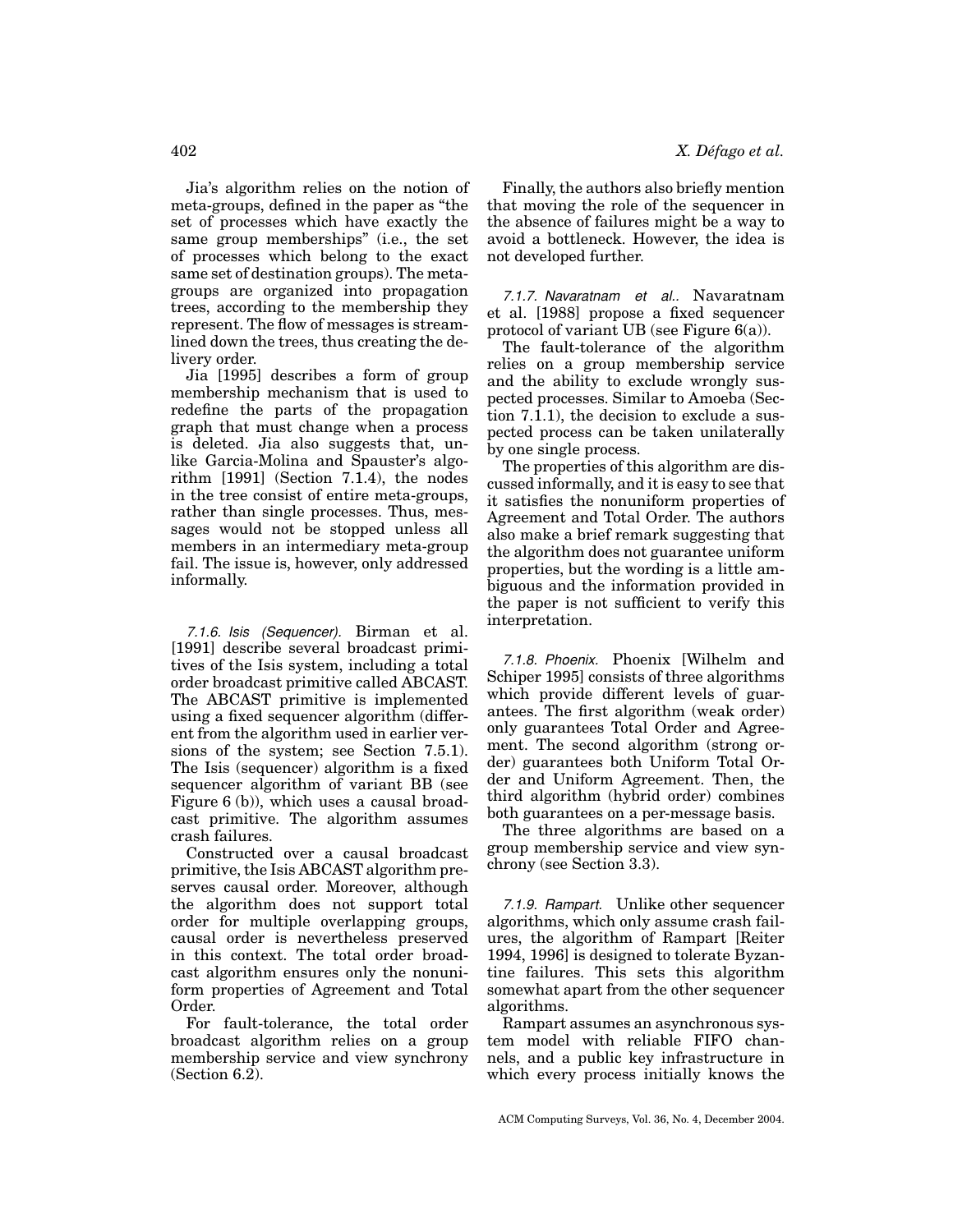public key of every other process. In addition, communication channels are assumed to be authenticated, so that the integrity of messages between two honest (i.e., non-Byzantine) processes is always guaranteed.

Unlike most early work on Byzantine failures, Rampart treats honest and Byzantine processes separately. In particular, the paper defines uniformity as a property that applies to honest processes only (see Note 1 in Section 2.4). With this definition, Rampart satisfies both Uniform Agreement and Uniform Total Order.

The algorithm is based on a group membership service, which requires that at least one third of all processes in the current view reach an agreement on the exclusion of some process from the group. This condition is necessary because Byzantine processes could otherwise purposely exclude correct processes from the group.

### **7.2. Moving Sequencer Algorithms**

We describe here four moving sequencer algorithms, all of which are time-free. To the best of our knowledge, there is no timebased moving sequencer algorithm. It is actually questionable whether time-based ordering would even make sense for algorithms of this class.

The four algorithms behave in a very similar fashion. Actually, three of them—Pinwheel (Section 7.2.4), RMP (Section 7.2.2), and DTP (Section 7.2.3) are based on the fourth—Chang and Maxemchuck's algorithm [1984] (Section 7.2.1)—which they each improve in a different way. Pinwheel is optimized for a uniform message arrival pattern, RMP provides various levels of guarantees, and DTP provides a faster detection of message stability. The four algorithms also handle process failures very similarly, using a reformation algorithm (see Section 7.2.1). Except for DTP (Section 7.2.4), all algorithms rely on a logical ring along which the token circulates.

The four algorithms tolerate message loss by relying on a message retransmission protocol that combines positive

and negative acknowledgments. More precisely, the token carries positive acknowledgments, but when a process detects that a message is missing, it sends a negative acknowledgment to the token site. The negative acknowledgment scheme is used for message retransmission, while the positive scheme is used to detect message stability.

*7.2.1. Chang and Maxemchuck.* The algorithm proposed by Chang and Maxemchuk [1984] is based on the existence of a logical ring along which a token is passed. The process that holds the token, also known as the token site, is responsible for sequencing the messages that it receives. The passing of the token simultaneously serves two purposes: (1) the transmission of the sequencer role, and (2) the detection of message stability. Point (2) requires that the logical ring spans all destination processes. This requirement is, however, not necessary for ordering messages (point (1)), and hence the algorithm qualifies as a sequencer-based algorithm according to our classification.

When a process failure is detected (perhaps wrongly) or when a process recovers, the algorithm goes through a reformation phase. The reformation phase redefines the logical ring and elects a new initial token holder. The reformation algorithm can be seen as an ad hoc implementation of a group membership service.

The properties of the total order broadcast algorithm are discussed only informally. Nevertheless, it seems plausible that the algorithm ensures Uniform Total Order and Uniform Agreement.

*7.2.2. RMP.* RMP [Whetten et al. 1994] differs from the other three algorithms in this group in that it is designed to operate with open groups. Additionally, the authors claim that "RMP provides multiple multicast groups, as opposed to a single broadcast group." However, according to their description, supporting multiple multicast groups is merely a characteristic associated with the group membership service. It is, therefore, dubious that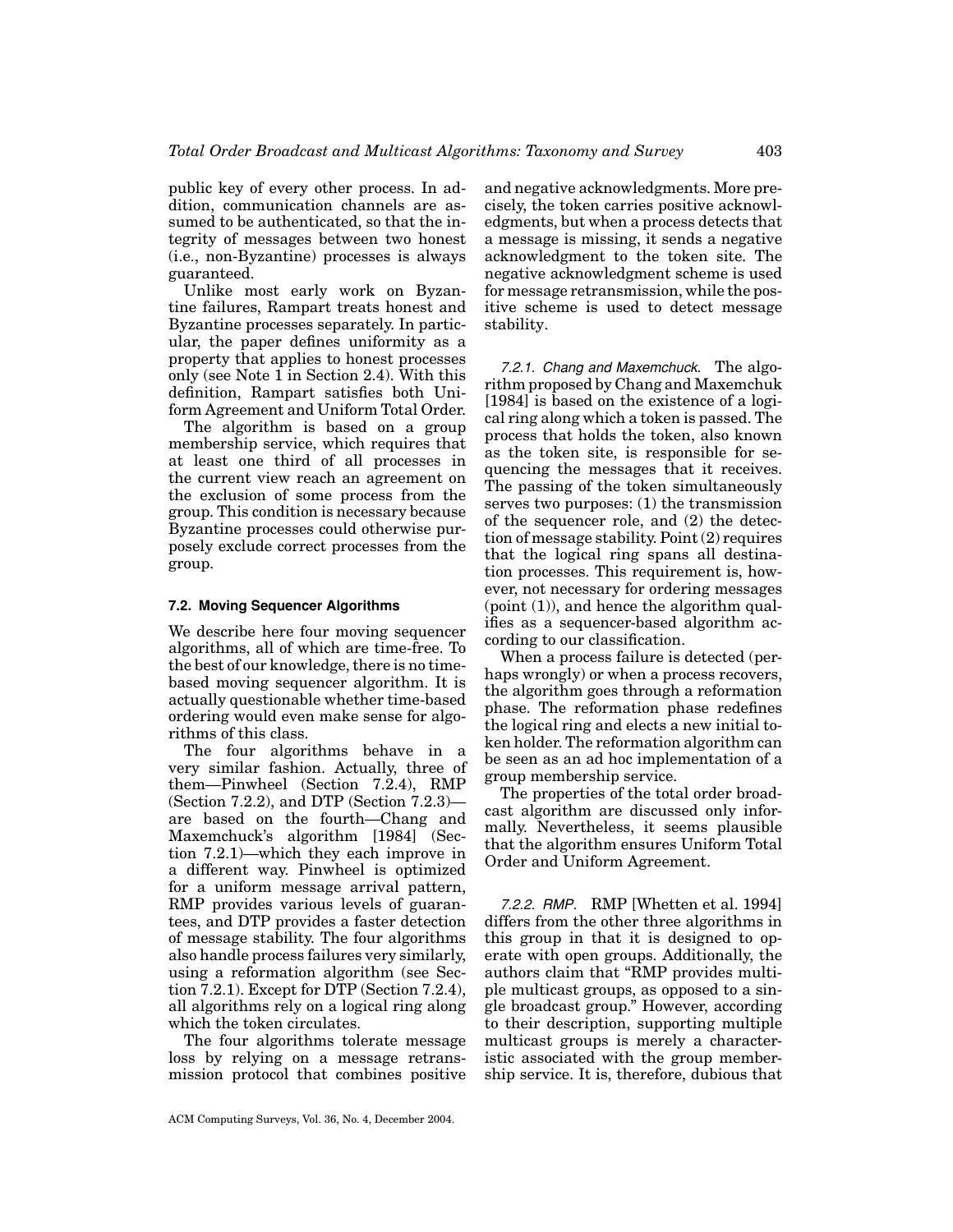"multiple groups" is used with the meaning that total order is guaranteed for processes that are at the intersection of two groups (see discussion in Section 3.2).

Depending on the user's choice, RMP satisfies Agreement, Uniform Agreement, or neither of these properties. However, in order to ensure the strong guarantees, RMP must assume that a majority of the processes remain correct and always connected. Also, RMP does not preclude the contamination of the group.

*7.2.3. DTP.* As mentioned, DTP [Kim and Kim 1997] differs from the other algorithms of this class in that it does not rely on a logical ring for the passing of the token. Instead, DTP follows a heuristic, where the token is always passed to the process seen as the least active. Doing this ensures that messages are acknowledged more quickly when the activity (i.e., broadcasting messages) is not uniformly spread among processes.

*7.2.4. Pinwheel.* The originality of Pinwheel [Cristian et al. 1997] is that the token circulates among the processes at a speed proportional to the global activity of the sending processes (i.e., broadcasting rate).

Pinwheel assumes that a majority of the processes remains correct and connected at all times (majority group). The algorithm is based on the timed asynchronous model of Cristian and Fetzer [1999]. Although it relies on physical clocks for timeouts, Pinwheel does not need to assume that these clocks are synchronized. Furthermore, the algorithm is time-free, since time is not used for ordering messages.

Pinwheel can ensure Uniform Total Order, given an adequate support from its group membership (not detailed in the paper). Pinwheel only satisfies (nonuniform) Agreement, but the authors argue that the algorithm could easily be modified to satisfy Uniform Agreement [Cristian et al. 1997]. Doing this would only require that destination processes wait until a message is known to be stable before delivering it. The authors claim that the algorithm preserves causal order, but this is valid only under certain restrictions that make the problem trivial to solve.<sup>16</sup>

# **7.3. Privilege-Based Algorithms**

Like moving sequencer algorithms, most privilege-based algorithms are based on a logical ring, and for most of them rely on some kind of group membership or reconfiguration protocol to handle process failures.

*7.3.1. On-Demand.* The On-demand protocol [Cristian et al. 1997], unlike other privilege-based algorithms, does not rely on a logical ring. Instead, processes with a message to broadcast must obtain the token by issuing a request to the current token holder. As a consequence, the protocol is more efficient if senders send long bursts of messages and such bursts rarely overlap. Also, in contrast to the other algorithms, *all processes* must be aware of the identity of the token holder. So, the passing of the token is done using a broadcast.

The On-demand protocol relies on the same model as the Pinwheel protocol (Section 7.2.4). In other words, it assumes a timed asynchronous system model and physical clocks for timeouts.

A similar algorithm, called Reqtoken, is also described by Friedman and van Renesse [1997].

*7.3.2. Train.* The Train protocol [Cristian 1991] is inspired by the image of a train that transports messages and circulates among processes. More concretely, a token (a.k.a., the train) moves along a logical ring and carries the messages. When a process gets the token, it receives the new messages carried by the token, acknowledges them, and appends its own messages to the token. Then, it passes the token to the next process. The Train protocol, where messages are carried by the token, is in

 $^{16}$ In systems with a single closed group, where processes are only allowed to communicate using total order broadcast, causal order is satisfied trivially by simply enforcing FIFO order.

ACM Computing Surveys, Vol. 36, No. 4, December 2004.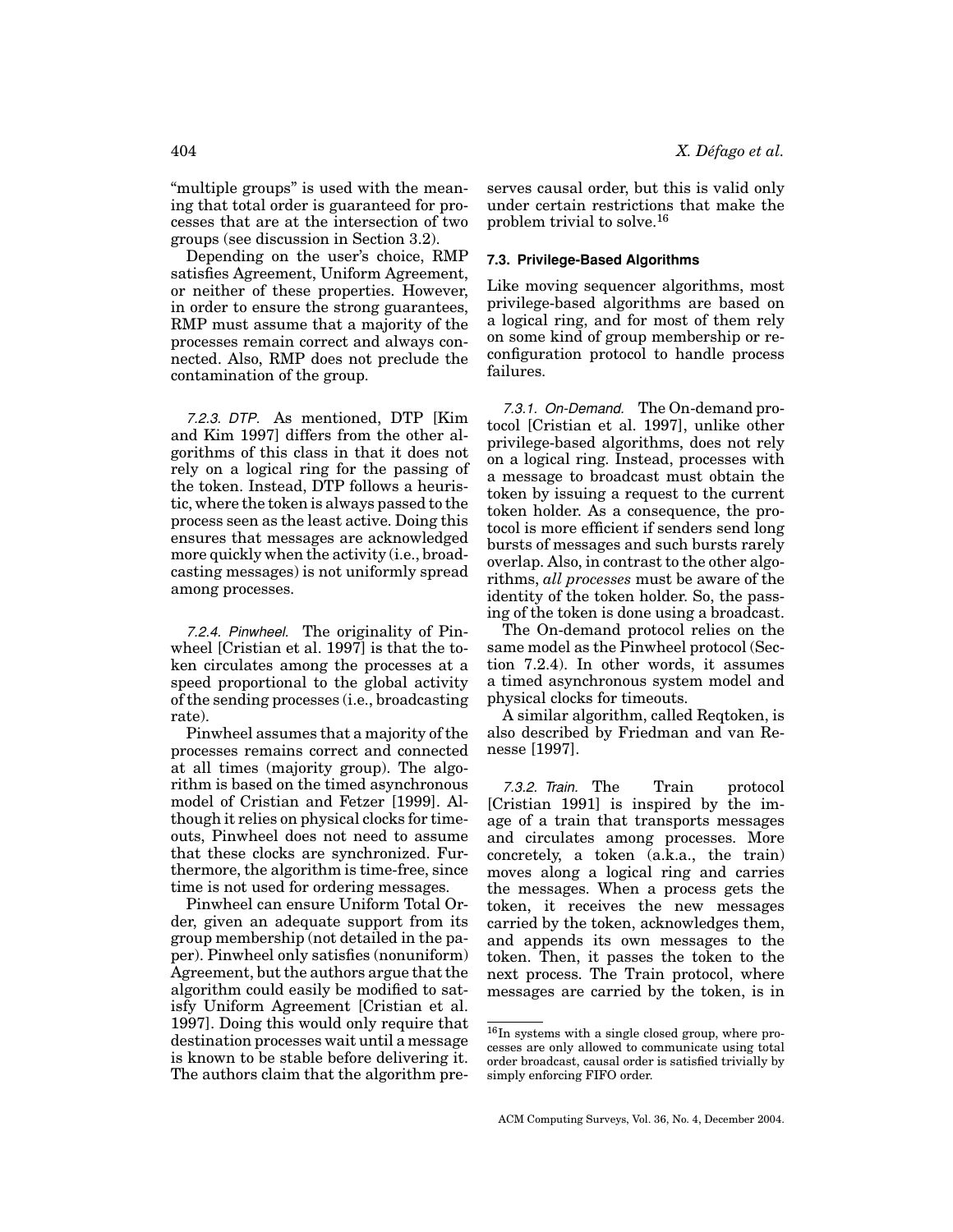clear contrast to the other algorithms of the same class, where messages are broadcast directly to the destinations. The Train protocol is hence less attractive than the others in a broadcast network.

*7.3.3. Token-FD.* Ekwall et al. [2004] also present an algorithm based on tokenpassing in a ring. The algorithm is special because it relies on an unreliable failure detector to tolerate failures, while all other token-based algorithms use a form of group membership.

In the basic version of the algorithm, the token is the only carrier of information, just as in the Train protocol (an optimization is also described, in which the token carries message identifiers). However, the token is sent not only to the immediate successor in the ring, but to  $f + 1$  successors, where  $f$  is the number of crashes that the algorithm tolerates. The additional copies are only used if a process suspects the crash of its predecessor. For its liveness, the algorithm requires a failure detector defined specifically for rings. This failure detector is stronger than  $\Diamond S$ , but weaker than  $\Diamond \mathcal{P}$  (see Section 5.3.1).

*7.3.4. Totem.* The specificity of Totem [Amir et al. 1995] compared to other privilege-based algorithms is that it is designed for partitionable systems. The ordering guarantee ensured is Strong Total Order. Totem provides both *(nonuniform)* agreement and total order (called *agreed order*), and *uniform* agreement and total order (called *safe order*), when operated in a nonpartitionable system. Causal order is also ensured.

The algorithm uses a membership protocol, which has the responsibility for detecting processor failures, network partitioning, and loss of the token. When such failures are detected, the membership protocol reconstructs a new ring, generates a new token, and recovers messages that had not been received by some of the processors when the failure occurred.

The authors observe that, while moving sequencer algorithms (in which holding the token is not required to broad-

cast a message) have good latency at low loads, latency increases at high loads and in the presence of processor crashes. Moreover, according to Agarwal et al. [1998], the ring and the token-passing scheme make privilege-based algorithms highly efficient in broadcast LANs, but less suited to interconnected LANs. To overcome this problem, they extend Totem to an environment consisting of multiple interconnected LANs. The resulting algorithm performs better in such an environment, but otherwise has the same properties as the original single-ring one.

*7.3.5. TPM.* TPM [Rajagopalan and McKinley 1989] is closely related to Totem. The main difference is that TPM is not partitionable (it only supports primary partition membership). Moreover, TPM only provides *uniform* agreement and total order. Finally, while TPM only supports a closed group, the authors discuss some ideas on how to extend the algorithm to support multiple closed groups.

Rajagopalan and McKinley [1989] also propose a modification of TPM in which retransmission requests are sent separately from the token in order to improve the behavior in networks with a high rate of message loss.

*7.3.6. Gopal and Toueg.* Gopal and Toueg's [1989] algorithm is based on the round synchronous model. The round synchronous model is a computation model in which the execution of processes is synchronized according to rounds. During each round, every process performs the same actions: (1) send a message to all processes, (2) receive a message from all noncrashed processes, and then (3) perform some computations.

The algorithm works as follows. For each round, one of the processes is designated as the *transmitter*. The transmitter of some round *r* is the only process which is allowed to broadcast new application messages in round *r*. In that round, the other processes broadcast acknowledgments of previous messages. Messages

ACM Computing Surveys, Vol. 36, No. 4, December 2004.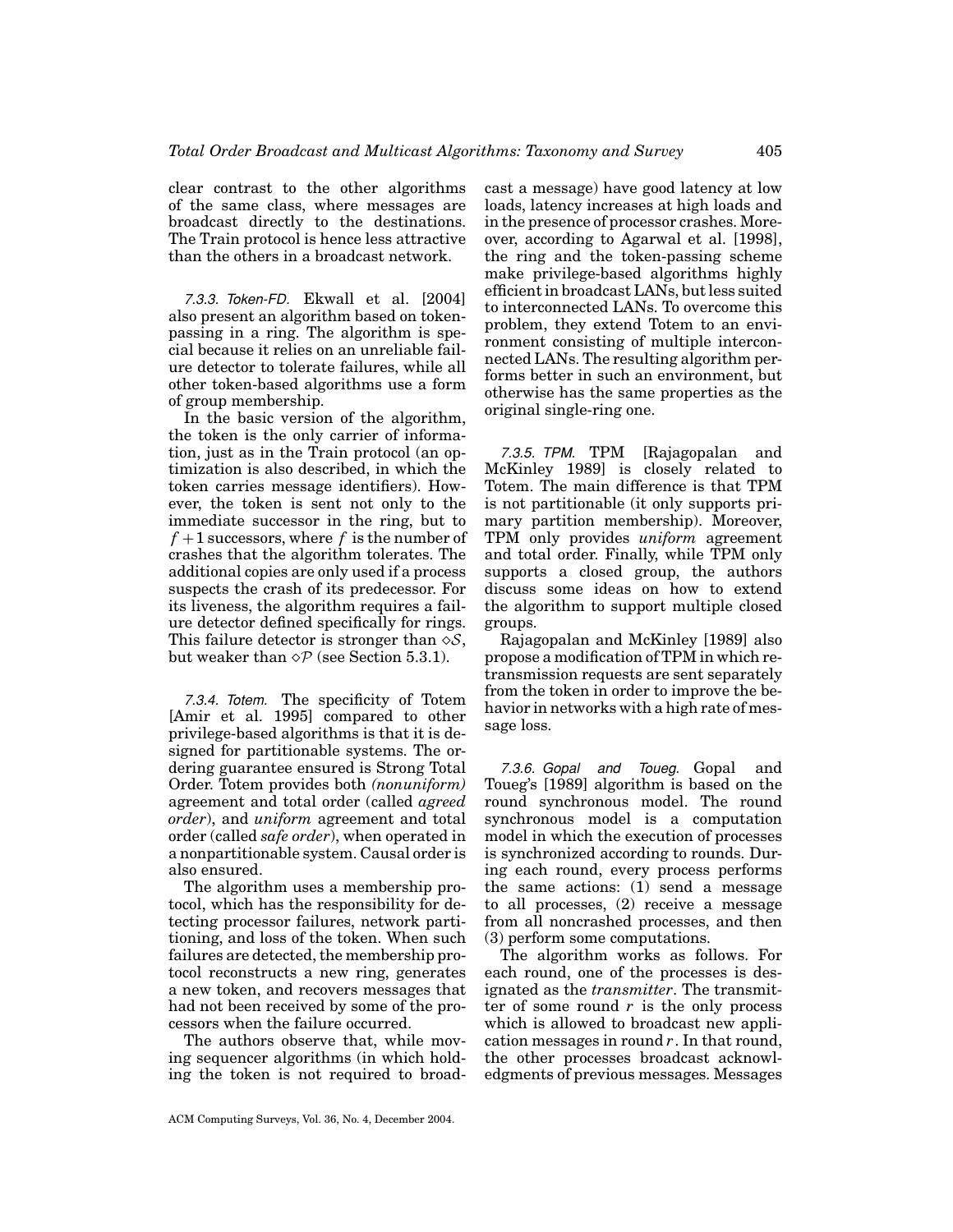are delivered once they are acknowledged, three rounds after their initial broadcast.

*7.3.7. RTCAST.* RTCAST [Abdelzaher et al. 1996] was designed for applications that need real-time guarantees. The algorithm assumes a synchronous system with synchronized clocks. These strong guarantees allow for simplification in the protocol. The paper also shows how the maximum token rotation time can be used for the admission control and schedulability analysis of real-time messages (with the goal to guarantee the delivery deadline of these messages).

*7.3.8. MARS.* MARS [Kopetz et al. 1991] is based on the technique of *time division multiple-access* (TDMA; see Note 11). TDMA consists of predetermined periodic time slots assigned to each process. Processes are then allowed to send or broadcast messages only during their own time slots. The system assumes that processes have synchronized clocks, whereby they are able to accurately determine the beginning and the end of their own time slot. In addition, communication is assumed to be reliable, and with bounded delays.

Based on the mutual exclusion provided by TDMA and the communication model, total order broadcast is easily implemented. The ordering mechanism can be seen as similar to Gopal and Toueg's algorithm (Section 7.3.6), but in a time-based model, where communication uses time rather than messages [Lamport 1984].

Kopetz et al. [1991] do not discuss the behavior of their total order broadcast algorithm in the presence of failures. This makes it difficult to determine whether the algorithm is uniform or not. We believe that it is not uniform, simply because uniformity induces a cost in performance that the authors are unlikely to consider affordable.

# **7.4. Communication History Algorithms**

*7.4.1. Lamport.* The principle of Lamport's algorithm [Lamport 1978b], which uses logical clocks, was explained in Section 4.4 (see Figure 11). Actually, the paper describes a mutual exclusion algorithm. However, it is straightforward to derive a total order broadcast algorithm from the mutual exclusion algorithm. Since the delivery order of a message *m* is determined by the timestamp of the broadcast event of *m*, the total order is an extension of causal order. The algorithm is not tolerant to failures.

A similar algorithm is described by Attiya and Welch [1994], when comparing consistency criteria.

*7.4.2. Psync.* The Psync algorithm [Peterson et al. 1989] is used in several group communication systems: Consul [Mishra et al. 1993], Coyote [Bhatti et al. 1998], and Cactus [Hiltunen et al. 1999]. In Psync, processes dynamically build a causality graph of messages they receive. Psync then delivers messages according to a total order that is an extension of the causal order.

Psync assumes an asynchronous system model with (permanent) crash failures and (transient) lossy communication. To tolerate process failures, the algorithm seems to assume a perfect failure detector, although this is not stated explicitly in the paper. To implement reliable channels, the algorithm uses negative acknowledgments (to request the retransmission of lost messages).

Psync is specified only informally. Nevertheless, we believe that the protocol ensures Total Order in the absence of failures. The behavior in the face of failures is unfortunately not described in enough detail to make a confident claim about it. Agreement is a little more complex. In the absence of message loss, Psync ensures Agreement. However, with certain combinations of process crash and message loss, it is possible that some correct processes *discard* messages that are otherwise delivered by others. Hence, when message loss is considered, Agreement can be violated. This problem is discussed in detail by the authors, who relate it to an instance of the "last acknowledgment problem."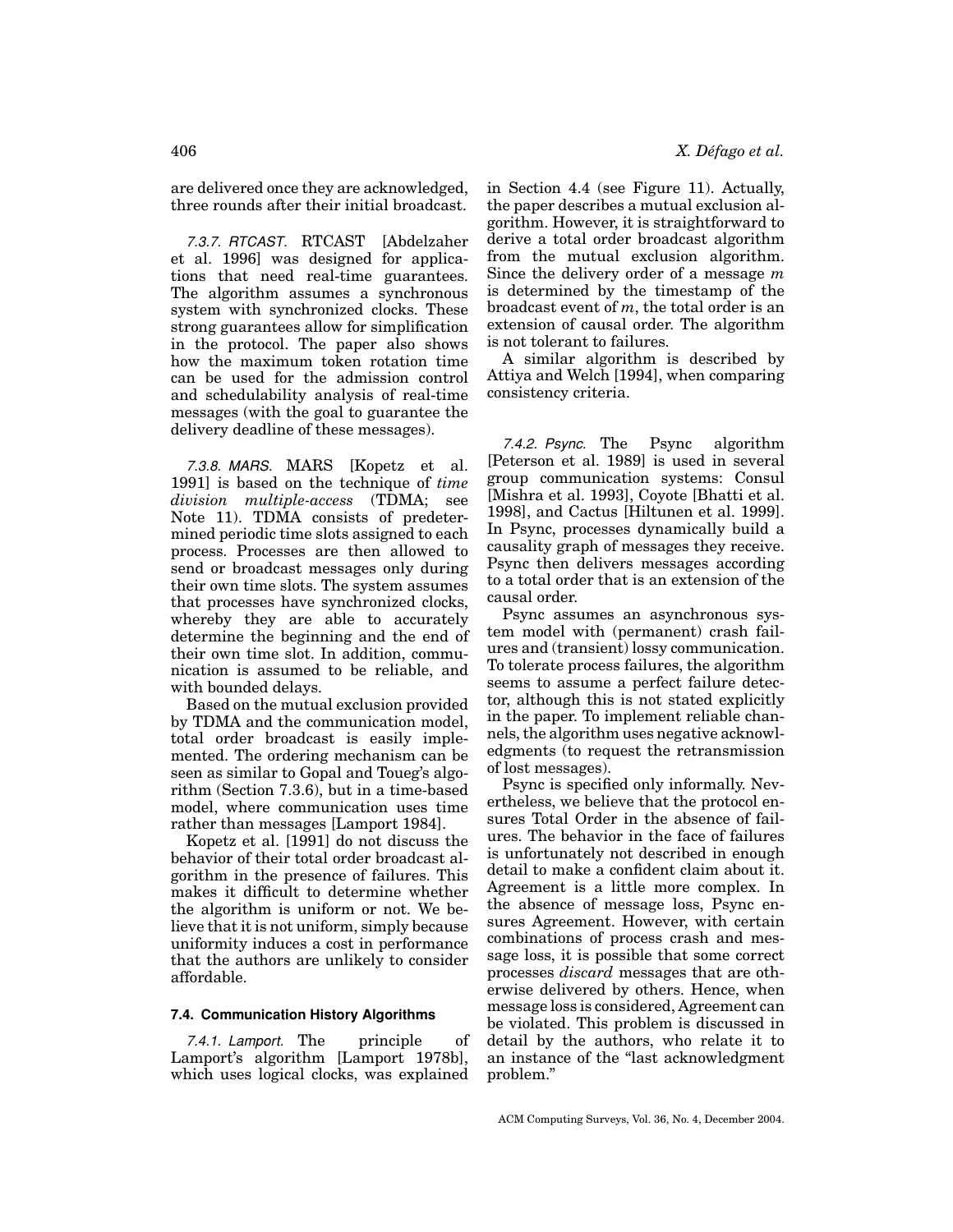Malhis et al. [1996] provide an analysis of the performance of Psync in the presence of message loss. They conclude that Psync performs well if broadcasts are frequent and message loss rare, but performs poorly when broadcasts are infrequent and message loss common. They show that the performance can be improved by regularly sending empty messages, as is done by other communication history algorithms (see Note 14 in Section 4.4).

*7.4.3. Newtop (Symmetric).* Ezhilchelvan et al. [1995] propose two algorithms: a symmetric one and an asymmetric one. The symmetric algorithm extends Lamport's algorithm (Section 7.4.1) in several ways: it makes it fault-tolerant, allows a process to be member of multiple groups, and allows the broadcast of a message to multiple groups. As for Lamport's algorithm, Newtop preserves causal order.

Newtop is based on a partitionable group membership service (see Section 3.4). The Newtop platform leaves it to applications to decide whether or not they should maintain more than one subgroup in such a situation. Newtop satisfies the property of Weak Total Order mentioned in Section 3.4.

The asymmetric algorithm belongs to a different class, and is hence discussed in the relevant section (Section 7.6.1). The two algorithms (symmetric and asymmetric) can easily be combined to allow the use of the symmetric algorithm in some groups, and the asymmetric algorithm in others.

*7.4.4. Ng.* Ng [1991] presents a communication history algorithm that uses a minimum-cost spanning tree to propagate messages. The ordering of messages is based on Lamport's clocks, similar to Lamport's algorithm. However, messages and acknowledgments are propagated and gathered, using a minimum-cost spanning tree. The use of a spanning tree improves the scalability of the algorithm and makes it adequate for wide-area networks.

*7.4.5. ToTo.* The ToTo algorithm [Dolev et al. 1993] ensures Weak Total Order (see Section 3.4; it is called "agreed multicast" in Dolev et al. [1993]). It is built on top of the Transis partitionable group communication system [Dolev and Malkhi 1996]. ToTo extends the order of an underlying causal broadcast algorithm. It is based on dynamically building a causality graph of received messages. The Transis system offers both a uniform and a nonuniform variant of the algorithm. A particularity of ToTo (nonuniform variant) is that, to deliver a message *m*, a process must have received acknowledgments for *m*, from as few as a majority of the processes in the current view (instead of all view members).

*7.4.6. Total.* The Total algorithm [Moser et al. 1993] is built on top of a reliable broadcast algorithm called Trans (Trans is defined together with Total). However, Trans is not used as a black box (which explains why we did not list reliable broadcast as a building block for this algorithm in Table IV). Trans uses an acknowledgment mechanism that defines a partial order on messages. Total extends the partial order of Trans into a total order. Two variants are defined: the more efficient one tolerates  $f < n/3$  crashes, and the other tolerates  $f < n/2$  crashes.

The Total algorithm fulfills the Agreement property (in fact, Uniform Agreement) with high probability. Actually Total requires the underlying Trans reliable broadcast protocol to provide probabilistic guarantees about not reordering messages. This has some similarities with the notion of *weak ordering oracles* (see Section 7.5.13).

Moser and Melliar-Smith [1999] propose an extension of Total to tolerate Byzantine failures.

*7.4.7. ATOP.* ATOP [Chockler et al. 1998] is an algorithm following the deterministic merge approach (Section 4.4). The focus of the paper is on adapting the algorithm to different, and possibly changing sending rates. A pseudo-random number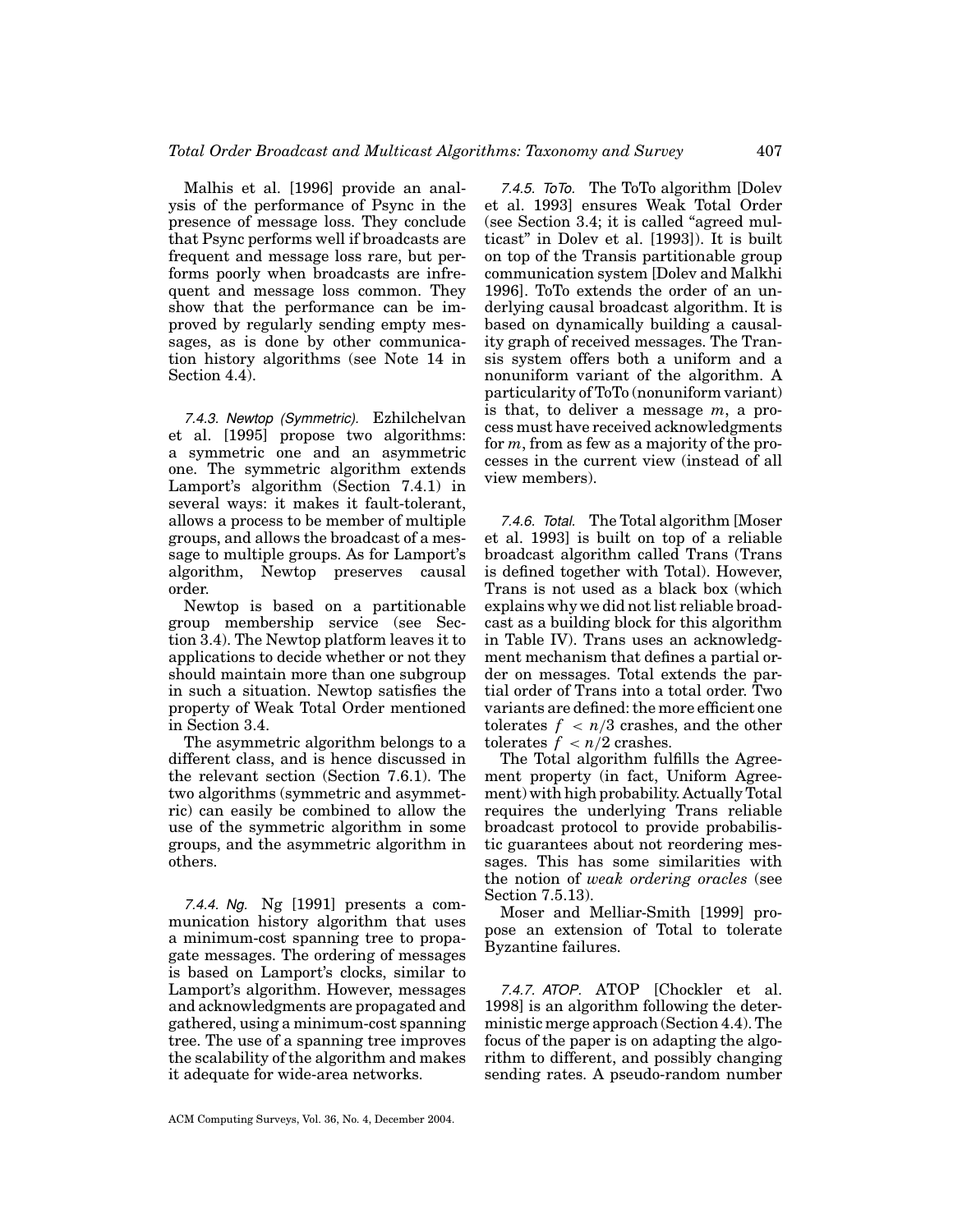generator is used in computing the delivery order.

The paper is mostly concerned with ensuring an ordering property. This property is Strong Total Order, defined in the context of partitionable systems (Section 3.4). The algorithm ensures FIFO order, and ensures causal order trivially (see Footnote 16).

*7.4.8. COReL.* The COReL algorithm [Keidar and Dolev 2000] is built on top of a partitionable group membership service like Transis. The underlying service must also offer Strong Total Order (Section 3.4), as well as causal order. COReL gradually builds a global order (Reliable Total Order) by tagging messages according to three different color levels (red, yellow, green). A message starts as red (no knowledge about its position in the global order), then passes to yellow (received and acknowledged when the process is a member of a majority component), and green (all members of the majority component acknowledged the message, and its position in the global order is known). Green messages are delivered to the application. Messages are retransmitted and promoted to green whenever partitions merge. All acknowledgments sent by the algorithm are piggybacked. COReL provides the following liveness guarantee: if eventually there is a stable majority component, all messages sent by the members of this component are delivered.

COReL also supports process recovery if processes are equipped with stable storage. This requires that processes log each message that is sent (before sending the message), and each message that is received (before sending an acknowledgment).

Fekete et al. [2001] formalize a variant of the COReL algorithm and the guarantees offered by the underlying group membership service, using I/O automata.

*7.4.9. Deterministic Merge.* The main motivation for the deterministic merge algorithm of Aguilera and Strom [2000] is to minimize the expected time that a message is delayed to ensure total order, and to have as few messages as possible sent by destination processes. The algorithm is designed for systems in which several senders send a constant stream of messages (at an approximately fixed rate). In this algorithm, each received message deterministically defines the sender of the next message to be accepted. The algorithm relies on approximately synchronized clocks that are used by senders to put a physical timestamp on their messages. Upon receiving such a timestamped message, a destination process computes (using the timestamp and the sending rates of messages) the next sender from which it will accept a message. The quality of the synchronization is important to ensure good performance of the algorithm, but it is not required for its correctness. The algorithm is most efficient if clocks are synchronized (but works even if they are not) and each sender sends messages at some fixed rate known a priori (the rate may be different for each sender). To ensure the liveness of the algorithm, senders need to send empty messages when they have no message to send (these messages divide the execution into independent *epochs*). The algorithm, as described, is not fault-tolerant.

*7.4.10. HAS.* Cristian et al. [1995] propose a collection of total order broadcast algorithms (called HAS) that assume a synchronous system model with  $\epsilon$ -synchronized clocks. The authors describe three algorithms—HAS- $\mathcal{O}$ , HAS- $\mathcal{T}$ , and HAS- $\beta$ —that are respectively tolerant to omission failures, timing failures, and Byzantine failures. These algorithms are based on the principle of *information diffusion*, which is itself based on the notion of flooding, or gossiping. In short, when a process wants to broadcast a message *m*, it timestamps it with the time of emission *T*, according to its local clock, and sends it to all neighbors. Whenever a process receives *m* for the first time, it relays it to its neighbors. Processes deliver message *m* at time  $T + \Delta$ , according to their local clocks (where  $\Delta$  is constant that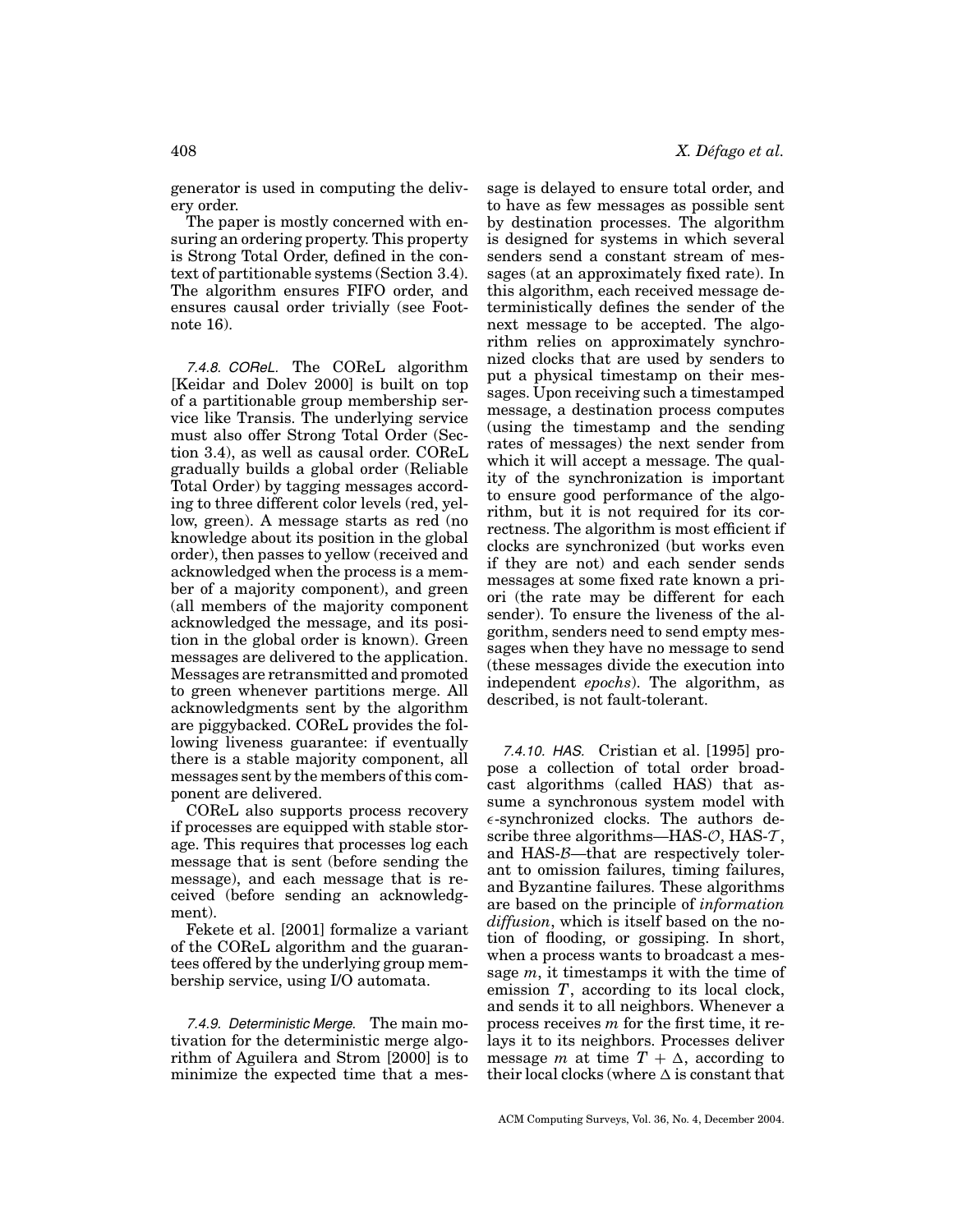depends on the topology of the network, the number of failures tolerated, and the maximum clock drift  $\epsilon$ ).

The paper proves that the three HAS algorithms satisfy Agreement. The authors do not prove Total Order, but by the properties of synchronized clocks and the timestamps, Uniform Total Order is not too difficult to enforce. However, if the synchronous assumptions do not hold, the algorithms could violate the safety of the protocol (i.e., Total Order), rather than just its liveness.

*7.4.11. Redundant Broadcast Channels.* Cristian [1990] presents an adaption of the HAS- $\mathcal O$  algorithm (omission failures) to broadcast channels. The system model assumes the availability of  $f + 1$  independent broadcast channels (or networks) that connect all processes together, thus creating  $f + 1$  independent communication paths between any two processes (where *f* is the maximum number of failures). Compared to HAS-O, the algorithm for redundant broadcast channels issues significantly fewer messages.

*7.4.12. Quick-S.* Berman and Bharali [1993] present several closely related total order broadcast algorithms in a variety of system models. In synchronous systems (three variants in the paper), the algorithms are similar to the HAS algorithms: messages are timestamped (with physical or logical timestamps, depending on the system model), and a message, timestamped with *T*, can be delivered at  $T + \Delta$ , for some value of  $\Delta$ . The difference is that they use a Byzantine agreement algorithm with a bounded termination time to send messages. There are algorithms that work with Byzantine failures, and ones that work with crash failures only; the latter ensure Uniform Prefix Order. For Byzantine failures, the algorithm ensures only nonuniform properties. This is because, unlike the *specification* of Rampart (Section 7.1.9), the *specification* used by Quick-S does not distinguish between Byzantine processes and those that only fail by crashing.

The paper also presents an algorithm for asynchronous systems. However, this algorithm belongs to the class of destinations agreement algorithms and is discussed there (Quick-A; Section 7.5.14).

*7.4.13. ABP.* The principle of ABP Anceaume 1991b; Anceaume 1993a] is close to the principle of Lamport's algorithm (Section 7.4.1): messages are delivered according to timestamps attached to messages by their sender. Each process manages a local sequence number variable, used to timestamp messages. Let process *p* broadcast message *m*. In the first phase, *m* and its timestamp value  $ts_m$  are sent to all processes. Any process *q* that receives message *m* sends back a reply to *p*. The reply of process *q* to *p* may also include some message  $m'$ , if q had previously broadcast  $m'$  with the same timestamp value  $(ts_{m'} = ts_m)$ . Upon reception of all replies from correct processes, process *p* knows the set  $Msg(t_{m})$  of all messages with the same timestamp value  $ts_m$ . Process *p* delivers those messages (ordered according to the identifier of the sender of each message). Process *p* also broadcasts the set  $Msg(ts_m)$ , thus allowing the other processes to deliver the same sequence of messages.

*7.4.14. Atom.* In Atom [Bar-Joseph et al. 2002], streams of messages from all senders are merged in a round-robin fashion. To make the algorithms live, senders need to send empty messages if they have no message to send. This approach can be seen as a special case of *deterministic merge* (see Section 7.4.9).

*7.4.15. QoS Preserving Atomic Broadcast.* Bar-Joseph et al. [2000] present another algorithm, based on the same ordering mechanism as Atom (Section 7.4.14). As its name indicates, the QoS preserving algorithm provides support for quality of service (QoS), unlike Atom. On the other hand, the QoS preserving algorithm does not guarantee Agreement (i.e., uniform or not), and only nonuniform Total Order.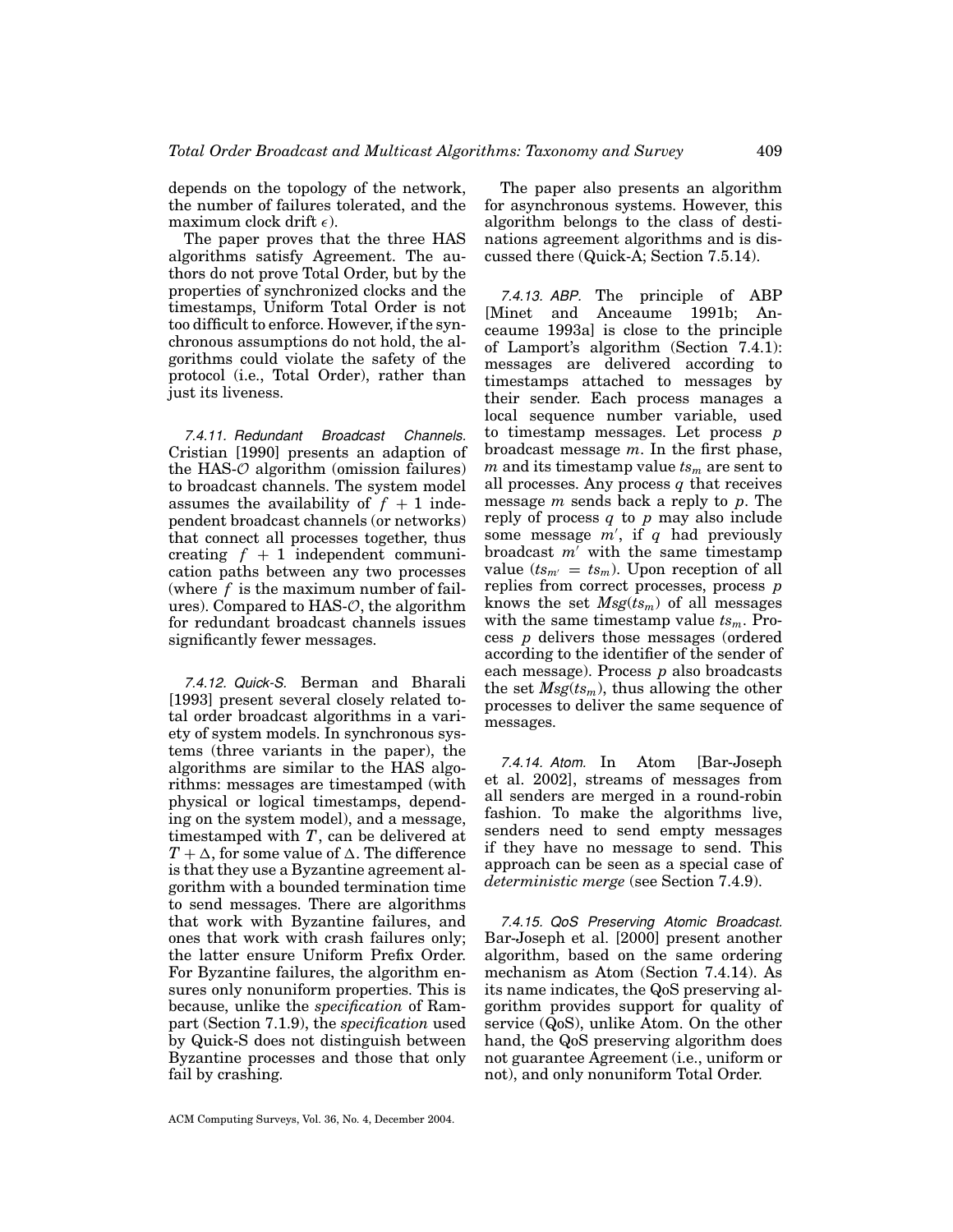### **7.5. Destinations Agreement Algorithms**

*7.5.1. Skeen.* Skeen's algorithm, described by Birman and Joseph [1987], was used in an early version of the Isis toolkit. The algorithm corresponds roughly to the algorithm in Figure 14. The main difference is that Skeen's algorithm computes the global timestamp in a centralized manner, while the algorithm in Figure 14 does it in a decentralized way. Fault-tolerance is achieved using a group membership service, which excludes suspected processes from the group.

Dasser [1992] propose a simple optimization of Skeen's algorithm called TOMP, where additional information is appended to protocol messages in order to deliver application messages a little earlier.

*7.5.2. Luan and Gligor.* Luan and Gligor [1990] proposed an algorithm based on majority voting. The idea is the following. Upon execution of *TO-broadcast*(*m*), message *m* is sent to all processes. Upon reception of *m* by some process *q*, *m* is put into *q*'s receiving buffer. The message delivery order is then decided by a voting protocol, which can be initiated by any of the processes. In case of concurrent initiation of the protocol, an arbitration rule is used.

Voting is initiated by broadcasting an "invitation" message. Consider this message broadcast by process *p*. Processes reply by sending the content of their receiving buffer to *p*. Process *p* waits for a majority of replies. Based on the messages received, process *p* then constructs a sequence of message identifiers, and broadcasts this sequence. A process receiving the sequence sends an acknowledgment to *p*. Once *p* has received acknowledgments from a majority of processes, the proposed sequence is *committed*.

To summarize, the protocol tries to reach consensus among the destination processes on a sequence of messages. However, the authors did not identify consensus as a subproblem to solve, which makes the protocol more complex. The consequence is that the conditions under which liveness is ensured are not discussed (and difficult to infer).

*7.5.3. Le Lann and Bres.* Le Lann and Bres [1991] wrote a position paper discussing total order broadcast in a system with omission faults. The paper sketches a total order broadcast algorithm based on quorums.

*7.5.4. Chandra and Toueg.* Chandra and Toueg [1996] propose a transformation of atomic broadcast into a sequence of consensus problems, where each consensus decides on a set of messages, easily transformed into a sequence of messages. The transformation uses reliable broadcast. The idea of this transformation, described in Section 4.5, is not repeated here.

The algorithm assumes an asynchronous system model, reliable broadcast, and a black box that solves consensus. The algorithm is extremely elegant, in the sense that all difficult issues related to fault-tolerance are hidden in the consensus black box.

There have been several proposals to optimize this algorithm. For example, Mostefaoui and Raynal [2000] propose an ´ optimistic approach in which the consensus algorithm is split into two parts. The first phase is optimized, but does not always succeed. If this happens, the full consensus algorithm is executed.

*7.5.5. Rodrigues and Raynal.* Rodrigues and Raynal [2000] present a total order broadcast algorithm in a model where processes have access to stable storage and may recover after a crash. The algorithm is very close to the Chandra-Toueg algorithm (Section 7.5.4): it uses the same transformation of total order broadcast to consensus. The only difference is that, because of the crash-recovery model, the algorithm relies on the crash-recovery consensus algorithm of Aguilera, Chen, and Toueg [2000]).

*7.5.6. ATR.* Delporte-Gallet and Fauconnier [1999] describe the ATR algorithm, which is based on an abstraction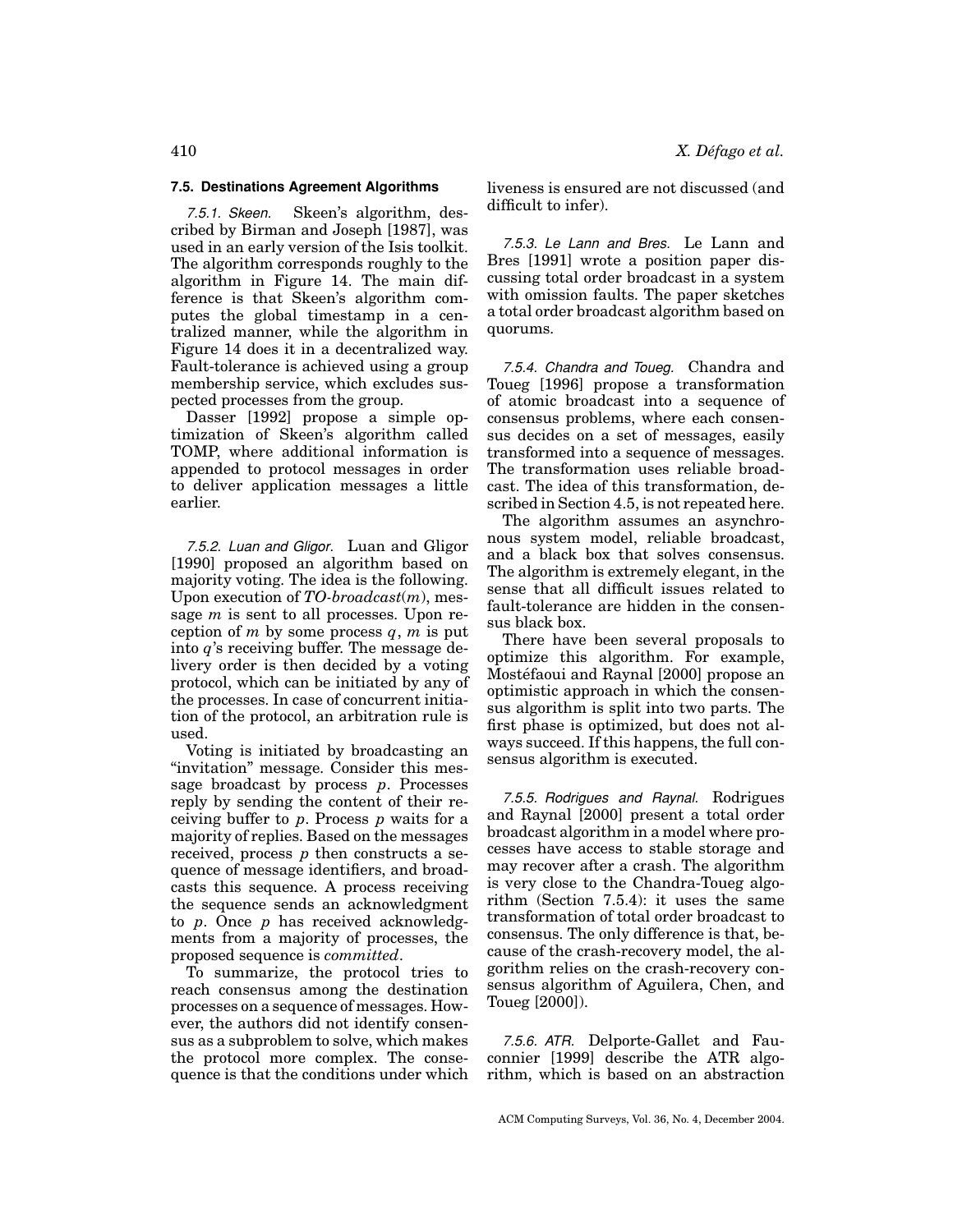called *Synchronized Phase System (SPS)*. The SPS abstraction is defined in an asynchronous system. An SPS decomposes the execution of an algorithm in rounds, almost like a synchronous round model. The ATR algorithm distinguishes between even and odd rounds. In even rounds, processes send ordered sets of messages to each other. Upon reception of these messages, each process constructs a sequence of messages. In the subsequent odd round, processes try to validate the order and deliver messages.

*7.5.7. SCALATOM.* SCALATOM Rodrigues et al. [1998] is based on Skeen's algorithm (Section 7.5.1) and supports the broadcast of messages to multiple groups. The algorithm satisfies the Strong Minimality property (Section 3.2.4). The global timestamp is computed using a variant of Chandra and Toueg's [1996] consensus algorithm (Section 7.5.4). SCALATOM corrects an earlier algorithm, called MTO [Guerraoui and Schiper 1997].

*7.5.8. Fritzke et al.* Fritzke et al. [2001] also propose an algorithm for the broadcast of messages to multiple groups. The algorithm satisfies the Strong Minimality property (Section 3.2.4). Consider a message *m* broadcast to multiple groups. First, the algorithm uses consensus to decide on the timestamp of *m* within each destination group. The destination groups then exchange information to compute the final timestamp, and a second consensus is executed in each group to update the logical clock.

*7.5.9. Optimistic Atomic Broadcast.* Optimism is a technique used for several years in the context of concurrency control [Bernstein et al. 1987] and file system replication [Guy et al. 1993]. However, it has only recently been considered in the context of total order broadcast [Pedone 2001].

The optimistic atomic broadcast algorithm of Pedone and Schiper [1998, 2003] is based on the experimental observation that messages broadcast in a LAN are usu-

ally received in the same order by every process. When this assumption is met, the algorithm delivers messages very quickly. However, if the assumption does not hold, the algorithm is less efficient than other algorithms (but still delivers messages in total order).

Unlike most optimistic algorithms, the optimistic atomic broadcast of Pedone and Schiper [2003] is optimistic *internally*. This means that the optimistic mechanism of the algorithm is not apparent to the application. In other words, there is no weakening of the delivery properties.

*7.5.10. Prefix Agreement.* Anceaume [1997] defines a variant of consensus, called *prefix agreement*, where processes agree on a stream of values, rather than on a single value. Considering streams rather than single values makes the prefix agreement algorithm particularly well suited to solve total order broadcast. The total order broadcast algorithm uses prefix agreement to repeatedly decide on the sequence of messages to be delivered next.

*7.5.11. Generic Broadcast.* Generic broadcast [Pedone and Schiper 1999; 2002] is not a total order broadcast per se. Instead, the algorithm assumes a *conflict* relation on the messages, and two messages  $m$  and  $m'$  are delivered in the same order at each destination process, only if they conflict. Two messages *m* and *m* that do not conflict are not ordered by the algorithm. If all messages conflict, then generic broadcast provides the same guarantee as total order broadcast. If no messages conflict, then generic broadcast provides the guarantees of (uniform) reliable broadcast. The strong point of this algorithm is that performance varies according to the required "amount of ordering". The generic broadcast algorithm uses a consensus algorithm only in case of conflicts.

*7.5.12. Thrifty Generic Broadcast.* Aguilera, Delporte-Gallet et al. [2000] also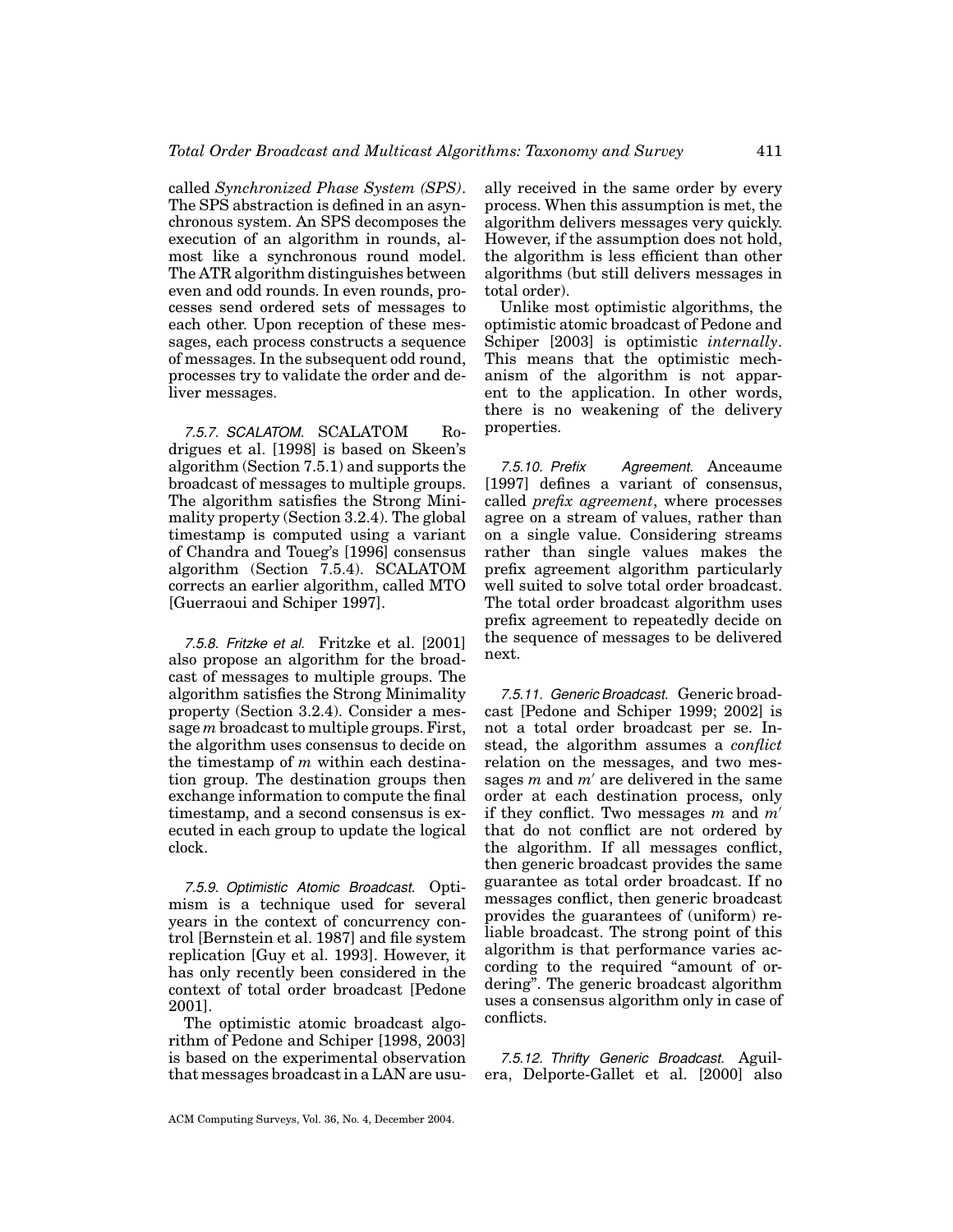propose a generic broadcast algorithm. When conflicting messages are detected, Pedone and Schiper [2002] solve generic broadcast by reduction to consensus, while Aguilera et al. [2000] solve generic broadcast by reduction to total order broadcast. In addition, the algorithm is *thrifty* in the sense that, if there is a time after which broadcast messages do not conflict with each other, then eventually atomic broadcast is no longer used. The algorithm of Pedone and Schiper [2002] also satisfies this property with respect to consensus, but the property was not identified in the paper.

*7.5.13. Weak Ordering Oracles.* Pedone et al. [2002] define a *weak ordering oracle* as an oracle that orders messages that are broadcast, but is allowed to make mistakes (i.e., the messages broadcast may be delivered out of order). This oracle models the behavior observed in local-area networks, where broadcast messages are often spontaneously delivered in total order. The paper shows that total order broadcast can be solved using a weak ordering oracle. If the optimistic assumption is met, the proposed algorithm, which assumes  $f<\frac{n}{3}$ , solves total order broadcast in two communication steps.

Interestingly, the algorithm has the same structure as the randomized consensus algorithm proposed by Rabin [1983]. The authors also mention that the weak ordering oracle could be used to design a total order broadcast algorithm with the same structure as the randomized consensus algorithm proposed by Ben-Or [1983].

*7.5.14. Quick-A.* Berman and Bharali [1993] present a series of four algorithms, three of which belong to another class (see Quick-S, Section 7.4.12). Their algorithm for asynchronous systems is quite different from their algorithms for synchronous systems (Section 7.4.12). Processes maintain a round number, and broadcast messages are timestamped with this round number. The processes then execute a sequence of randomized binary consensus, to

412 **X.** Défago et al.

decide on the round in which messages are to be delivered.

*7.5.15. AMp /xAMp.* The AMp [Verissimo] et al. 1989] and xAMp [Rodrigues and Veríssimo 1992] algorithms rely on the assumption that, most of the time, broadcast messages are received by all destination processes in the same order (a realistic assumption in LANs, as already mentioned). So, when a process broadcasts a message, it initiates a commitment protocol. If the messages are received in order by all destination processes, then the outcome is positive: all destination processes commit and deliver the message. Otherwise, the message is rejected and the sender must try again (thus potentially leading to a livelock).

# **7.6. Hybrid Algorithms**

Here we discuss algorithms that do not fit into one of our five classes of total order broadcast algorithms. These algorithms usually combine two different ordering mechanisms.

*7.6.1. Newtop (Asymmetric).* Ezhilchelvan et al. [1995] propose two algorithms; one symmetric and the other asymmetric. The symmetric algorithm was described earlier (Section 7.4.3).

The asymmetric algorithm uses a sequencer process, and allows a process to be a member of multiple groups (each group has an independent sequencer). For ordering, the algorithm uses Lamport's logical clocks [1978b] in addition to the sequencer. Hence the asymmetric algorithm is a hybrid between a communication history algorithm (due to the use of Lamport's clocks) and a fixed sequencer algorithm. The asymmetric algorithm, like the symmetric one, preserves causal order delivery. However, note that a process *p*, which is a member of more than one group, cannot broadcast a message *m* to a group immediately after broadcasting some message  $m'$  to a different group. Process *p* can only deliver *m* after it has delivered *m*. Hence, the asymmetric algorithm does not technically allow a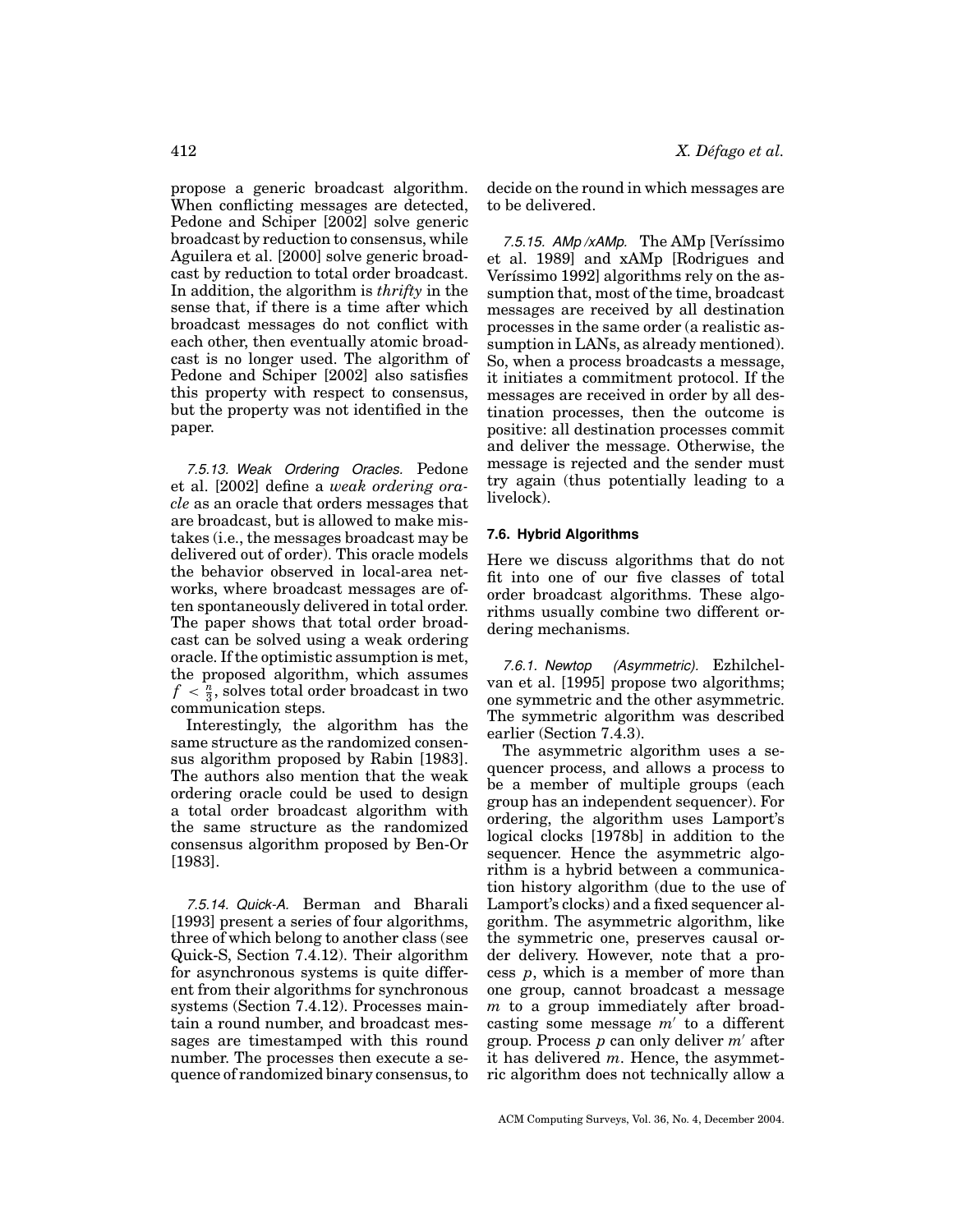message to be broadcast to more than one group.

As mentioned in Section 7.4.3, Newtop [Ezhilchelvan et al. 1995] supports the combination of groups, even if one group uses the asymmetric algorithms and the other group uses the symmetric one. Also, Newtop is based on a partitionable group membership service.

*7.6.2. Hybrid.* Rodrigues et al. [1996] present an algorithm optimized for large networks. The algorithm is hybrid: on a local scale, a sequence number is attached to each message by a fixed sequencer, and on a global scale, the ordering is of type communication history. More precisely, each sender *p* has an associated sequencer process that issues a sequence number for each message of *p*. The original message and its sequence number are sent to all, and messages are finally ordered using a standard communication history technique (see Section 7.4.1). The authors also describe interesting heuristics to change the sequencer process. The reasons for such changes can be failures, membership changes, or changes in the traffic pattern.

*7.6.3. Indulgent Uniform Total Order.* Vicente and Rodrigues [2002] propose an optimistic algorithm for wide-area networks. The algorithm is based on external optimism, as initially proposed by Kemme et al. [1999, 2003]. This means that the algorithm distinguishes between two delivery events following the broadcast of message *m*: the optimistic delivery, denoted *Opt-deliver(m)*, and the traditional total order delivery, denoted *Adeliver(m)*. Upon *Opt-deliver(m)*, the delivery order of *m* is not yet decided. However, the application can start processing *m*. If later, *To-deliver(m)* invalidates the optimistic delivery order, then the application must rollback and undo the processing of *m*. The optimism of Kemme et al. [2003] is related to the spontaneous total ordering in LANs.

The optimistic algorithm of Vicente and Rodrigues [2002] extends the hybrid algorithm of Rodrigues et al. [1996]

ACM Computing Surveys, Vol. 36, No. 4, December 2004.

(Section 7.6.2). The delivery order is determined by sequence numbers attached to messages. A sequence number attached to a message *m* must be validated by a majority of processes before the total order of *m* is decided. Nevertheless, the algorithm optimistically delivers *m* according to its sequence number before the sequence number is actually validated.

*7.6.4. Optimistic Total Order in WANs.* Optimistic total order broadcast algorithms rely heavily on the assumption that messages are very often received by all processes in some spontaneous total order. This assumption was motivated by observations made in local networks often over a single hub. The assumption is, however, questionable for wide-area networks, in which the spontaneous total order is significantly less likely to occur. Sousa et al. [2002] propose a time-based solution to address this problem and increase the probability of spontaneous total order in widearea networks. The technique, called *delay compensation*, consists of artificially delaying received messages, so that all destinations will process them at roughly the same time. A delay is kept for each incoming communication channel, and the duration of this delay is adapted dynamically.

# **8. OTHER WORK ON TOTAL ORDER AND RELATED ISSUES**

Apart from papers proposing total order broadcast algorithms, there is other closely related work that is worth mentioning.

*Backoff Protocol.* Chockler, Malkhi, and Reiter [2001] describe a replication protocol which emulates *state machine replication* [Lamport 1978a; Schneider 1990]. The protocol is based on quorum systems and relies on a mutual exclusion protocol. Basically, a client process wanting to perform some operation *op* on the replicated servers proceeds as follows: the client first waits to enter the critical section, and then (1) accesses a quorum of replicas to get an up-to-date state  $\sigma$  of the replicated servers, (2) performs the operation *op* on  $\sigma$  which leads to a new state  $\sigma'$ ,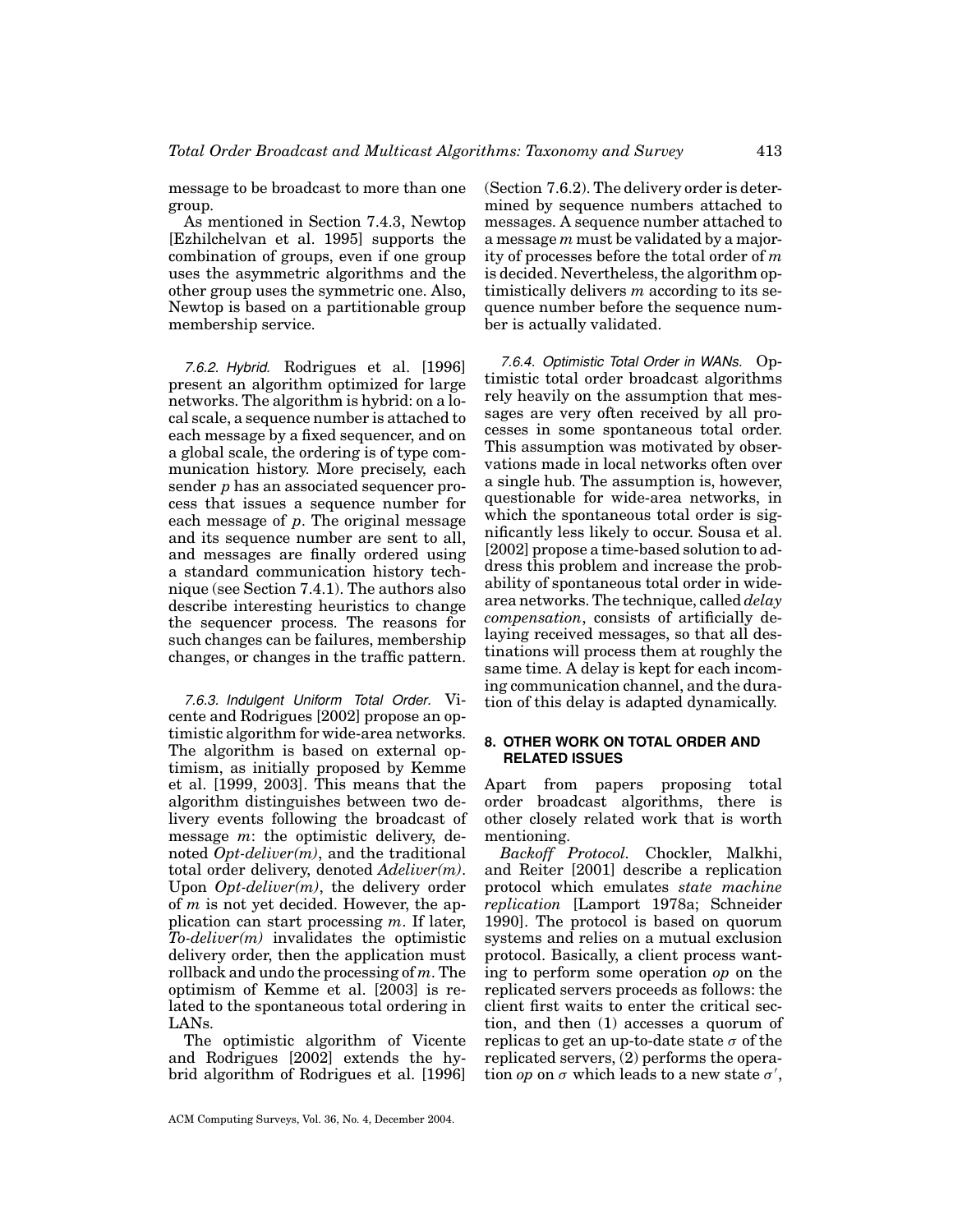and (3) updates a quorum of replicas with the new state  $\sigma'$ . The protocol is safe even if the mutual exclusion protocol violates safety (more than one process in the critical section): safety of the mutual exclusion protocol is only needed to ensure progress of the replication protocol.

*Optimistic Active Replication.* Felber and Schiper [2001] describe another replication protocol that is integrated with a total order broadcast algorithm. The replication protocol is based on an optimistic fixed-sequencer total-order broadcast algorithm, which is executed among the servers. The optimistic algorithm may lead some servers to deliver messages out of order, in which case these servers have to rollback. Rollback is limited to servers; client processes never have to rollback.

*Probabilistic Protocols.* Recently, Felber and Pedone [2002] have proposed a total ordered broadcast algorithm with probabilistic safety. This means that their algorithms enforce the properties of total order broadcast with a known probability. Doing so makes room for extremely scalable solutions, but it is only acceptable for applications with very weak requirements. In particular, Felber and Pedone [2002] propose a specification where agreement is guaranteed with probability  $\gamma_a$ , total order with probability  $\gamma_a$ , and validity with probability  $\gamma_v$ . The authors propose an algorithm based on gossiping and discuss sufficient conditions under which their algorithm can enforce the above properties with probability one.

*Hardware-Based Protocols.* Due to their specificity, we have deliberately omitted algorithms that make explicit use of dedicated hardware. However, they deserve to be cited here. Some protocols are based on a modification of the network controllers (e.g., Jalote [1998] and Minet and Anceaume [1991a]). The idea is to slightly modify the network so that it can be used as a virtual sequencer. In our classification system, these protocols can be classified as fixed sequencer protocols. Some other protocols rely on the characteristics of specific networks such as a specific topology [Córdova]

and Lee 1996], or the ability to reserve buffers [Chen et al. 1996].

*Performance of Total Order Broadcast Algorithms.* Compared to the host of publications describing algorithms, relatively few papers are concerned with evaluating the performance of total order broadcast (e.g., Cristian et al. [1994], Friedman and van Renesse [1997], Mayer [1992], described in Section 1). Recently, we presented a comparative performance analysis based on the classification developed in this survey [Défago et al. 2003]: algorithms are taken from all five classes of ordering mechanisms, and both uniform and nonuniform algorithms are considered. Urbán et al. [2003] go beyond simply evaluating some algorithm or comparing different algorithms. They propose benchmarks including well-defined performance metrics, workloads, and *faultloads* describing how failures and related events occur.

*Formal Methods.* Formal methods have been applied both to the problem of total order broadcast, in order to verify the properties of algorithms [Zhou and Hooman 1995; Toinard et al. 1999; Fekete et al. 2001], and to the problem of consensus, in order to construct a truly formal proof for an algorithm [Nestmann et al. 2003]. The proofs of Fekete et al. [2001] were subsequently checked by a theorem prover. Liu et al. [2001] use the notion of meta-properties to describe and analyze a protocol which switches between two total order broadcast algorithms.

*Group Communication Controversy.* Eleven years ago, Cheriton and Skeen [1993] published a polemic about group communication systems that provide causally and totally ordered communication primitives. Their major argument against group communication systems was that systems based on transactions are more efficient, while providing a stronger consistency model. This was subsequently answered by Birman [1994] and Shrivastava [1994]. More than a decade later, it appears that work on transaction systems and on group communication systems tended to influence each other for a mutual benefit [Schiper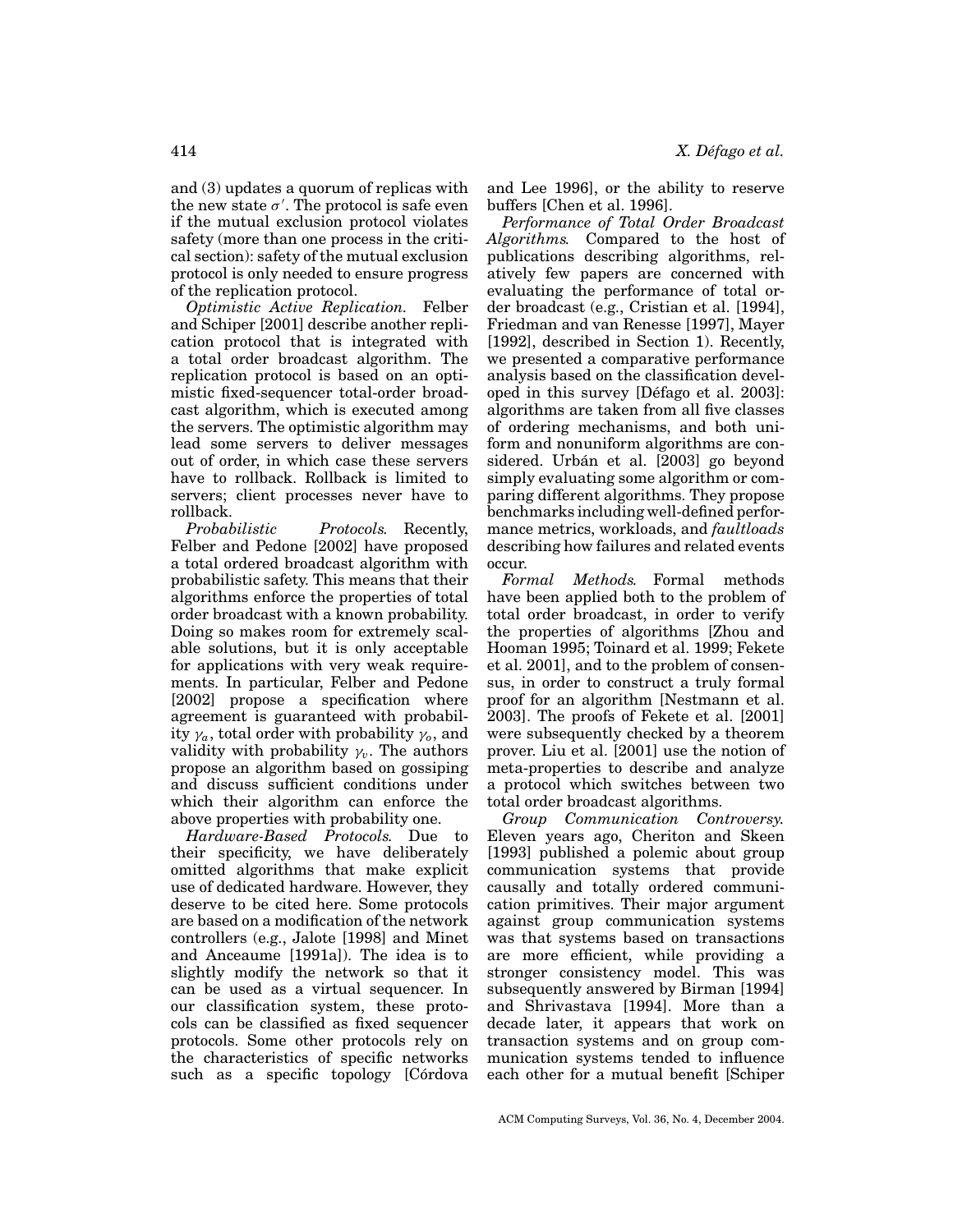and Raynal 1996; Agrawal et al. 1997; Pedone et al. 1998; Kemme and Alonso 2000; Wiesmann et al. 2000; Kemme et al. 2003].

# **9. CONCLUSION**

The vast literature on total order broadcast and the large number of published algorithms show the complexity of the problem. However, this abundance of information is a problem in itself, because it makes it difficult to understand the exact tradeoffs associated with each proposed solution.

The main contribution of this article is the definition of a classification for total order broadcast algorithms, that makes it easier to understand the relationship between them. It also provides a good basis for comparing the algorithms and understanding some tradeoffs. Furthermore, the article has presented a vast survey of most of the existing algorithms and discussed their respective characteristics.

In spite of the large number of total order broadcast algorithms published, most are merely improvements or variants of each other (even if this is not immediately obvious to the untrained eye). Actually, there are only a few truly original algorithms, but a large collection of various optimizations. Nevertheless, it is important to stress that clever optimizations of existing algorithms often have a very significant impact on performance. For instance, Friedman and van Renesse [1997] show that piggybacking messages, in spite of its simplicity, can significantly improve the performance of algorithms.

Even though the specification of the total order broadcast problem dates back to some of the earliest publications about the subject, few papers actually specify the problem that they solve. In fact, too few algorithms are properly specified, let alone proven correct. Fortunately, this is changing and we hope that this article will contribute to more rigorous work in the future. Without pushing formalism to extremes, a clear specification and a sound proof of correctness are as important as the algorithm itself. Indeed, they clearly

define the limits within which the algorithm can be used.

## **ACKNOWLEDGMENTS**

We are grateful to the following people for their helpful advice and constructive criticisms: David E. Bakken, Bernadette Charron-Bost, Adel Cherif, Alan D. Fekete, Takuya Katayama, Tohru Kikuno, Dahlia Malkhi, Keith Marzullo, Rui C. Oliveira, Fernando Pedone, Michel Raynal, Luis T. Rodrigues, Richard D. Schlichting, Tatsuhiro Tsuchiya, and Matthias Wiesmann, as well as Fred B. Schneider, and the anonymous reviewers. We are also thankful to Judith Steeh for proofreading this text.

#### **REFERENCES**

- ABDELZAHER, T., SHAIKH, A., JAHANIAN, F., AND SHIN, K. 1996. RTCAST: Lightweight multicast for realtime process groups. In *IEEE Real-Time Technology and Applications Symposium (RTAS'96)*. (Boston, MA). IEEE Computer Society Press. 250–259.
- AGARWAL, D. A., MOSER, L. E., MELLIAR-SMITH, P. M., AND BUDHIA, R. K. 1998. The Totem multiplering ordering and topology maintenance protocol. *ACM Trans. Comput. Syst. 16*, 2 (May), 93– 132.
- AGRAWAL, D., ALONSO, G., EL ABBADI, A., AND STANOI, I. 1997. Exploiting atomic broadcast in replicated databases (extended abstract). In *Proceedings of EuroPar'97* (Passau, Germany). Lecture Notes in Computer Science, vol. 1300. Springer-Verlag. 496–503.
- AGUILERA, M. K., CHEN, W., AND TOUEG, S. 1999. Using the heartbeat failure detector for quiescent reliable communication and consensus in partitionable networks. *Theor. Comput. Sci. 220*, 1 (June), 3–30.
- AGUILERA, M. K., CHEN, W., AND TOUEG, S. 2000. On quiescent reliable communication. *SIAM J. Comput. 29*, 6, 2040–2073.
- AGUILERA, M. K., DELPORTE-GALLET, C., FAUCONNIER, H., AND TOUEG, S. 2000. Thrifty generic broadcast. In *Proceedings of 14th International Symposium on Distributed Computing (DISC'00)* (Toledo, Spain). M. Herlihy, Ed. Lecture Notes in Computer Science, vol. 1914. Springer-Verlag. 268–282.
- AGUILERA, M. K. AND STROM, R. E. 2000. Efficient atomic broadcast using deterministic merge. In *Proceedings of 19th ACM Symposium on Principles of Distributed Computing (PODC-19)* (Portland, OR). ACM Press. 209–218.
- AMIR, Y., DOLEV, D., KRAMER, S., AND MALKI, D. 1992. Transis: A communication sub-system for high availability. In *Proceedings of 22nd International Symposium on Fault-Tolerant Computing (FTCS-22)* (Boston, MA). IEEE Computer Society Press. 76–84.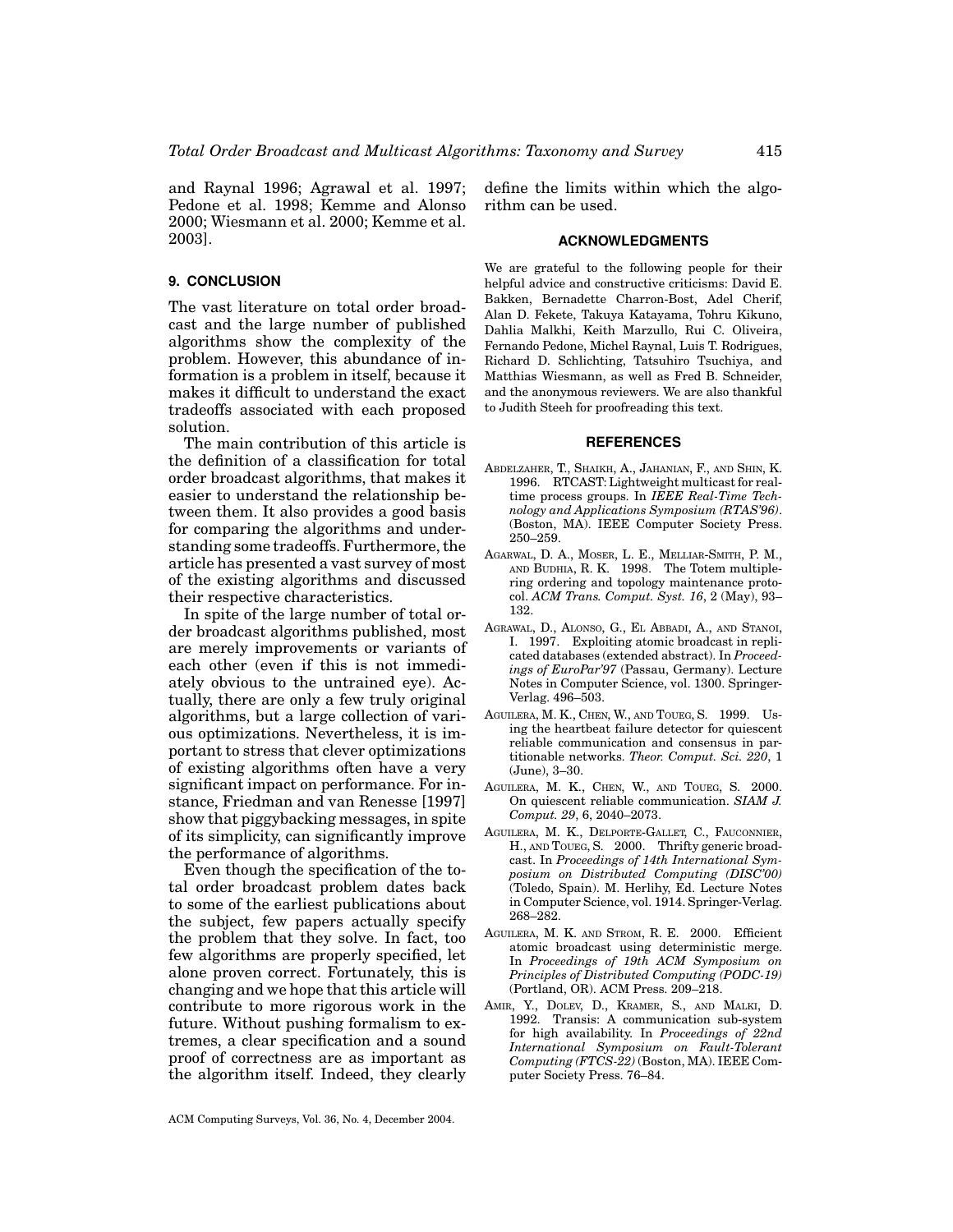- AMIR, Y., MOSER, L. E., MELLIAR-SMITH, P. M., AGARWAL, D. A., AND CIARFELLA, P. 1995. The Totem single-ring ordering and membership protocol. *ACM Trans. Comput. Syst. 13*, 4 (Nov.), 311–342.
- ANCEAUME, E. 1993a. Algorithmique de fiabilisation de systèmes répartis. Ph.D. thesis, Université de Paris-sud (Paris XI), Paris, France.
- ANCEAUME, E. 1993b. A comparison of faulttolerant atomic broadcast protocols. In *Proceedings of 4th IEEE Computer Society Workshop on Future Trends in Distributed Computing Systems (FTDCS-4)* (Lisbon, Portugal). IEEE Computer Society Press. 166–172.
- ANCEAUME, E. 1997. A lightweight solution to uniform atomic broadcast for asynchronous systems. In *Proceedings of 27th International Symposium on Fault-Tolerant Computing (FTCS-27)* (Seattle, WA). IEEE Computer Society Press. 292–301.
- ANCEAUME, E. AND MINET, P. 1992. Étude de protocoles de diffusion atomique. TR 1774, INRIA (Oct.) Rocquencourt, France.
- ARMSTRONG, S., FREIER, A., AND MARZULLO, K. 1992. Multicast transport protocol. RFC 1301, IETF (Feb.)
- ATTIYA, H. AND WELCH, J. L. 1994. Sequential consistency versus linearizability. *ACM Trans. Comput. Syst. 12*, 2 (May), 91–122.
- BAR-JOSEPH, Z., KEIDAR, I., ANKER, T., AND LYNCH, N. 2000. QoS preserving totally ordered multicast. In *Proceedings of 4th International Conference on Principles of Distributed Systems (OPODIS)*. Studia Informatica, Paris, France, 143–162.
- BAR-JOSEPH, Z., KEIDAR, I., AND LYNCH, N. 2002. Early-delivery dynamic atomic broadcast. In *Proceedings of 16th International Symposium on Distributed Computing (DISC'02)* (Toulouse, France). D. Malkhi, Ed. Lecture Notes in Computer Science, vol. 2508. Springer-Verlag. 1–16.
- BEN-OR, M. 1983. Another advantage of free choice: Completely asynchronous agreement protocols. In *Proceedings of 2nd ACM SIGACT-SIGOPS Symposium on Principles of Distributed Computing (PODC-2)* (Montreal Quebec, Canada). ACM Press. 27–30.
- BERMAN, P. AND BHARALI, A. A. 1993. Quick atomic broadcast (extended abstract). In *Proceedings of 7th International Workshop on Distributed Algorithms (WDAG'93)* (Lausanne, Switzerland). A. Schiper Ed. Lecture Notes in Computer Science, vol. 725. Springer-Verlag. 189–203.
- BERNSTEIN, P. A., HADZILACOS, V., AND GOODMAN, N. 1987. *Concurrency Control and Recovery in Database Systems*. Addison-Wesley, Boston, MA. http://research.microsoft.com/pubs/ccontrol/.
- BHATTI, N. T., HILTUNEN, M. A., SCHLICHTING, R. D., AND CHIU, W. 1998. Coyote: A system for constructing fine-grain configurable communication services. *ACM Trans. Comput. Syst. 16*, 4 (Nov.), 321–366.
- BIRMAN, K. 1994. A response to Cheriton and Skeen's criticism of causal and totally ordered communication. *ACM Operat. Syst. Rev. 28*, 1 (Jan.), 11–21.
- BIRMAN, K. AND VAN RENESSE, R. 1994. *Reliable Distributed Computing with the Isis Toolkit* (Los Alamitos, CA). IEEE Computer Society Press.
- BIRMAN, K. P. AND JOSEPH, T. A. 1987. Reliable communication in the presence of failures. *ACM Trans. Comput. Syst. 5*,1(Feb.), 47–76.
- BIRMAN, K. P., SCHIPER, A., AND STEPHENSON, P. 1991. Lightweight causal and atomic group multicast. *ACM Trans. Comput. Syst. 9*, 3 (Aug.), 272– 314.
- CARR, R. 1985. The Tandem global update protocol. *Tandem Syst. Rev. 1*,2(June), 74–85.
- CHANDRA, T. D., HADZILACOS, V., AND TOUEG, S. 1996. The weakest failure detector for solving consensus. *J. ACM 43*,4(July), 685–722.
- CHANDRA, T. D. AND TOUEG, S. 1996. Unreliable failure detectors for reliable distributed systems. *J. ACM 43*, 2, 225–267.
- CHANG, J.-M. AND MAXEMCHUK, N. F. 1984. Reliable broadcast protocols. *ACM Trans. Comput. Syst. 2*, 3 (Aug.), 251–273.
- CHARRON-BOST, B., PEDONE, F., AND DÉFAGO, X. 1999. Private communications. (Showed an example illustrating the fact that even the combination of strong agreement, strong total order, and strong integrity does not prevent a faulty process from reaching an inconsistent state.)
- CHARRON-BOST, B., TOUEG, S., AND BASU, A. 2000. Revisiting safety and liveness in the context of failures. In *Concurrency Theory, 11th International Conference (CONCUR 2000)* (University Park, PA). Lecture Notes in Computer Science, vol. 1877. Springer-Verlag. 552–565.
- CHEN, X., MOSER, L. E., AND MELLIAR-SMITH, P. M. 1996. Reservation-based totally ordered multicasting. In *Proceedings of 16th IEEE International Conference on Distributed Computing Systems (ICDCS-16)* (Hong Kong). IEEE Computer Society Press. 511–519.
- CHERITON, D. R. AND SKEEN, D. 1993. Understanding the limitations of causally and totally ordered communication. In *Proceedings of 14th ACM Symposium on Operating Systems Principles (SoSP-14)* (Ashville, NC). ACM Press. 44–57.
- CHIU, G.-M. AND HSIAO, C.-M. 1998. A note on total ordering multicast using propagation trees. *IEEE Trans. Parall. Distrib. Syst. 9*, 2 (Feb.), 217–223.
- CHOCKLER, G., KEIDAR, I., AND VITENBERG, R. 2001. Group communication specifications: A comprehensive study. *ACM Comput. Surv. 33*, 4 (Dec.), 427–469.
- CHOCKLER, G. V., HULEIHEL, N., AND DOLEV, D. 1998. An adaptive total ordered multicast protocol that tolerates partitions. In *Proceedings of 17th ACM Symposium on Principles*

ACM Computing Surveys, Vol. 36, No. 4, December 2004.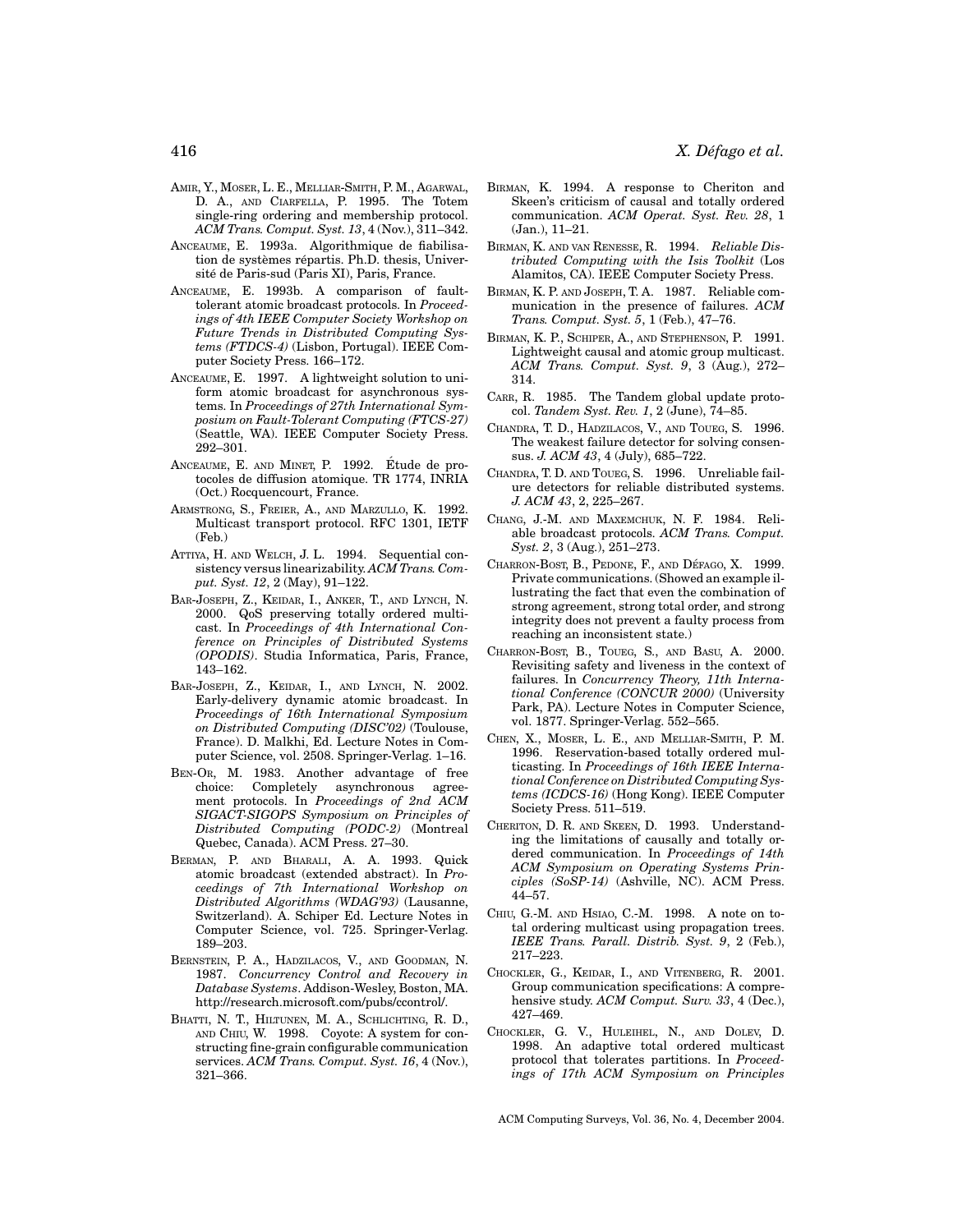*of Distributed Computing (PODC-17)* (Puerto Vallarta, Mexico). ACM Press. 237–246.

- CHOCKLER, G. V., MALKHI, D., AND REITER, M. K. 2001. Backoff protocols for distributed mutual exclusion and ordering. In *Proceedings of 21st IEEE International Conference on Distributed Computing Systems (ICDCS-21)* (Phoenix, AZ). IEEE Computer Society Press. 11–20.
- CHOR, B. AND DWORK, C. 1989. Randomization in Byzantine Agreement. *Adv. Comput. Res. 5*, 443– 497.
- CÓRDOVA, J. AND LEE, Y.-H. 1996. Multicast trees to provide message ordering in mesh networks. *Comput. Syst. Sci. Eng. 11*,1(Jan.), 3–13.
- CRISTIAN, F. 1990. Synchronous atomic broadcast for redundant broadcast channels. *Real-Time Syst. 2*, 3 (Sept.), 195–212.
- CRISTIAN, F. 1991. Asynchronous atomic broadcast. *IBM Technical Disclosure Bulletin 33*, 9, 115–116.
- CRISTIAN, F., AGHILI, H., STRONG, R., AND DOLEV, D. 1995. Atomic broadcast: From simple message diffusion to Byzantine agreement. *Inf. Comput. 18*, 1, 158–179.
- CRISTIAN, F., DE BEIJER, R., AND MISHRA, S. 1994. A performance comparison of asynchronous atomic broadcast protocols. *Distrib. Syst. Eng. J. 1*,4(June), 177–201.
- CRISTIAN, F. AND FETZER, C. 1999. The timed asynchronous distributed system model. *IEEE Trans. Parall. Distrib. Syst. 10*,6(June), 642–657.
- CRISTIAN, F. AND MISHRA, S. 1995. The pinwheel asynchronous atomic broadcast protocols. In *Proceedings of 2nd International Symposium on Autonomous Decentralized Systems* (Phoenix, AZ). IEEE Computer Society Press. 215– 221.
- CRISTIAN, F., MISHRA, S., AND ALVAREZ, G. 1997. High-performance asynchronous atomic broadcast. *Distrib. Syst. Eng. J. 4*,2(June), 109–128.
- DASSER, M. 1992. TOMP: A total ordering multicast protocol. *ACM Operat. Syst. Rev. 26*, 1 (Jan.), 32–40.
- DÉFAGO, X. 2000. Agreement-related problems: From semi-passive replication to totally ordered broadcast. Ph.D. thesis, Ecole Polytechnique ´ Fédérale de Lausanne, Lausanne, Switzerland. Number 2229.
- DÉFAGO, X., SCHIPER, A., AND URBÁN, P. 2003. Comparative performance analysis of ordering strategies in atomic broadcast algorithms. *IEICE Trans. Inf. Syst. E86–D*, 12 (Dec.), 2698– 2709.
- DELPORTE-GALLET, C. AND FAUCONNIER, H. 1999. Real-time fault-tolerant atomic broadcast. In *Proceedings of 18th IEEE International Symposium on Reliable Distributed Systems (SRDS'99)* (Lausanne, Switzerland). IEEE Computer Society Press. 48–55.
- DELPORTE-GALLET, C. AND FAUCONNIER, H. 2000. Fault-tolerant genuine Atomic Broadcast to mul-

ACM Computing Surveys, Vol. 36, No. 4, December 2004.

tiple groups. In *Proceedings of 4th International Conference on Principles of Distributed Systems (OPODIS)*. Studia Informatica, Paris, France, 143–162.

- DOLEV, D., DWORK, C., AND STOCKMEYER, L. 1987. On the minimal synchrony needed for distributed consensus. *J. ACM 34*,1(Jan.), 77–97.
- DOLEV, D., KRAMER, S., AND MALKI, D. 1993. Early delivery totally ordered multicast in asynchronous environments. In *Proceedings of 23rd International Symposium on Fault-Tolerant Computing (FTCS-23)* (Toulouse, France). IEEE Computer Society Press. 544–553.
- DOLEV, D. AND MALKHI, D. 1994. The design of the Transis system. In *Theory and Practice in Distributed Systems*, K. Birman, F. Mattern, and A. Schiper, Eds. Lecture Notes in Computer Science, vol. 938. Springer-Verlag, 83–98.
- DOLEV, D. AND MALKHI, D. 1996. The Transis approach to high availability cluster communnication. *Comm. ACM 39*, 4 (April), 64–70.
- DWORK, C., LYNCH, N. A., AND STOCKMEYER, L. 1988. Consensus in the presence of partial synchrony. *J. ACM 35*, 2 (April), 288–323.
- EKWALL, R., SCHIPER, A., AND URBÁN, P. 2004. Tokenbased atomic broadcast using unreliable failure detectors. In *Proceedings of 23nd IEEE International Symposium on Reliable Distributed*  $Systems (SRDS'04)$  (Florianópolis, Brazil). IEEE Computer Society Press. 52–65.
- EZHILCHELVAN, P. D., MACÊDO, R. A., AND SHRIVASTAVA, S. K. 1995. Newtop: A fault-tolerant group communication protocol. In *Proceedings of 15th IEEE International Conference on Distributed Computing Systems (ICDCS-15)* (Vancouver, Canada). IEEE Computer Society Press. 296– 306.
- FEKETE, A. 1993. Formal models of communication services: A case study. *IEEE Comput. 26*, 8 (Aug.), 37–47.
- FEKETE, A., LYNCH, N., AND SHVARTSMAN, A. 2001. Specifying and using a partitionable group communication service. *ACM Trans. Comput. Syst. 19*, 2 (May), 171–216.
- FELBER, P. AND PEDONE, F. 2002. Probabilistic atomic broadcast. In *Proceedings of 21st IEEE International Symposium on Reliable Distributed Systems (SRDS'02)* (Osaka, Japan). IEEE Computer Society Press. 170–179.
- FELBER, P. AND SCHIPER, A. 2001. Optimistic active replication. In *Proceedings of 21st IEEE International Conference on Distributed Computing Systems (ICDCS-21)* (Phoenix, AZ). IEEE Computer Society Press. 333–341.
- FETZER, C. 2003. Perfect failure detection in timed asynchronous systems. *IEEE Trans. Comput. 52*,2(Feb.), 99–112.
- FISCHER, M. J., LYNCH, N. A., AND PATERSON, M. S. 1985. Impossibility of distributed consensus with one faulty process. *J. ACM 32*, 2 (April), 374–382.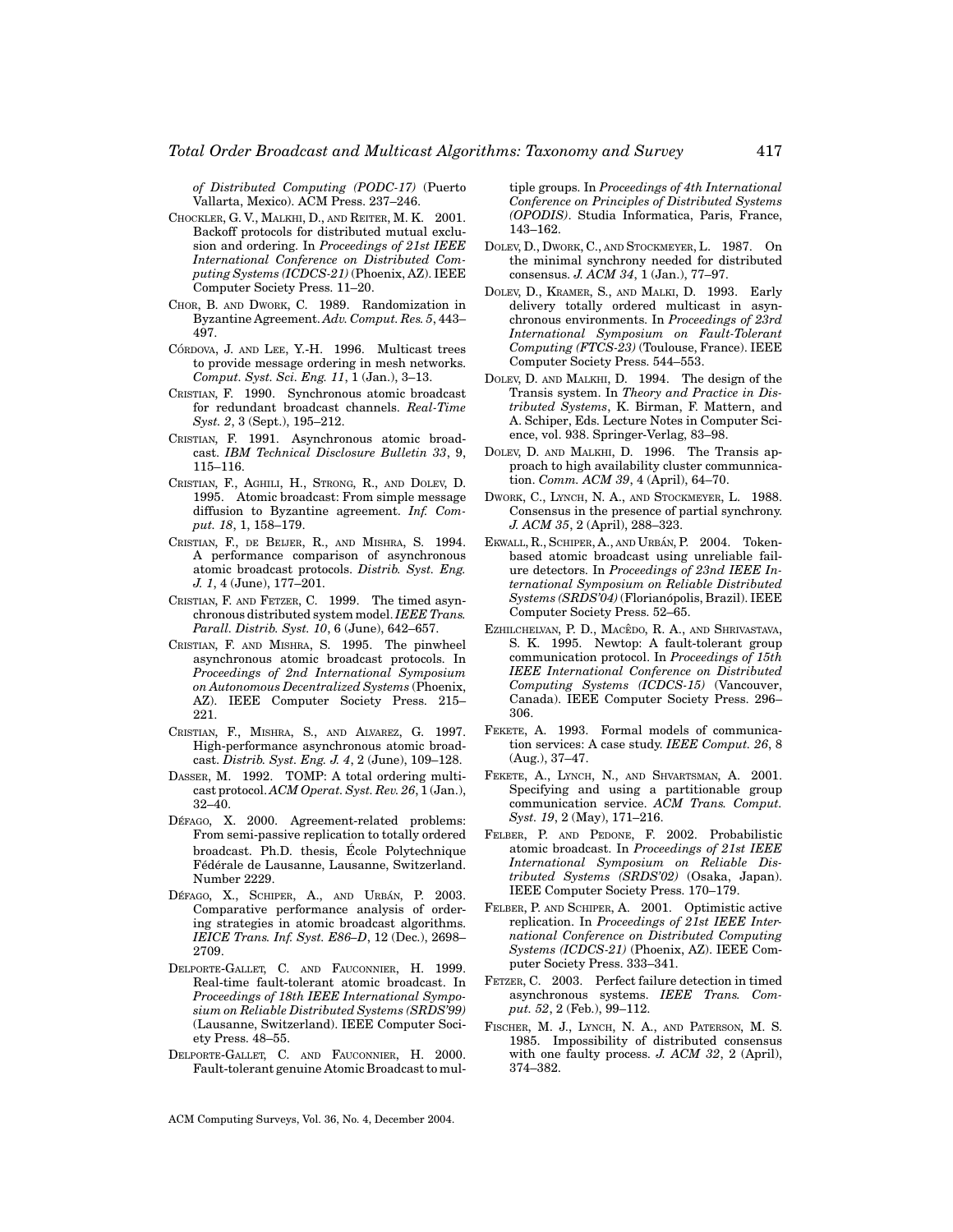- FRIEDMAN, R. AND VAN RENESSE, R. 1997. Packing messages as a tool for boosting the performance of total ordering protocols. In *Proceedings of 6th IEEE Symposium on High Performance Distributed Computing* (Portland, OR). IEEE Computer Society Press. 233–242.
- FRITZKE, U., INGELS, P., MOSTÉFAOUI, A., AND RAYNAL, M. 2001. Consensus-based fault-tolerant total order multicast. *IEEE Trans. Parall. Distrib. Syst. 12*,2(Feb.), 147–156.
- GARCIA-MOLINA, H. AND SPAUSTER, A. 1989. Message ordering in a multicast environment. In *Proceedings of 9th IEEE International Conference on Distributed Computing Systems (ICDCS-9)* (Newport Beach, CA). IEEE Computer Society Press. 354–361.
- GARCIA-MOLINA, H. AND SPAUSTER, A. 1991. Ordered and reliable multicast communication. *ACM Trans. Comput. Syst. 9*, 3 (Aug.), 242–271.
- GOPAL, A. AND TOUEG, S. 1989. Reliable broadcast in synchronous and asynchronous environment. In *Proceedings of 3rd International Workshop on Distributed Algorithms (WDAG'89)* (Nice, France). Lecture Notes in Computer Science, vol. 392. Springer-Verlag. 111–123.
- GOPAL, A. AND TOUEG, S. 1991. Inconsistency and contamination. In *Proceedings of 10th ACM Symposium on Principles of Distributed Computing (PODC-10)*. ACM Press. 257–272.
- GUERRAOUI, R. 1995. Revisiting the relationship between non-blocking atomic commitment and consensus. In *Proceedings of 9th International Workshop on Distributed Algorithms (WDAG'95)* (Le Mont-St-Michel, France). Lecture Notes in Computer Science, vol. 972. Springer-Verlag. 87–100.
- GUERRAOUI, R. AND SCHIPER, A. 1997. Genuine atomic multicast. In *Proceedings of 11th International Workshop on Distributed Algorithms (WDAG'97)* (Saarbrücken, Germany). Lecture Notes in Computer Science, vol. 1320. Springer-Verlag. 141–154.
- GUERRAOUI, R. AND SCHIPER, A. 2001. Genuine atomic multicast in asynchronous distributed systems. *Theor. Comput. Sci. 254*, 297– 316.
- GUY, R. G., POPEK, G. J., AND PAGE JR., T. W. 1993. Consistency algorithms for optimistic replication. In *Proceedings of 1st IEEE International Conference on Network Protocols (ICNP'93)* (San Francisco, CA). IEEE Computer Society Press.
- HADZILACOS, V. AND TOUEG, S. 1994. A modular approach to fault-tolerant broadcasts and related problems. TR 94-1425, Dept. of Computer Science, Cornell University, Ithaca, NY (May.)
- HILTUNEN, M. A., SCHLICHTING, R. D., HAN, X., CARDOZO, M. M., AND DAS, R. 1999. Real-time dependable channels: Customizing QoS attributes for distributed systems. *IEEE Trans. Parall. Distrib. Syst. 10*,6(June), 600–612.
- JALOTE, P. 1998. Efficient ordered broadcasting in reliable CSMA/CD networks. In *Proceedings of 18th IEEE International Conference on Distributed Computing Systems (ICDCS-18)* (Amsterdam, The Netherlands). IEEE Computer Society Press. 112–119.
- JIA, X. 1995. A total ordering multicast protocol using propagation trees. *IEEE Trans. Parall. Distrib. Syst. 6*,6(June), 617–627.
- KAASHOEK, M. F. AND TANENBAUM, A. S. 1996. An evaluation of the Amoeba group communication system. In *Proceedings of 16th IEEE International Conference on Distributed Computing Systems (ICDCS-16)* (Hong Kong). IEEE Computer Society Press. 436–447.
- KEIDAR, I. AND DOLEV, D. 2000. Totally ordered broadcast in the face of network partitions. In *Dependable Network Computing*, D. R. Avresky, Ed. Kluwer Academic Pub., Chapter 3, 51– 75.
- KEMME, B. AND ALONSO, G. 2000. Don't be lazy, be consistent: Postgres-r, a new way to implement database replication. In *Proceedings of 26th International Conference on Very Large Data Bases (VLDB 2000)* (Cairo, Egypt). Morgan Kaufmann. 134–143.
- KEMME, B., PEDONE, F., ALONSO, G., AND SCHIPER, A. 1999. Processing transactions over optimistic atomic broadcast protocols. In *Proceedings of 19th IEEE International Conference on Distributed Computing Systems (ICDCS-19)* (Austin, TX). IEEE Computer Society Press. 424–431.
- KEMME, B., PEDONE, F., ALONSO, G., SCHIPER, A., AND WIESMANN, M. 2003. Using optimistic atomic broadcast in transaction processing systems. *IEEE Trans. Know. Data Eng. 15*, 4 (July), 1018– 1032.
- KIM, J. AND KIM, C. 1997. A total ordering protocol using a dynamic token-passing scheme. *Distrib. Syst. Eng. J. 4*,2(June), 87–95.
- KOPETZ, H., GRÜNSTEIDL, G., AND REISINGER, J. 1991. Fault-tolerant membership service in a synchronous distributed real-time system. In *Proceedings of 2nd IFIP International Working Conf. on Dependable Computing for Critical Appli* $cations (DCCA-1)$  (Tucson, AZ). A. Avizienis and J.-C. Laprie, Eds. Springer-Verlag. 411– 429.
- LAMPORT, L. 1978a. The implementation of reliable distributed multiprocess systems. *Comput. Netw. 2*, 95–114.
- LAMPORT, L. 1978b. Time, clocks, and the ordering of events in a distributed system. *Comm. ACM 21*,7(July), 558–565.
- LAMPORT, L. 1984. Using time instead of time-outs in fault-tolerant systems. *ACM Trans. Program. Lang. Syst. 6*, 2, 256–280.
- LAMPORT, L. 1986a. The mutual exclusion problem: Part I—a theory of interprocess communication. *J. ACM 33*, 2 (April), 313–326.

ACM Computing Surveys, Vol. 36, No. 4, December 2004.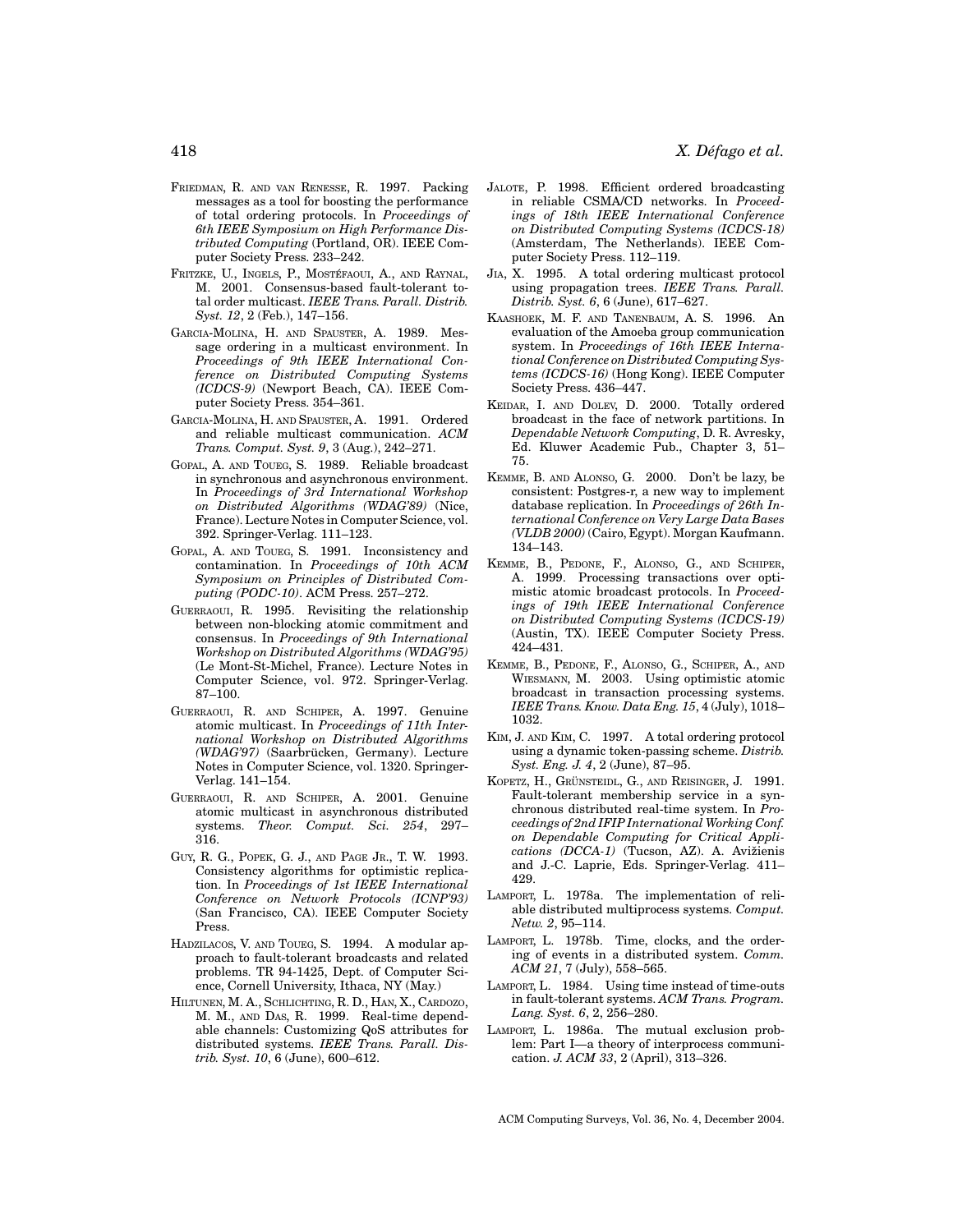- LAMPORT, L. 1986b. On interprocess communication. part I: Basic formalism. *Distrib. Comput. 1*, 2, 77–85.
- LAMPORT, L., SHOSTAK, R., AND PEASE, M. 1982. The Byzantine generals problem. *ACM Trans. Program. Lang. Syst. 4*, 3, 382–401.
- LE LANN, G. AND BRES, G. 1991. Reliable atomic broadcast in distributed systems with omission faults. *ACM Operat. Syst. Rev. SIGOPS 25*, 2 (April), 80–86.
- LIU, X., VAN RENESSE, R., BICKFORD, M., KREITZ, C., AND CONSTABLE, R. 2001. Protocol switching: Exploiting meta-properties. In *Proceedings of 21st IEEE International Conference on Distributed Computing Systems Workshops (ICDCSW'01), Intl. Workshop on Applied Reliable Group Communication (WARGC 2001)* (Mesa, AZ). IEEE Computer Society Press. 37–42.
- LUAN, S.-W. AND GLIGOR, V. D. 1990. A faulttolerant protocol for atomic broadcast. *IEEE Trans. Parall. Distrib. Syst. 1*,3(July), 271–285.
- LYNCH, N. A. 1996. *Distributed Algorithms*. Morgan Kaufmann, San Francisco, CA.
- LYNCH, N. A. AND TUTTLE, M. R. 1989. An introduction to input/output automata. *CWI Quarterly 2*, 3 (Sept.), 219–246.
- MALHIS, L. M., SANDERS, W. H., AND SCHLICHTING, R. D. 1996. Numerical performability evaluation of a group multicast protocol. *Distrib. Syst. Eng. J. 3*, 1 (March), 39–52.
- MALLOTH, C. P. 1996. Conception and implementation of a toolkit for building fault-tolerant distributed applications in large scale networks. Ph.D. thesis, École Polytechnique Fédérale de Lausanne, Switzerland. Number 1557.
- MALLOTH, C. P., FELBER, P., SCHIPER, A., AND WILHELM, U. 1995. Phoenix: A toolkit for building faulttolerant distributed applications in large scale. In *Workshop on Parallel and Distributed Platforms in Industrial Products; 7th IEEE Symposium on Parallel and Distributed Processing*. San Antonio, TX.
- MAYER, E. 1992. An evaluation framework for multicast ordering protocols. In *Proceedings of ACM International Conference on Applications, Technologies, Architecture, and Protocols (SIGCOMM)* (Baltimore, Maryland). ACM Press. 177–187.
- MINET, P. AND ANCEAUME, E. 1991a. ABP: An atomic broadcast protocol. TR 1473, INRIA (June). Rocquencourt, France.
- MINET, P. AND ANCEAUME, E. 1991b. Atomic broadcast in one phase. *ACM Operat. Syst. Rev. 25*, 2 (April), 87–90.
- MISHRA, S., PETERSON, L. L., AND SCHLICHTING, R. D. 1993. Consul: a communication substrate for fault-tolerant distributed programs. *Distrib. Syst. Eng. J. 1*, 1, 87–103.
- MOSER, L. E. AND MELLIAR-SMITH, P. M. 1999. Byzantine-resistant total ordering algorithms. *Inf. Comput. 150*, 1 (April), 75–111.
- ACM Computing Surveys, Vol. 36, No. 4, December 2004.
- MOSER, L. E., MELLIAR-SMITH, P. M., AGRAWAL, D. A., BUDHIA, R. K., AND LINGLEY-PAPADOPOULOS, C. A. 1996. Totem: A fault-tolerant multicast group communication system. *Comm. ACM 39*, 4 (April), 54–63.
- MOSER, L. E., MELLIAR-SMITH, P. M., AND AGRAWALA, V. 1993. Asynchronous fault-tolerant total ordering algorithms. *SIAM J. Comput. 22*, 4 (Aug.), 727–750.
- MOSTÉFAOUI, A. AND RAYNAL, M. 2000. Low cost consensus-based atomic broadcast. In *Proceedings of 7th IEEE Pacific Rim Symposium on Dependable Computing (PRDC'00)* (Los Angeles, CA). IEEE Computer Society Press. 45–52.
- NAVARATNAM, S., CHANSON, S. T., AND NEUFELD, G. W. 1988. Reliable group communication in distributed systems. In *Proceedings of 8th IEEE International Conference on Distributed Computing Systems (ICDCS-8)* (San Jose, CA). IEEE Computer Society Press. 439–446.
- NEIGER, G. AND TOUEG, S. 1990. Automatically increasing the fault-tolerance of distributed algorithms. *J. Algorithms 11*, 3, 374–419.
- NESTMANN, U., FUZZATI, R., AND MERRO, M. 2003. Modeling consensus in a process calculus. In *(CONCUR 2003) Concurrency Theory, 14th International Conference* (Marseille, France). R. M. Amadio and D. Lugiez, Eds. Lecture Notes in Computer Science, vol. 2761. Springer-Verlag. 393–407.
- NG, T. P. 1991. Ordered broadcasts for large applications. In *Proceedings of 10th IEEE International Symposium on Reliable Distributed Systems (SRDS'91)* (Pisa, Italy). IEEE Computer Society Press. 188–197.
- PEDONE, F. 2001. Boosting system performance with optimistic distributed protocols. *IEEE Comput. 34*, 12 (Dec.), 80–86.
- PEDONE, F., GUERRAOUI, R., AND SCHIPER, A. 1998. Exploiting atomic broadcast in replicated databases. In *Proceedings of EuroPar (EuroPar'98)* (Southampton, UK). Lecture Notes in Computer Science, vol. 1470. Springer-Verlag. 513–520.
- PEDONE, F. AND SCHIPER, A. 1998. Optimistic atomic broadcast. In *Proceedings of 12th International Symposium on Distributed Computing (DISC'98)* (Andros, Greece). Lecture Notes in Computer Science, vol. 1499. Springer-Verlag. 318–332.
- PEDONE, F. AND SCHIPER, A. 1999. Generic broadcast. In *Proceedings of 13th International Symposium on Distributed Computing (DISC'99)* (Bratislava, Slovak Republic). Lecture Notes in Computer Science, vol. 1693. Springer-Verlag. 94–108.
- PEDONE, F. AND SCHIPER, A. 2002. Handling message semantics with generic broadcast protocols. *Distrib. Comput. 15*, 2, 97–107.
- PEDONE, F. AND SCHIPER, A. 2003. Optimistic atomic broadcast: A pragmatic viewpoint. *Theor. Comput. Sci. 291*, 79–101.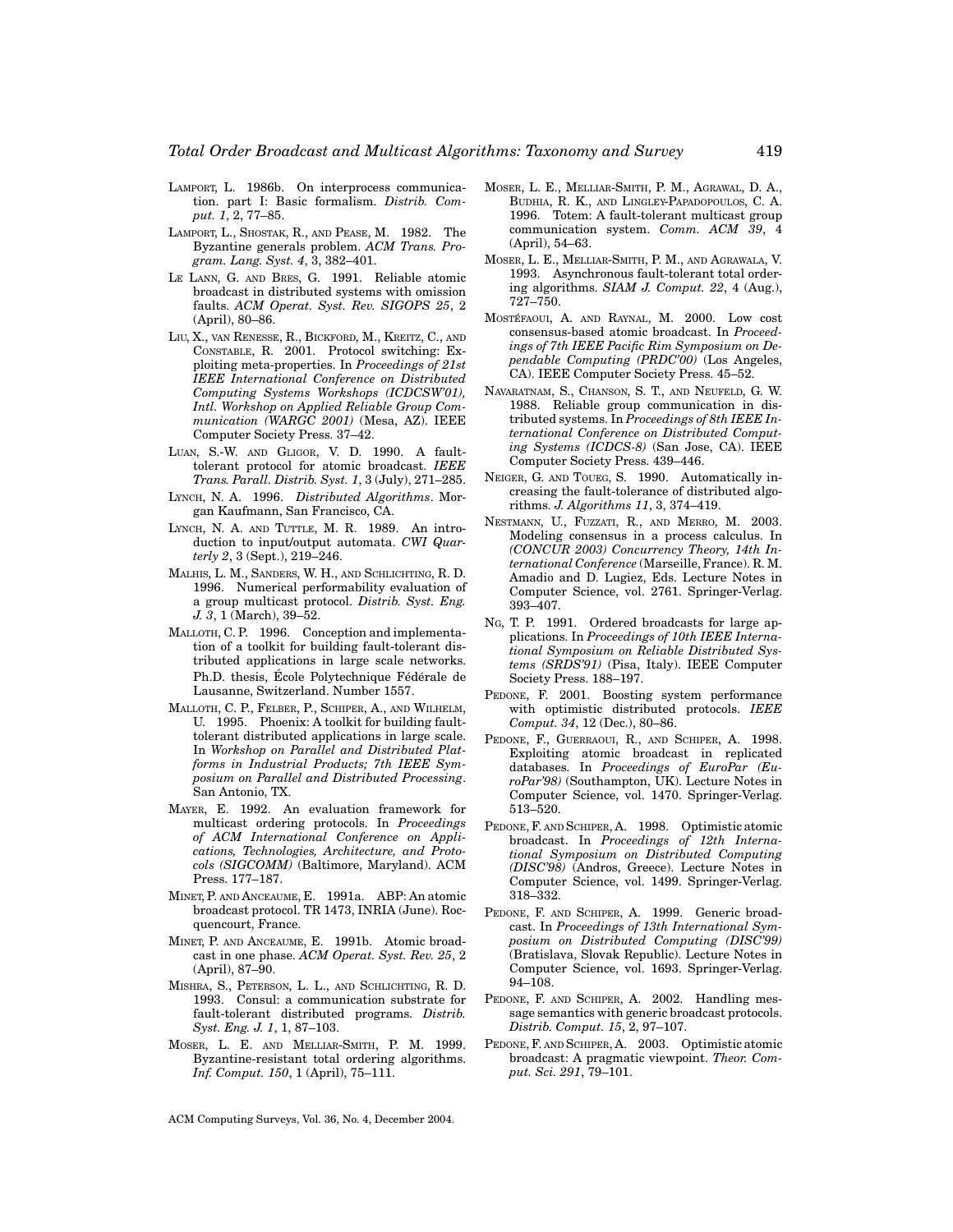- PEDONE, F., SCHIPER, A., URBÁN, P., AND CAVIN, D. 2002. Solving agreement problems with weak ordering oracles. In *Proceedings of 4th European Dependable Computing Conference (EDCC-4)* (Toulouse, France). Lecture Notes in Computer Science, vol. 2485. Springer-Verlag. 44– 61.
- PETERSON, L. L., BUCHHOLZ, N. C., AND SCHLICHTING, R. D. 1989. Preserving and using context information in interprocess communication. *ACM Trans. Comput. Syst. 7*, 3, 217–246.
- POLEDNA, S. 1994. Replica determinism in distributed real-time systems: A brief survey. *Real-Time Syst. 6*, 3 (May), 289–316.
- RABIN, M. 1983. Randomized Byzantine generals. In *Proceedings of 24th Annual ACM Symposium on Foundations of Computer Science (FOCS)* (Tucson, AZ). ACM Press. 403–409.
- RAJAGOPALAN, B. AND MCKINLEY, P. 1989. A tokenbased protocol for reliable, ordered multicast communication. In *Proceedings of 8th IEEE International Symposium on Reliable Distributed Systems (SRDS'89)* (Seattle, WA). IEEE Computer Society Press. 84–93.
- REITER, M. K. 1994. Secure agreement protocols: Reliable and atomic group multicast in Rampart. In *Proceedings of 2nd ACM Conf. on Computer and Communications Security (CCS-2)* (Fairfax, VA). ACM Press. 68–80.
- REITER, M. K. 1996. Distributing trust with the Rampart toolkit. *Comm. ACM 39*, 4 (April), 71– 74.
- RODRIGUES, L., FONSECA, H., AND VERÍSSIMO, P. 1996. Totally ordered multicast in large-scale systems. In *Proceedings of 16th IEEE International Conference on Distributed Computing Systems (ICDCS-16)* (Hong Kong). IEEE Computer Society Press. 503–510.
- RODRIGUES, L., GUERRAOUI, R., AND SCHIPER, A. 1998. Scalable atomic multicast. In *Proceedings of 7th IEEE International Conference on Computer Communications and Networks* (Lafayette, LA). IEEE Computer Society Press. 840– 847.
- RODRIGUES, L. T. AND RAYNAL, M. 2000. Atomic broadcast in asynchronous crash-recovery distributed systems. In *Proceedings of 20th IEEE International Conference on Distributed Computing Systems (ICDCS-20)* (Taipei, Taiwan). IEEE Computer Society Press. 288– 295.
- RODRIGUES, L. T. AND VERÍSSIMO, P. 1992. *x*AMP: a multi-primitive group communications service. In *Proceedings of 11th IEEE International Symposium on Reliable Distributed Systems (SRDS'92)* (Houston, TX). IEEE Computer Society Press. 112–121.
- RODRIGUES, L. T., VERÍSSIMO, P., AND CASIMIRO, A. 1993. Using atomic broadcast to implement a posteriori agreement for clock synchronization. In *Proceedings of 12th IEEE International*

*Symposium on Reliable Distributed Systems (SRDS'93)* (Princeton, NJ). IEEE Computer Society Press. 115–124.

- SCHIPER, A. AND RAYNAL, M. 1996. From group communication to transactions in distributed systems. *Comm. ACM 39*, 4 (April), 84–87.
- SCHNEIDER, F. B. 1990. Implementing faulttolerant services using the state machine approach: a tutorial. *ACM Comput. Surv. 22*, 4 (Dec.), 299–319.
- SHIEH, S.-P. AND HO, F.-S. 1997. A comment on "a total ordering multicast protocol using propagation trees". *IEEE Trans. Parall. Distrib. Syst. 8*, 10 (Oct.), 1084.
- SHRIVASTAVA, S. K. 1994. To CATOCS or not to CATOCS, that is the... *ACM Operat. Syst. Rev. 28*, 4 (Oct.), 11–14.
- SOUSA, A., PEREIRA, J., MOURA, F., AND OLIVEIRA, R. 2002. Optimistic total order in wide area networks. In *Proceedings of 21st IEEE International Symposium on Reliable Distributed Systems (SRDS'02)* (Osaka, Japan). IEEE Computer Society Press. 190–199.
- TOINARD, C., FLORIN, G., AND CARREZ, C. 1999. A formal method to prove ordering properties of multicast algorithms. *ACM Operat. Syst. Rev. 33*, 4 (Oct.), 75–89.
- URBÁN, P., DÉFAGO, X., AND SCHIPER, A. 2000. Contention-aware metrics for distributed algorithms: Comparison of atomic broadcast algorithms. In *Proceedings of 9th IEEE International Conference on Computer Communications and Networks (IC3N'00)* (Las Vegas, NV). IEEE Computer Society Press. 582–589.
- URBÁN, P., SHNAYDERMAN, I., AND SCHIPER, A. 2003. Comparison of failure detectors and group membership: Performance study of two atomic broadcast algorithms. In *Proceedings of IEEE International Conference on Dependable Systems and Networks (DSN'03)* (San Francisco, CA). IEEE Computer Society Press. 645–654.
- VERÍSSIMO, P., RODRIGUES, L., AND BAPTISTA, M. 1989. AMp: A highly parallel atomic multicast protocol. *Comput. Comm. Rev. 19*, 4 (Sept.), 83– 93.
- VICENTE, P. AND RODRIGUES, L. 2002. An indulgent uniform total order algorithm with optimistic delivery. In *Proceedings of 21st IEEE International Symposium on Reliable Distributed Systems (SRDS'02)* (Osaka, Japan). IEEE Computer Society Press. 92–101.
- WHETTEN, B., MONTGOMERY, T., AND KAPLAN, S. 1994. A high performance totally ordered multicast protocol. In *Theory and Practice in Distributed Systems* (Dagstuhl Castle, Germany). K. P. Birman, F. Mattern, and A. Schiper, Eds. Lecture Notes in Computer Science, vol. 938. Springer-Verlag. 33–57.
- WIESMANN, M., PEDONE, F., SCHIPER, A., KEMME, B., AND ALONSO, G. 2000. Understanding replication in databases and distributed systems.

ACM Computing Surveys, Vol. 36, No. 4, December 2004.